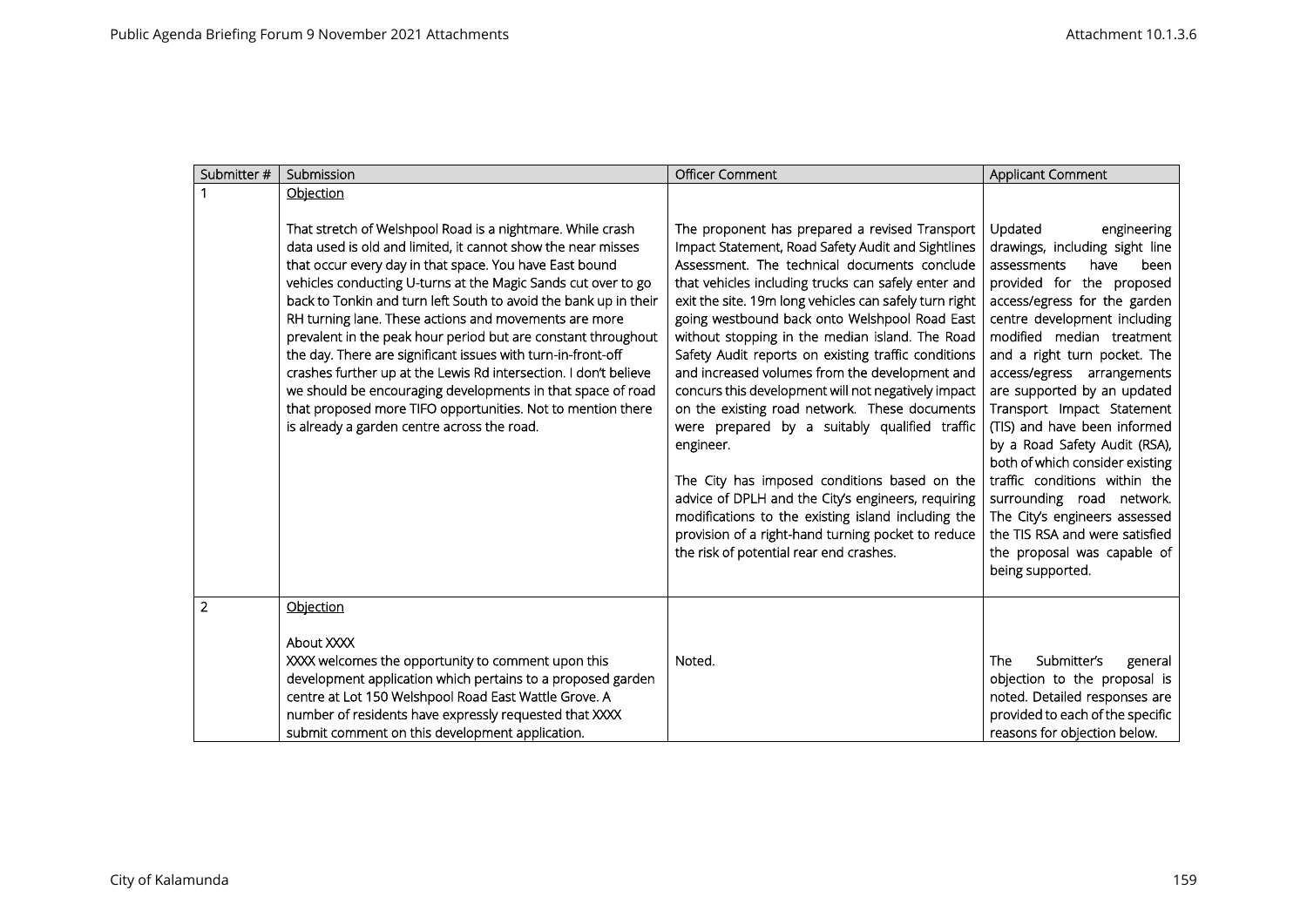| XXXX is a registered Town Team within the City of Kalamunda.<br>The group evolved from a community campaign to resist<br>industrialising up to 310 hectares of foothills Wattle Grove.<br>Many residents who supported the campaign have since<br>aligned themselves with the environmental values and<br>direction of XXXX.                                                 | Noted.                                                                                                                                                                                                                                                           |  |
|------------------------------------------------------------------------------------------------------------------------------------------------------------------------------------------------------------------------------------------------------------------------------------------------------------------------------------------------------------------------------|------------------------------------------------------------------------------------------------------------------------------------------------------------------------------------------------------------------------------------------------------------------|--|
| This resident group seeks to enhance and protect the known<br>biodiversity of foothills Wattle Grove and will always seek to<br>prioritise community benefit and environmental sustainability<br>over the short-term economic benefit for a few.                                                                                                                             | Noted.                                                                                                                                                                                                                                                           |  |
| Objection to development application                                                                                                                                                                                                                                                                                                                                         |                                                                                                                                                                                                                                                                  |  |
| Unfortunately, commercial-based development activity - and<br>anticipated commercial-based activity with respect to Lot 150<br>(720) Welshpool Road East - has resulted in the almost total<br>degradation of known wetlands and native vegetation in<br>significant parts of foothills Wattle Grove and in the area of<br>Welshpool Road East/Brentwood Road in particular. | Noted.                                                                                                                                                                                                                                                           |  |
| Natural habitats and the green canopy that previously<br>characterised this area has been lost and the visual impact of<br>this foothills entry to the City of Kalamunda is devastating.                                                                                                                                                                                     |                                                                                                                                                                                                                                                                  |  |
| XXXX objects to this development application for 5 valid<br>reasons as follows:<br>It is contrary to the Regulatory Planning Framework.<br>1.<br>It will create foreseeable and significant risk to<br>2.<br>vehicle users of Welshpool Road East.                                                                                                                           | Noted. The site is zoned 'Rural Composite' Under<br>Local Planning Scheme No.3 The objectives of the<br>Rural Composite zone allow for a limited range of<br>rural and low scale commercial uses in a manner<br>that will not adversely affect the landscape and |  |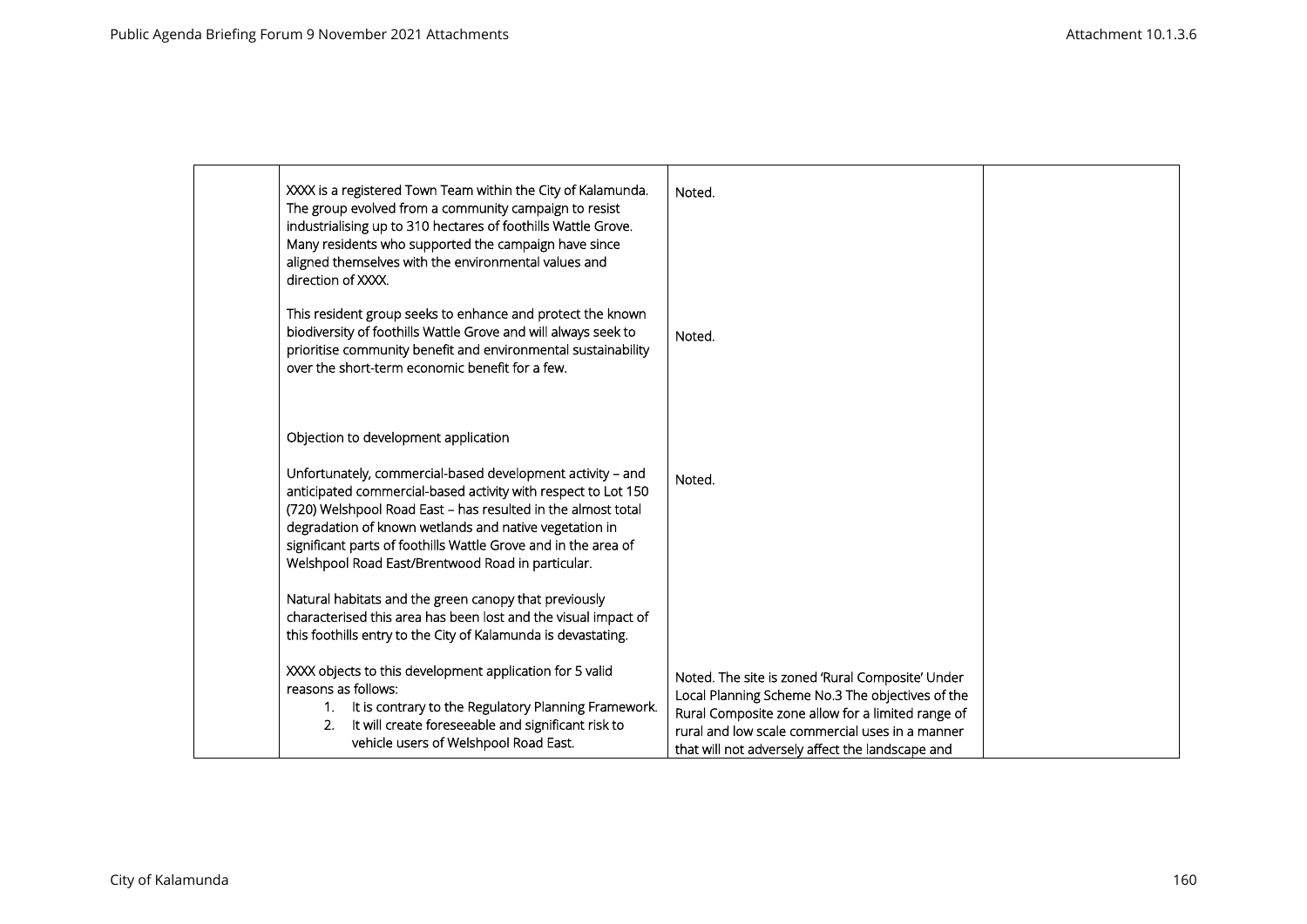| 3.              | It has the potential for impact on water and                                     | environmental qualities of the land appropriate to   |                                    |
|-----------------|----------------------------------------------------------------------------------|------------------------------------------------------|------------------------------------|
|                 | environmental values and management.                                             | the area. The proposed uses are compatible and       |                                    |
| 4.              | It duplicates the commercial services of an existing                             | consistent with the objectives of the zone.          |                                    |
|                 | and long-established garden centre within 100                                    | Notwithstanding a minor net lettable area (NLA)      |                                    |
|                 | metres of the property subject to the development                                | variation, the proposal is fully compliant with all  |                                    |
|                 | application.                                                                     | relevant planning framework. The NLA variation is    |                                    |
| 5.              | It is contrary to the majority resident view which                               | to allow for additional display and storage space    |                                    |
|                 | opposes expansion of industrial/commercial activity<br>in this foothills suburb. | for plants, pots fertilizers etc.                    |                                    |
|                 |                                                                                  | The use 'Garden Centre' is an 'A' use under LPS3     | Consistency with the Planning      |
|                 | 1. Development application contrary to the Regulatory                            | which means the use is not permitted unless the      | Framework                          |
|                 | Planning Framework:                                                              | local government has exercised discretion to         |                                    |
|                 |                                                                                  | approve the use.                                     | Notwithstanding<br>the             |
|                 | The Perth and Peel @ 3.5 Million North East Sub-Regional                         |                                                      | submitters reference to the        |
|                 | Planning Framework ('the Framework'), published in March                         | The use 'Caretakers Dwelling' is a 'D' discretionary | identification of the subject site |
|                 | 2018, provides strategic guidance to local governments                           | land use under LPS 3 meaning it is not permitted     | as rural land under the North      |
|                 | regarding land-use planning                                                      | unless the local government has exercised            | East Sub-Regional Planning         |
|                 | The City of Kalamunda must ensure that its Local Planning                        | discretion by granting approval for the use.         | Framework, it is more relevant     |
|                 | Scheme (LPS) is consistent with the broad land uses assigned                     |                                                      | to note that firstly, the land is  |
|                 | under the Framework known as the Metropolitan Regional                           | The proponent provided the following technical       | zoned Rural under the MRS          |
| Scheme (MRS).   |                                                                                  | documentation:                                       | and secondly, the subject site     |
|                 | The extract from the Framework in Figure 2 below identifies                      |                                                      | is zoned 'Rural Composite'         |
|                 | that the relevant property is zoned rural. The Framework                         | 1. Transport Impact Assessment (including a          | under the City of Kalamunda        |
|                 | defines rural land as land that provides for the maintenance or                  | sightlines assessment                                | Local Planning Scheme No. 3        |
|                 | enhancement of specific local rural character and which limits                   |                                                      | (LPS 3). The Rural Composite       |
|                 | the introduction of sensitive and/or incompatible land uses in                   | Road Safety Audit<br>2.                              | zone is one of the various         |
| the rural zone. |                                                                                  |                                                      | 'Rural' zones in the City of       |
|                 |                                                                                  | Bushfire Management Plan<br>3.                       | Kalamunda.                         |
|                 |                                                                                  |                                                      |                                    |
|                 |                                                                                  | 4. Stormwater Management Plan                        | The proposed use of the site       |
|                 |                                                                                  |                                                      | for a garden centre is provided    |
|                 |                                                                                  | <b>Acoustic Assessment</b>                           | for under the Rural Composite      |
|                 |                                                                                  |                                                      | zone as an 'A' use on the basis    |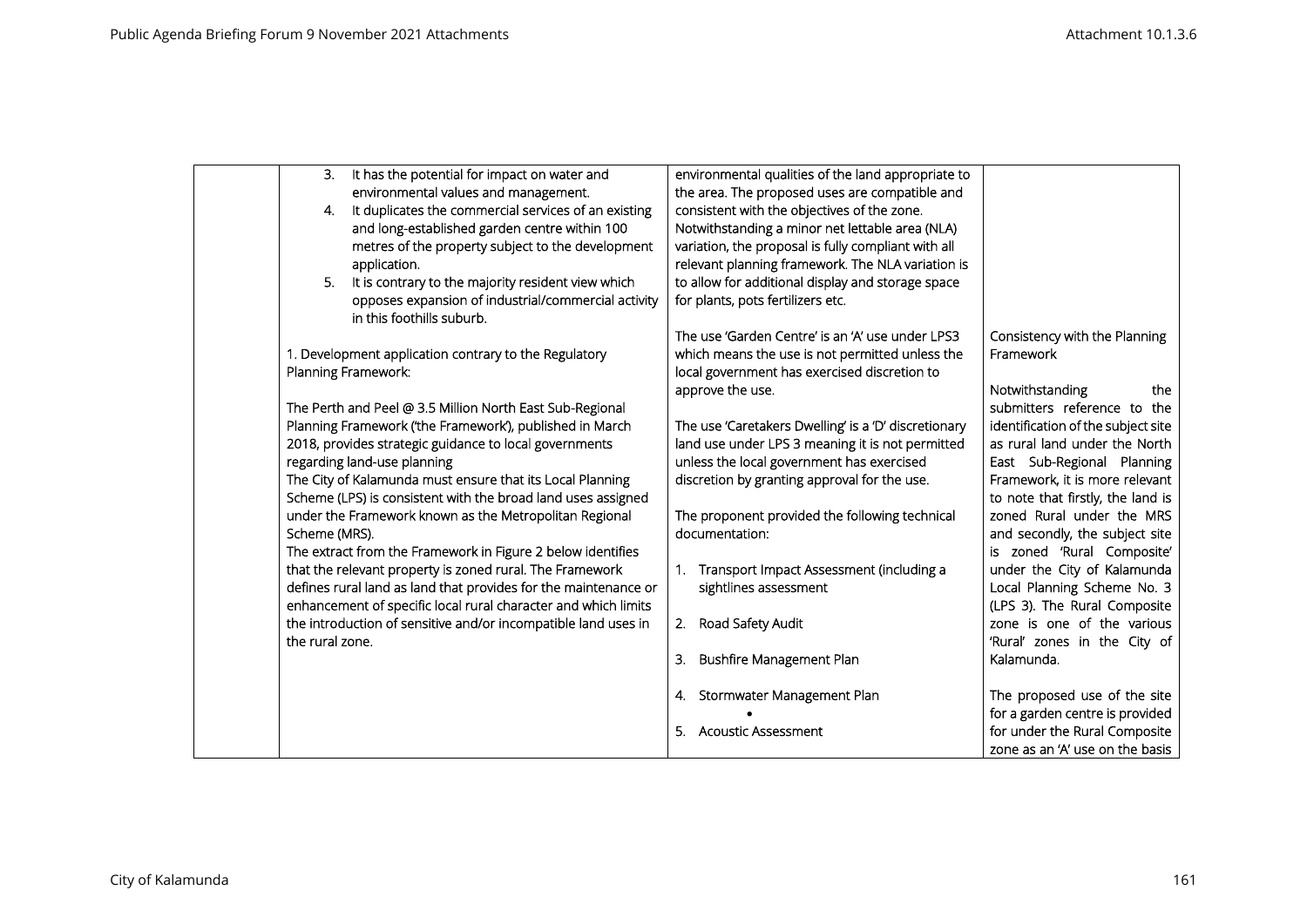| Figure 2 Broad land zoning in NE Sub-Regional Planning<br>Framework                                                                                                                                                                                                                   | An application can be made allowing the proposal<br>to be taken on its merits. The City was ultimately<br>satisfied the proposal can be supported. | this use class is capable of<br>satisfying the objectives of the<br>Rural Composite zone and<br>therefore may be appropriate                                                                       |
|---------------------------------------------------------------------------------------------------------------------------------------------------------------------------------------------------------------------------------------------------------------------------------------|----------------------------------------------------------------------------------------------------------------------------------------------------|----------------------------------------------------------------------------------------------------------------------------------------------------------------------------------------------------|
| <b>Forrestfield</b><br>Swan Valley Planning A<br>ramework land uses<br>Rural residentia<br>Nattle<br>Urban<br>Rural                                                                                                                                                                   |                                                                                                                                                    | in this zone. Similarly, the use<br>class is consistent with the<br>rural zoning of the land under<br>the MRS.                                                                                     |
| Grove<br>Urban deferred<br><b>South</b><br>Urban expansion                                                                                                                                                                                                                            |                                                                                                                                                    | With regard to the submitter's<br>reference to the site being<br>'landscape protected' it is<br>noted the subject site is not<br>zoned<br>'Rural<br>Landscape<br>Interest' which places a greater  |
| The rural area on both sides of Welshpool Road East (depicted<br>as remaining Rural in the Framework) has an interesting<br>history.                                                                                                                                                  | Noted.                                                                                                                                             | emphasis on preserving the<br>landscape qualities of that<br>particular zone.                                                                                                                      |
|                                                                                                                                                                                                                                                                                       |                                                                                                                                                    | The fact that the Yule Brook                                                                                                                                                                       |
| In finalising the Framework, the Department of Planning<br>expressly rejected the submission of the City of Kalamunda to<br>change the zonings of all Rural and Special Rural land in<br>foothills Wattle Grove, including the zoning affecting this<br>property, to Urban Expansion. | Noted.                                                                                                                                             | traverses part of the site does<br>not bring about the need for<br>the EPA to assess the proposal.<br>It is noted, however, that<br>revegetation along the portion<br>of Yule Brook located within |
| The authors of this document asked the Department of                                                                                                                                                                                                                                  | Noted.                                                                                                                                             | the site is proposed.                                                                                                                                                                              |
| Planning why they had decided not to accede to the City's<br>request and received the response presented in full in<br>Appendix 1. In part, the department stated:                                                                                                                    |                                                                                                                                                    | It is also incorrect to assert that<br>the notification on title which<br>references the Environmental                                                                                             |
| The land use proposals contained in the Perth and Peel                                                                                                                                                                                                                                |                                                                                                                                                    | Protection Act in any way                                                                                                                                                                          |
| @ 3.5 Million North East Sub-Regional Planning                                                                                                                                                                                                                                        |                                                                                                                                                    | requires mandatory referral of                                                                                                                                                                     |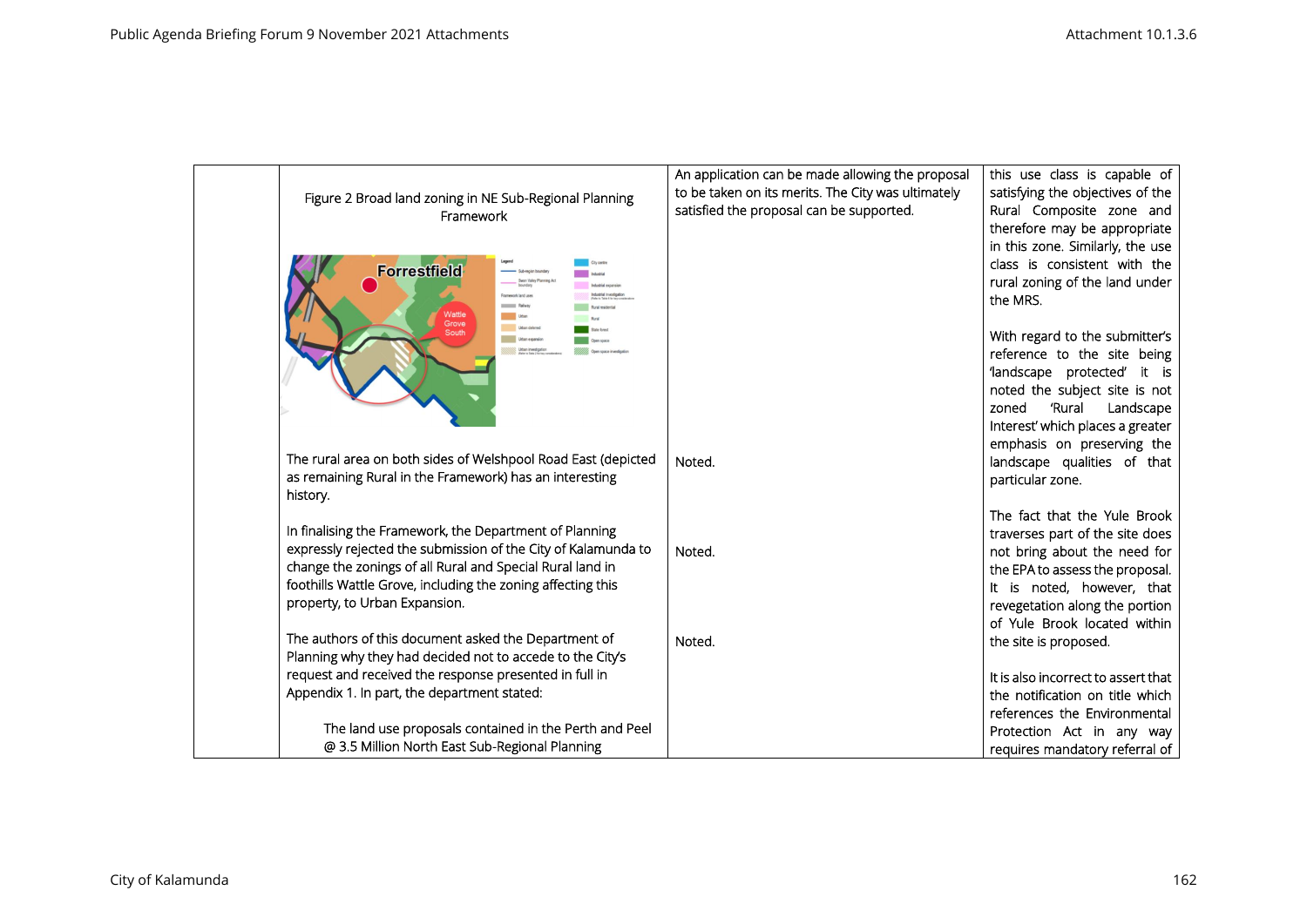| Framework are based on a number of key principles and<br>objectives including balancing economic, social and<br>environmental considerations, applying a strategic<br>planning approach across Perth and Peel. Environmental<br>considerations include preservation and enhancement<br>of areas of landscape character and interest in<br>appropriate areas.                                                                                                                                         | Noted. | development applications over<br>the subject land to the EPA for<br>assessment. |
|------------------------------------------------------------------------------------------------------------------------------------------------------------------------------------------------------------------------------------------------------------------------------------------------------------------------------------------------------------------------------------------------------------------------------------------------------------------------------------------------------|--------|---------------------------------------------------------------------------------|
| The Rural areas either side of Welshpool Rd East form<br>part of the broader Foothills Rural area which has, since<br>1992, been protected from more intensive development<br>as reflected by the 'Landscape Protection' classification<br>for the Foothills rural land in the Foothills Structure Plan.<br>(emphasis ours)                                                                                                                                                                          | Noted. |                                                                                 |
| The intent is that retention of the 'Rural' areas either side<br>of Welshpool Rd East, which is a key regional access road<br>between the Perth Hills and the Swan Coastal Plain, will<br>preserve an effective Rural landscape buffer along this<br>road and screen future Urban development in Wattle<br>Grove South.                                                                                                                                                                              | Noted. |                                                                                 |
| The Rural land abutting the north side of Welshpool Rd<br>East also contains some environmental values, including<br>some EPA Biodiversity 3 vegetation (between 10% and<br>30% remaining) and a water course which represent<br>constraints to potential urban development.<br>The City's submission requested, among other things,<br>that the remaining Rural Residential and General Rural<br>land in the foothills be classified for potential future<br>Urban land use in the final Framework. | Noted. |                                                                                 |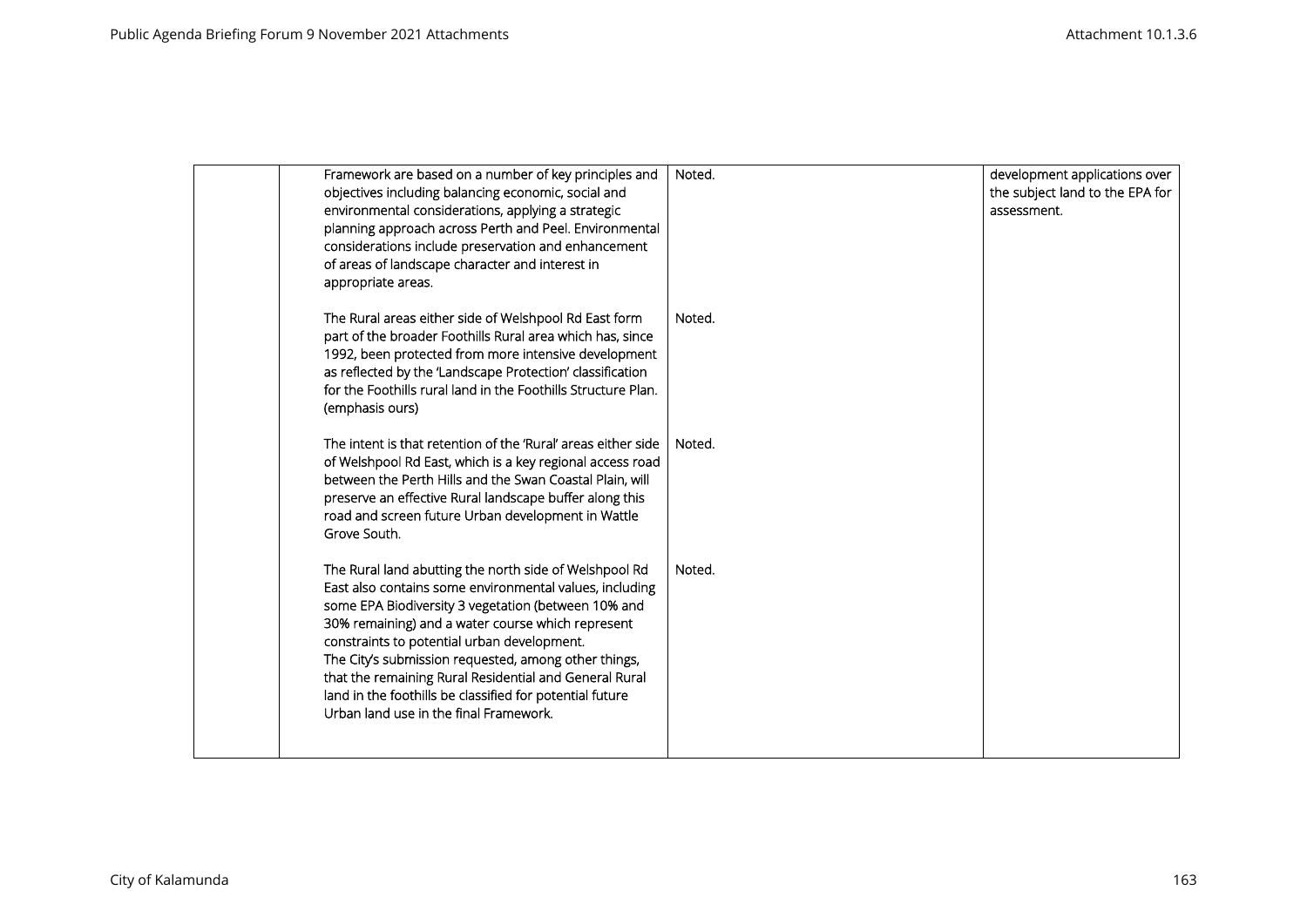| The WAPC heard a deputation from the City in August<br>2016 and considered the City's request in December<br>2016. Although the WAPC resolved to extend future<br>Urban areas in Maida Vale and Wattle Grove South, it did<br>not reclassify the Rural areas either side of Welshpool<br>Road.                                                                                                                                                                                  | Noted.                                                                                                                                                                                                                                                                                                                                                          |  |
|---------------------------------------------------------------------------------------------------------------------------------------------------------------------------------------------------------------------------------------------------------------------------------------------------------------------------------------------------------------------------------------------------------------------------------------------------------------------------------|-----------------------------------------------------------------------------------------------------------------------------------------------------------------------------------------------------------------------------------------------------------------------------------------------------------------------------------------------------------------|--|
| The WAPC clearly regards this property as being 'landscape<br>protected' and as such there is an obligation on the city to (1)<br>exercise development controls over land use and development<br>that could adversely impact on the landscape, and (2) ensure<br>that any new development complements and enhances the<br>rural landscape.                                                                                                                                      | Noted.                                                                                                                                                                                                                                                                                                                                                          |  |
| The fact that the property has already been divested of much<br>of its environmental value through indiscriminate clearing is no<br>reason why the owner should not be required to rehabilitate<br>the site. Many mining sites have been successfully revegetated<br>and restored.                                                                                                                                                                                              | Noted.                                                                                                                                                                                                                                                                                                                                                          |  |
| As this property abuts Yule Brook, a significant waterway in the<br>Perth catchment area, the development application ought to<br>be referred to the EPA for assessment.<br>It is interesting to note that the title document attached to the<br>development application (LIMITATIONS, INTERESTS,<br>ENCUMBRANCES AND NOTIFICATIONS) states- as shown<br>below- that the property is subject to an EPA notification. This<br>would seem to indicate that referral is mandatory. | The proposal does not directly impact on the Yule<br>Book, the City has imposed a condition requiring<br>the rear portion of the site abutting the Yule Brook<br>to be revegetated and rehabilitated. The condition<br>requires a plan to be submitted to and approved<br>by the City in consultation with Department of<br>Water and Environmental Regulation. |  |
| (SECOND SCHEDULE)<br>1. N230934 MORTGAGE TO WESTPAC BANKING<br>CORPORATION REGISTERED 20/1/2016.                                                                                                                                                                                                                                                                                                                                                                                |                                                                                                                                                                                                                                                                                                                                                                 |  |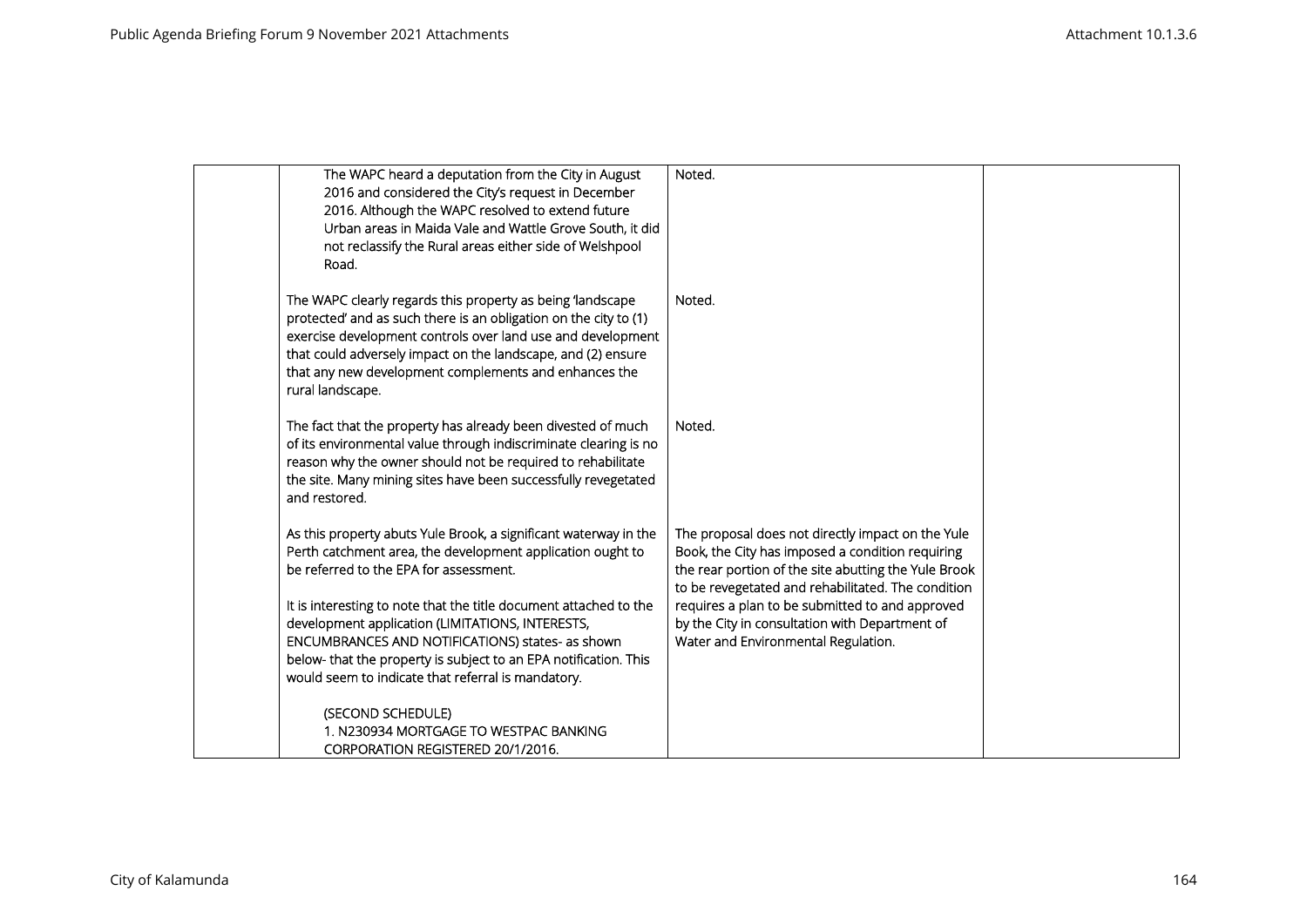| 2. *N232616 CAVEAT BY KALGOORLIE MINE<br>MANAGEMENT PTY LTD LODGED 21/1/2016.<br>3. *N382396 NOTIFICATION. ENVIRONMENTAL<br>PROTECTION ACT 1986. REGISTERED 13/7/2016.                                                                                                                                                                                                                                                                                                                 |                                                                                                                                                                                                                                                                   |                                                                                                                                                                  |
|----------------------------------------------------------------------------------------------------------------------------------------------------------------------------------------------------------------------------------------------------------------------------------------------------------------------------------------------------------------------------------------------------------------------------------------------------------------------------------------|-------------------------------------------------------------------------------------------------------------------------------------------------------------------------------------------------------------------------------------------------------------------|------------------------------------------------------------------------------------------------------------------------------------------------------------------|
| 2. Development Application will create foreseeable and<br>significant risk to vehicle users of Welshpool Road East<br>Lot 150 (720) Welshpool Road East is within trigger distance of<br>major transport corridors.<br>In 2020, the Department of Main Roads wrote to the City of<br>Kalamunda reaffirming the critical need to protect the safe and<br>efficient operation of the regional road network into the future<br>in respect of land-use planning in foothills Wattle Grove. | Noted. Please refer to the traffic comments in<br>submission 1. In addition to this, the City has no<br>statutory requirement to consult with Main Roads<br>WA. This particular portion of Welshpool Road East<br>is an 'Other Regional Road' (ORR) and under the |                                                                                                                                                                  |
| In this correspondence, Main Roads informed the city of the<br>following:                                                                                                                                                                                                                                                                                                                                                                                                              | control of the Department of Planning Lands and<br>Heritage (DPLH). In accordance with instrument of<br>delegation under the Planning and Development<br>Act 2005, The city is required to consult with DPLH                                                      | <b>Traffic Considerations</b>                                                                                                                                    |
| Welshpool Road East is an important regional<br>road that is planned to become a high<br>speed/expressway network link in the near<br>future.<br>Welshpool Road East is identified as a future                                                                                                                                                                                                                                                                                         | where a development is serviced by an ORR. The<br>trigger for a Main Roads WA referral is where the<br>site is serviced by a Primary Regional Road (PRR).<br>On advice of DPLH, the City referred the proposal                                                    | Refer<br>to<br>response<br>to<br>submission 1 above in relation<br>traffic<br>and<br>to<br>access<br>considerations. The updated<br>engineering drawings and TIS |
| state-administered road.<br>Welshpool Road East is an important heavy<br>vehicle freight link between Perth and the<br>Brookton Highway servicing the wheatbelt and<br>other destinations east of the Perth                                                                                                                                                                                                                                                                            | onto Main Roads WA, however both the City's<br>engineers and the engineers at DPLH were<br>satisfied the application could be supported and<br>would not negatively impact on the existing road<br>network.                                                       | have been prepared having<br>regard to the matters raised by<br>Main Roads WA.<br>It is further noted Welshpool                                                  |
| metropolitan area.<br>Any development along Welshpool Road East<br>must be done in a manner that will not                                                                                                                                                                                                                                                                                                                                                                              |                                                                                                                                                                                                                                                                   | Road East is an 'Other Regional<br>Road' where it abuts the<br>subject site and as such is not<br>under the control of Main                                      |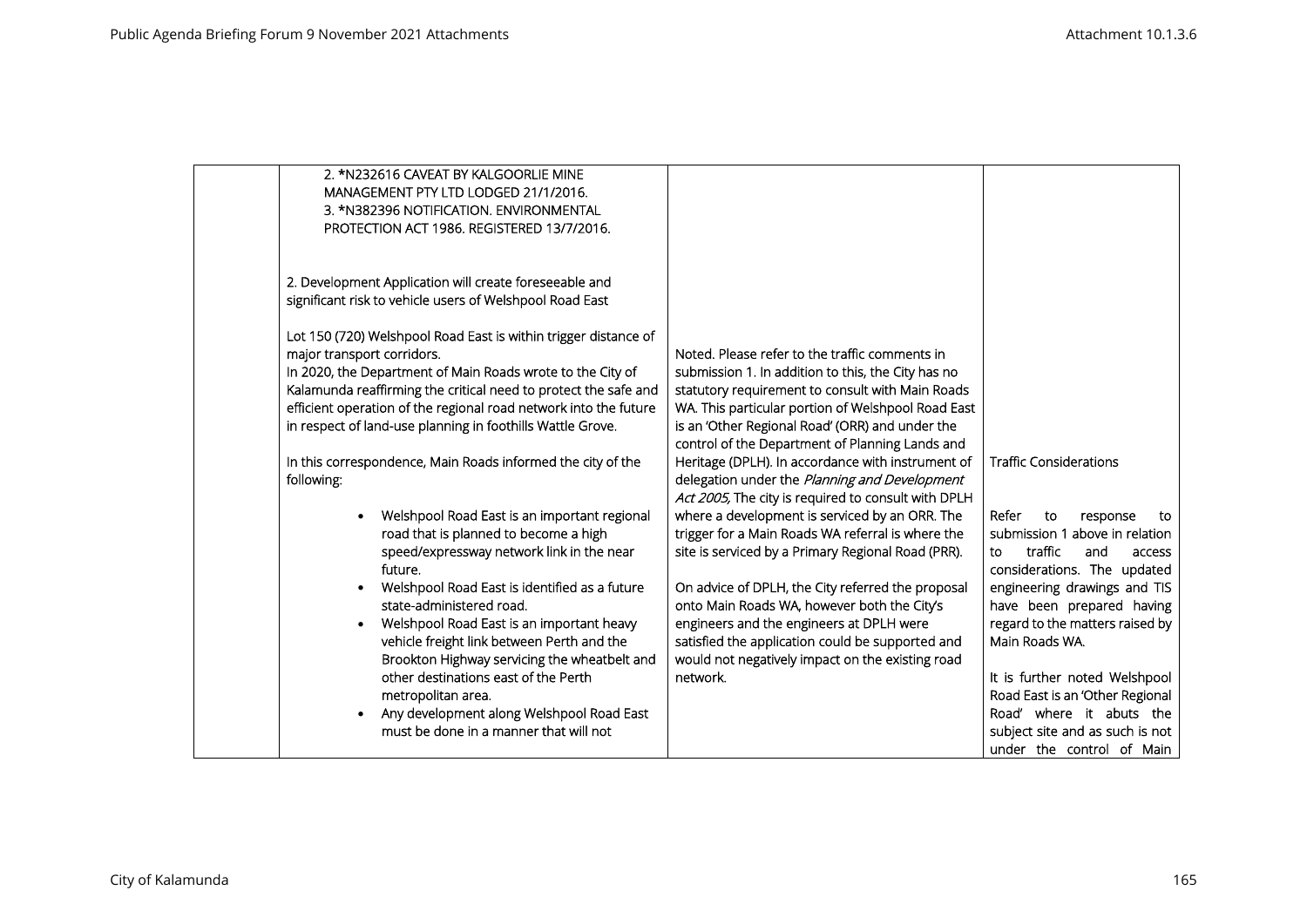| negatively impact on the safety or function of<br>this regional road.<br>Any new road connections to Welshpool Road<br>East which would lead to a sizeable increase in<br>traffic should be completely avoided as distinct<br>from 'limited'.<br>Any additional vehicle access<br>points/intersections on Welshpool Road East<br>are 'undesirable'.                                                                                                                                                                                                                                                                                                              | Noted. | WA.<br>The<br>(former)<br>Roads<br>of<br>Department<br>Planning<br>previously advised it has no<br>objection to the proposal on<br>regional transport grounds<br>provided the development is<br>serviced via a single crossover<br>to Welshpool Road East only.                                                                                                                |
|------------------------------------------------------------------------------------------------------------------------------------------------------------------------------------------------------------------------------------------------------------------------------------------------------------------------------------------------------------------------------------------------------------------------------------------------------------------------------------------------------------------------------------------------------------------------------------------------------------------------------------------------------------------|--------|--------------------------------------------------------------------------------------------------------------------------------------------------------------------------------------------------------------------------------------------------------------------------------------------------------------------------------------------------------------------------------|
| The proposed crossover in the development application –<br>close to a curve in the alignment of Welshpool Road East and<br>close to a bus stop - will almost certainly create a potentially<br>unsafe road environment. As the traffic audit in the<br>development application points out, the presence of buses will<br>restrict the view of nearby drivers. Further, given that the<br>speed limit is 80 km/h, the combination of the shared slip road<br>into the property and the bus stop may potentially increase the<br>chance of rear-end collision.<br>The development application anticipates 100 vehicles per day                                     | Noted. | With regard to safety concerns<br>raised by the submitter<br>associated with the bus stop,<br>the application was referred to<br>the PTA for comment and the<br>PTA has advised it does not<br>object to the proposal. Whilst<br>the RSA noted the presence of<br>a bus in the bus stop may<br>restrict the view of incoming<br>traffic from the west, the TIS                 |
| entering and leaving this property in addition to 35 large<br>trucks, some articulated and up to 23 metres in length.<br>The widening of the median strip opening to potentially allow<br>west-bound exit from the property would not prevent this<br>exiting arrangement from becoming an extremely dangerous<br>proposition with respect to vehicular movement on both sides<br>of Welshpool Road East. For the most parts trucks would not<br>be able to safely exit the property westbound even if the<br>median strip was widened.<br>The nearby Tonkin Highway/Welshpool Road intersection,<br>which is governed by traffic lights, is already a source of | Noted. | addresses this issue. A review<br>of the timetable for Stop No:<br>13682 (located immediately<br>of the<br>west<br>proposed<br>development crossover on<br>Welshpool Road East) indicates<br>the frequency of buses<br>stopping at this crossover is<br>low. These buses would stop<br>for only a short period of time,<br>stopping at all,<br>and<br>considering the low trip |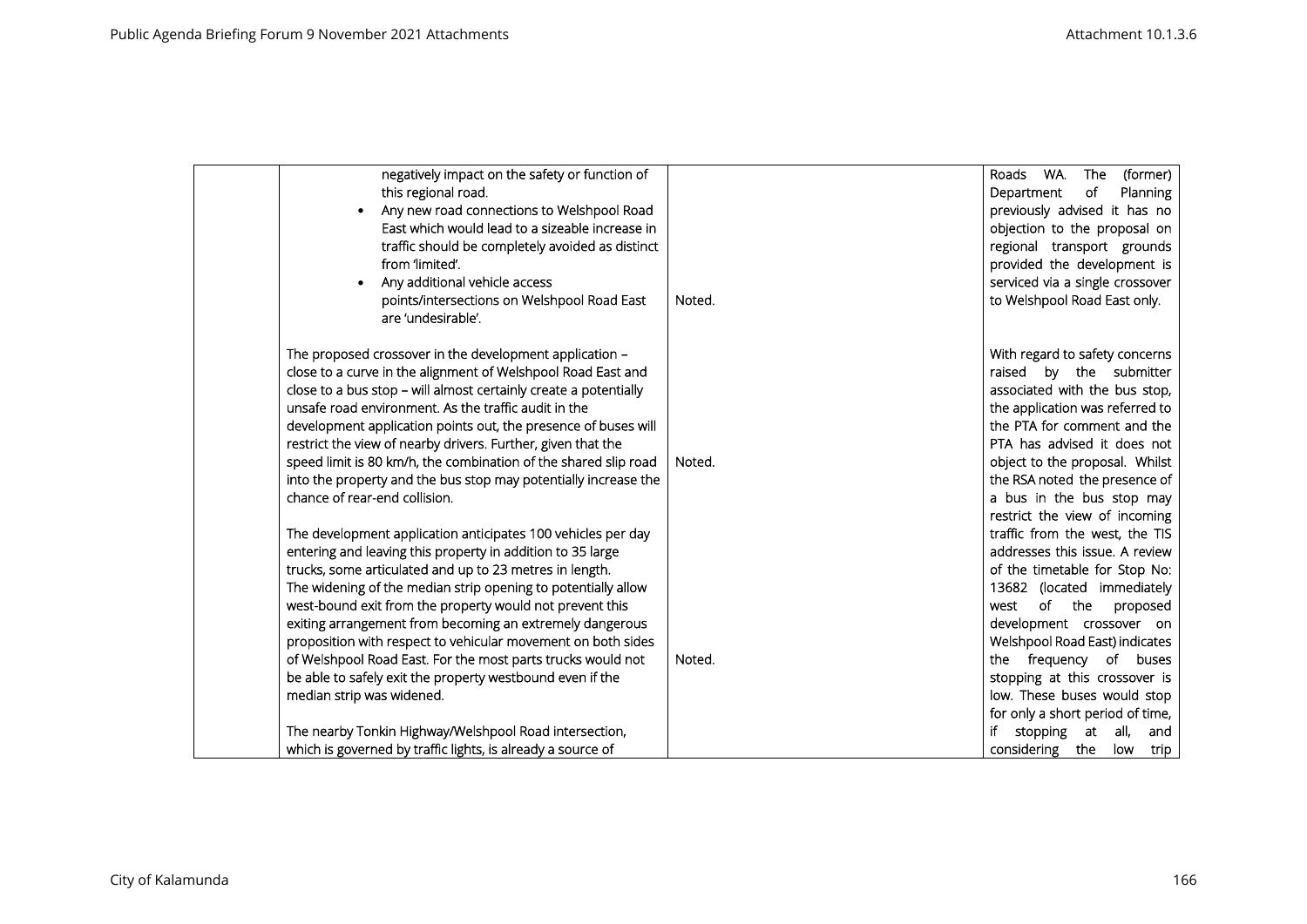| significant traffic congestion at certain times of the day. At<br>times, west-bound lanes on Welshpool Road East are backed<br>up by the traffic lights to beyond the Crystal Brook Road<br>intersection.                                                                                                                                                                                                                   | Noted. | generation of the proposed<br>development, the risk of<br>impact on sight lines of<br>vehicles by the buses is very<br>low. Further, whilst the RSA                                                                                |
|-----------------------------------------------------------------------------------------------------------------------------------------------------------------------------------------------------------------------------------------------------------------------------------------------------------------------------------------------------------------------------------------------------------------------------|--------|------------------------------------------------------------------------------------------------------------------------------------------------------------------------------------------------------------------------------------|
| Such is the level of congestion at such times, road users in the<br>stream of traffic would consciously need to allow a vehicle to<br>exit from the median strip. This kind of congestion may also<br>result in drivers seeking to force entry, a potentially dangerous<br>situation.<br>Similarly, exiting the property to the east with the view to doing<br>a U-turn at the veterinarian's exit or, further up Welshpool | Noted. | previously advised the left turn<br>deceleration lane may present<br>the risk of rear end crashes,<br>the revised design proposes to<br>increase the length of the<br>deceleration lane in order to<br>satisfy the required design |
| Road East, would also be extremely dangerous. This is<br>especially so given that the proposed crossover is shared by an<br>adjourning neighbour whose views of oncoming traffic may be<br>obscured by trucks exiting either west or east.                                                                                                                                                                                  | Noted. | criteria.                                                                                                                                                                                                                          |
| Because of the inherent foreseeable danger in turning west<br>from this property, many trucks are likely to use Lewis Road or<br>Crystal Brook Road as a 'rat run' back to Tonkin Highway<br>thereby increasing truck activity through the quiet suburban<br>streets of Forrestfield and Wattle Grove.                                                                                                                      | Noted. |                                                                                                                                                                                                                                    |
| The City of Kalamunda is also aware from its own research that<br>generating additional traffic in the Welshpool Road East area<br>has already been identified as 'highly inappropriate'. This was<br>the finding of an Infrastructure Servicing Report prepared by<br>KCTT (trading as Traffic and Transport Pty Ltd) that was<br>provided to the city in April 2018.                                                      | Noted. |                                                                                                                                                                                                                                    |
| The report stated that the proximity of Crystal Brook<br>Road/Brentwood Road [was]                                                                                                                                                                                                                                                                                                                                          |        |                                                                                                                                                                                                                                    |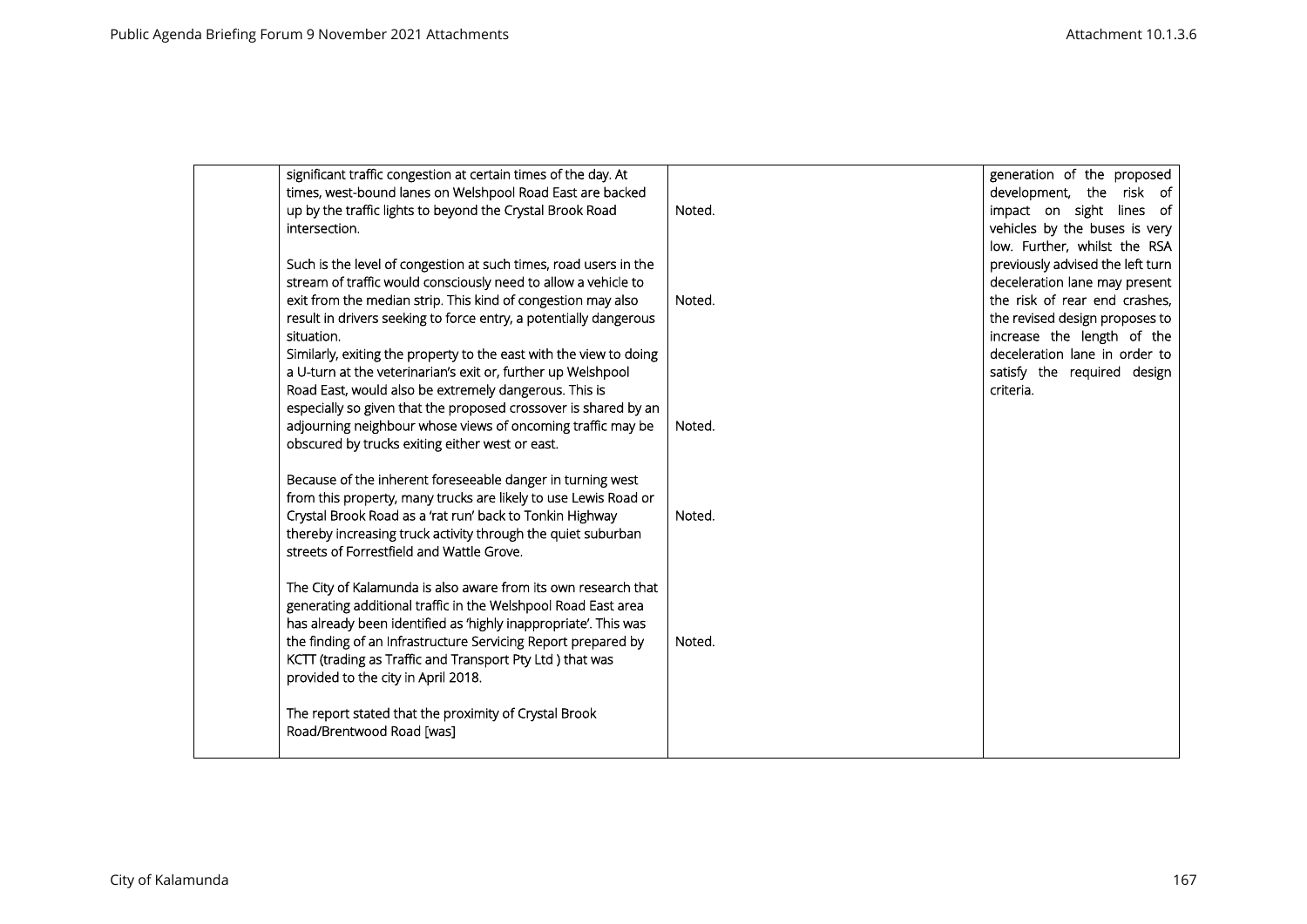| 'highly inappropriate for any additional traffic loading or       |                                                    |                                   |
|-------------------------------------------------------------------|----------------------------------------------------|-----------------------------------|
| industrial traffic of any size or                                 |                                                    |                                   |
| type'. Further, the report concluded that the existing road       |                                                    |                                   |
| design of Welshpool Road                                          |                                                    |                                   |
| East near the intersections of Crystal Brook Road and Kelvin      |                                                    |                                   |
| Road were 'inappropriate for increased vehicular volumes and      | Noted.                                             |                                   |
| for industrial traffic'.                                          |                                                    |                                   |
|                                                                   |                                                    |                                   |
| Lot 150 (720) Welshpool Road East is less than 100 metres         | Noted.                                             |                                   |
| from the Crystal Brook /Welshpool Road East intersection.         |                                                    |                                   |
|                                                                   |                                                    | As referenced above, the          |
| It is quite clear that due to the foreseeable risk to road users  |                                                    | development application has       |
| that this development application poses, Main Roads ought to      |                                                    | been referred to Main Roads       |
| be expressly consulted before the city considers granting         |                                                    | for comment. Any comments         |
| approval.                                                         | Noted.                                             | provided will be given due        |
|                                                                   |                                                    | regard by the City of             |
|                                                                   |                                                    | Kalamunda.                        |
|                                                                   |                                                    |                                   |
| 3. Development Application will have an adverse impact on         |                                                    | <b>Groundwater Considerations</b> |
| water management                                                  | Noted.                                             |                                   |
|                                                                   |                                                    | This submission misrepresents     |
| The development application states that the property owner        |                                                    | the details included in the       |
| intends to use bore water to mitigate the significant dust        | Noted. The proponent has submitted a               | application regarding dust        |
| impact that will be generated by the dumping and loading of       | stormwater management plan that has been           | management.                       |
| garden construction material across the 3.9 hectare site.         | assessed by the City's engineers. The proposal is  |                                   |
|                                                                   | setback far enough from the Yule Brook             | The landowner has recently        |
| There is currently limited groundwater available for licensing in | watercourse that it will not negatively impact on  | been granted a groundwater        |
| this area. Although the property owner has a current water        | the creek. In addition to this the City advertised | licence<br>allocation             |
| licence, it is unclear as to any conditions which may apply or    | the application to the Department of Water and     | (GWL205226-1) of 16187KL          |
| whether water usage is required to be metered.                    | Environmental Regulation (DWER) and DWER           | per annum (expiring on            |
|                                                                   | provided a non-objection to the proposal.          | 8/12/2030) which expressly        |
| Notwithstanding licensing considerations, Lot 150 (720)           |                                                    | provides for the taking of water  |
| Welshpool Road East falls within the Yule Brook Drainage          |                                                    | for dust suppression for          |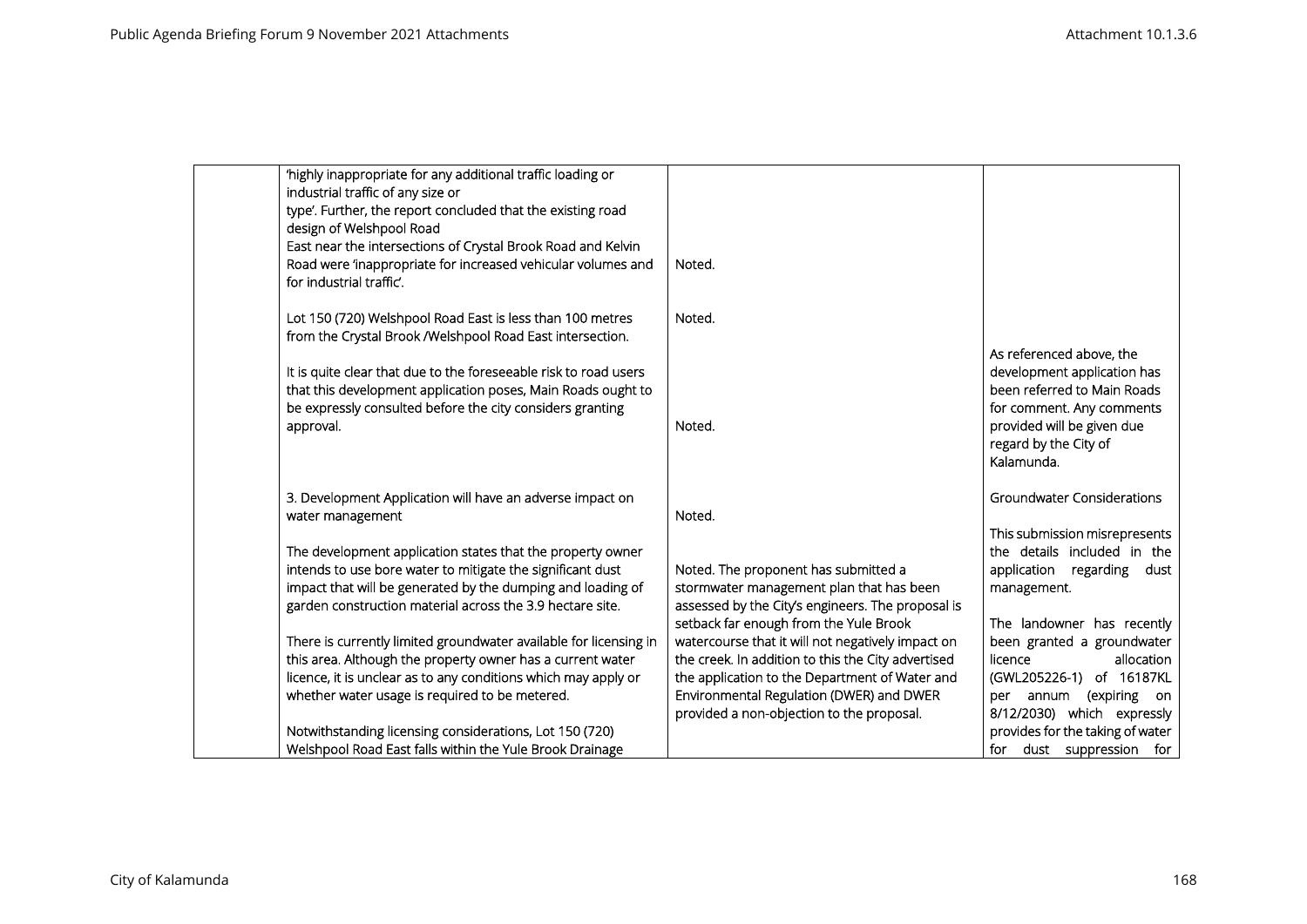| Catchment. Given that the Yule Brook runs part way through        |                                                  | 'industrial purposes' as well as     |
|-------------------------------------------------------------------|--------------------------------------------------|--------------------------------------|
| this property, it is not unreasonable to assume that the impact   |                                                  | for irrigation of a plant nursery    |
| of water withdrawal due to bore activity on a property of this    |                                                  | other<br>(and<br>uses).<br>This      |
| size would be significant and unacceptable. Not only will it      |                                                  | allocation is<br>than<br>more        |
| affect the capacity and flow of Yule Brook, but it will almost    |                                                  | sufficient to cater for the          |
| certainly result in the dewatering of the Brixton Street wetlands | Noted.                                           | requirements of the garden           |
| further downstream, a known conservation area.                    |                                                  | centre.                              |
|                                                                   |                                                  |                                      |
| The development application also states that a drainage area      |                                                  | considering<br>the<br>In.            |
| will be located close to Welshpool Road East which, given the     |                                                  | groundwater<br>licence               |
| low-lying nature of the property has the potential to cause       | Noted, the zone allows for the proposed uses to  | application and issuing the          |
| periodic flooding over Welshpool Road East, further increasing    | be considered and the application to be taken on | groundwater licence, DWER            |
| road risk.                                                        | its merits and is assessed against the relevant  | would have had due regard to         |
|                                                                   | statutory planning framework. As part of the     | any potential impacts on Yule        |
| 4. Development Application duplicates commercial services of      | assessment process, proximity to a similar land  | Brook and any dependent              |
| an existing, well established garden centre within 100m of Lot    | use it is not a relevant planning consideration. | wetlands in the locality. In         |
| 150 (720) Welshpool Road East                                     |                                                  | granted the licence, it is           |
|                                                                   |                                                  | DWER held<br>apparent<br>no          |
| Located at 721 Welshpool Road East is a large, popular, family-   | Noted, refer to comment above.                   | relation<br>in.<br>concerns<br>to    |
| owned garden centre known as Magic Garden Supplies, which         |                                                  | wetland<br>groundwater<br>and        |
| has operated from this site for over 20 years.                    |                                                  | impacts resulting from the           |
|                                                                   |                                                  | proposal.                            |
| There is absolutely no need or demand for another large           |                                                  |                                      |
| garden centre within 100 metres of this operating family          |                                                  | The Applicant has submitted a        |
| concern, especially one that is accompanied by so many            | Noted.                                           | stormwater<br>drainage               |
| environmental and operating constraints.                          |                                                  | management plan, which has           |
|                                                                   |                                                  | been accepted by the City's          |
| In considering development applications of this kind, the city    |                                                  | engineering services.                |
| simply cannot ignore the commercial reality that many existing    | Noted.                                           |                                      |
| commercial areas in the City of Kalamunda are struggling to       |                                                  |                                      |
| survive.                                                          |                                                  | <b>Existing Garden Centre at 721</b> |
|                                                                   |                                                  | <b>Welshpool Road East</b>           |
|                                                                   |                                                  |                                      |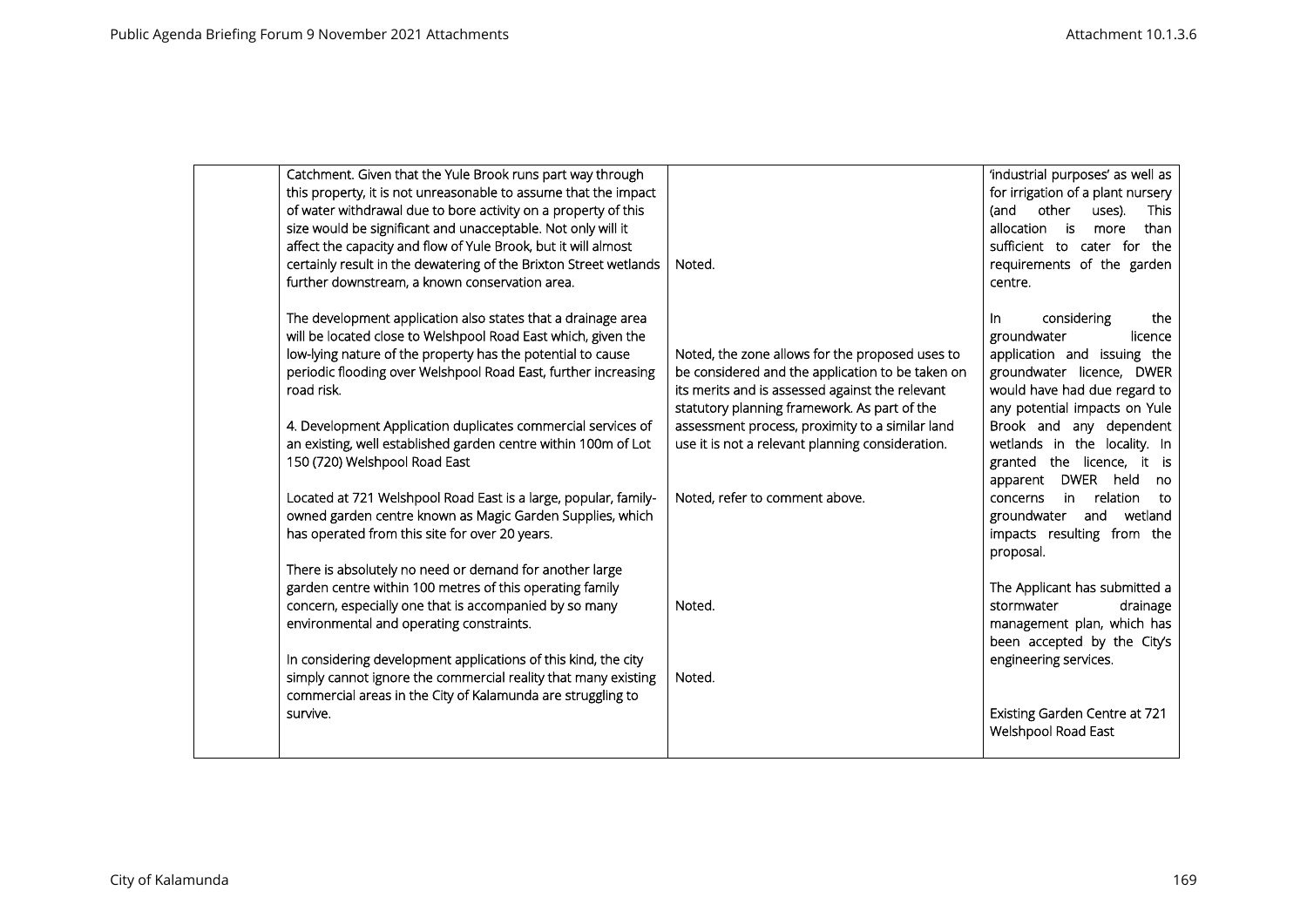| An additional garden centre would cannibalise the trade of<br>Magic Garden Supplies and militate against the 'orderly and<br>proper' planning for retail/commercial areas across the city as<br>a whole.                                                                                                                                           | Noted.                                                                                                                                                                                                                                         | The fact that there is an<br>existing garden centre located<br>within 100m of the subject site<br>does not bring about any valid<br>planning grounds for a new                                                                                               |
|----------------------------------------------------------------------------------------------------------------------------------------------------------------------------------------------------------------------------------------------------------------------------------------------------------------------------------------------------|------------------------------------------------------------------------------------------------------------------------------------------------------------------------------------------------------------------------------------------------|--------------------------------------------------------------------------------------------------------------------------------------------------------------------------------------------------------------------------------------------------------------|
| The Local Planning Scheme states that with respect to rural<br>and semi-rural settings 'commercial land uses will only be<br>considered for approval when it has been demonstrated that<br>the use is appropriate to the area and that the commercial<br>activity will not have a detrimental impact on the surrounding<br>area'.                  | Noted.                                                                                                                                                                                                                                         | garden centre not to be<br>approved. In this regard,<br>Schedule 2, Part 9, Clause 67<br>- Consideration<br>(2)<br>of<br>application<br>by<br>local<br>the<br>makes<br>government<br>following distinction in relation                                       |
| This development application would have a direct economic<br>impact on an existing business, as well as other significant<br>adverse impacts on the community.                                                                                                                                                                                     | Noted.                                                                                                                                                                                                                                         | the<br>matters<br>local<br><b>TO</b><br>government should have due<br>regard to:                                                                                                                                                                             |
| Furthermore, to the extent that it may be relevant neither the<br>client company nor the registered proprietor appear to have<br>an ABN at this stage according to the ASIC website.<br>5. Development Application is contrary to majority resident<br>view which opposes expansion of industrial/commercial activity<br>in foothills Wattle Grove | Noted, the proposal does not seek to rezone the<br>land, but to allow for a low scale commercial use<br>that will not adversely impact on the amenity of<br>the locality and is consistent with the objectives of<br>the Rural Composite zone. | (v) the potential loss of any<br>community service or benefit<br>resulting<br>from<br>the<br>development<br>other<br>than<br>potential loss that may result<br>from economic competition<br>between new and existing<br>businesses;<br>(bold emphasis added) |
| XXX residents accept that a small minority of local residents<br>have no evident affinity for protecting and enhancing the<br>natural environment and favour the increased<br>commercialisation of foothills Wattle Grove.                                                                                                                         | Noted.                                                                                                                                                                                                                                         | Rather than the existing<br>721<br>garden<br>at<br>centre<br>militating<br>Welshpool<br>Road<br>against the proposal, it<br>provides support for the<br>proposal in terms of the                                                                             |
| At a Special Electors Meeting held on 3 December 2018,<br>electors voted 173 to 17 to reject any industrialisation of this                                                                                                                                                                                                                         |                                                                                                                                                                                                                                                | compatibility of these uses.                                                                                                                                                                                                                                 |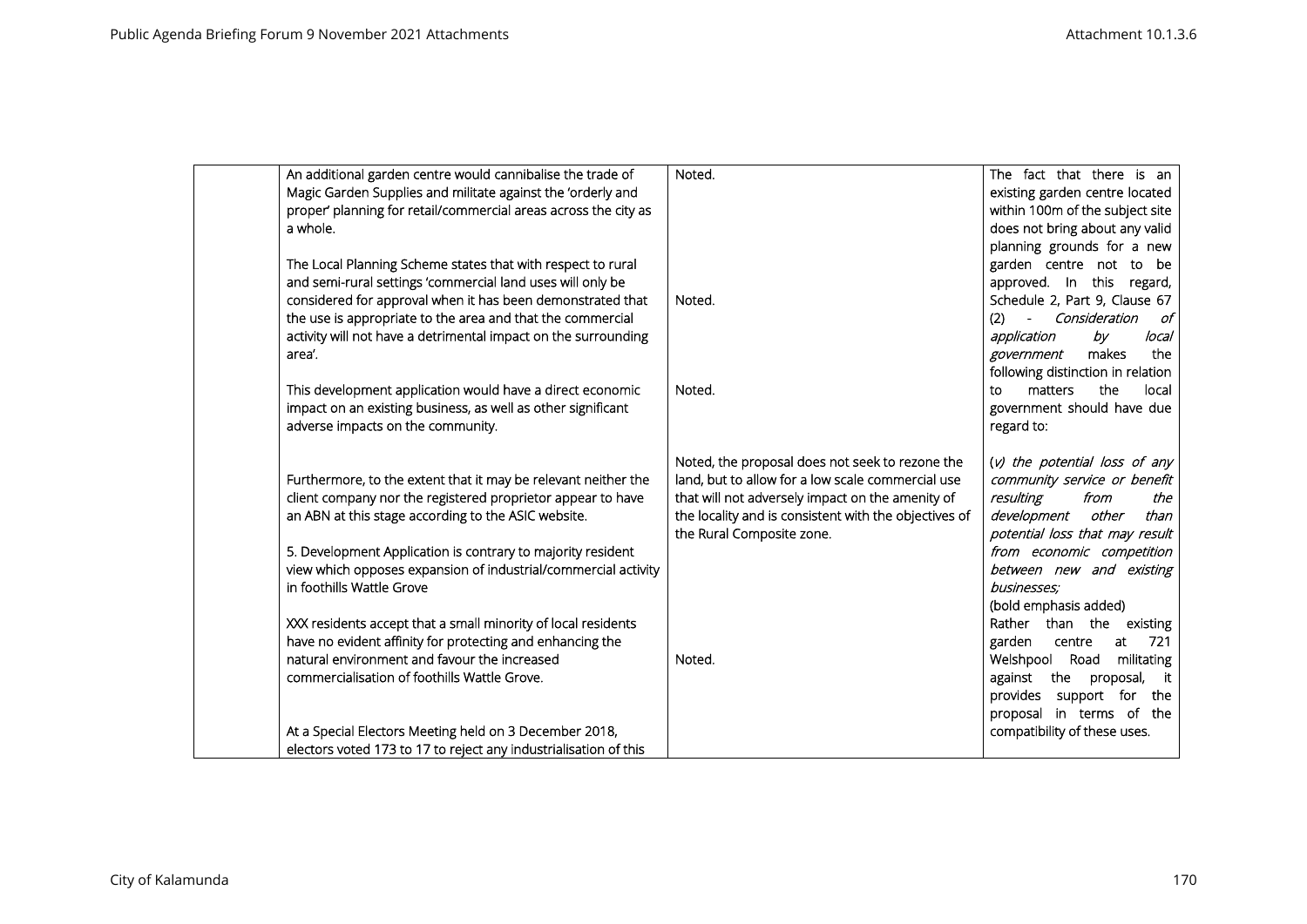|     | foothills area. As there is very little, if anything, to visually |                                                    | In any event, the proposed      |
|-----|-------------------------------------------------------------------|----------------------------------------------------|---------------------------------|
|     | distinguish light industry from certain commercial land uses,     | Noted, this is not relevant in the context of this | garden centre replaces a        |
|     | we have no doubt that any attempt to establish a commercial       | application.                                       | garden<br>former<br>centre      |
|     | precinct in this area would be similarly rejected by the majority |                                                    | operated by the proponent at    |
|     | of residents.                                                     |                                                    | Hale Road, Wattle Grove which   |
|     |                                                                   |                                                    | has since been redeveloped      |
|     | The city is also well aware from recent community engagement      | Noted, refer to comment above.                     | for residential purposes and    |
|     | processes involving foothills Wattle Grove residents that         |                                                    | an existing garden centre at    |
|     | support for establishing a commercial precinct in this area is    |                                                    | Hardey East Road, Wattle        |
|     | minimal.                                                          |                                                    | Grove which shall also shortly  |
|     |                                                                   |                                                    |                                 |
|     |                                                                   |                                                    | cease operations. Both of       |
|     | Indeed, the engagement process showed that the majority of        |                                                    | these garden centres have       |
|     | residents want to phase out unattractive commercial activities    |                                                    | serviced the local area in the  |
|     | currently in operation on the foothills side of Tonkin Highway    |                                                    | past.                           |
| by: |                                                                   |                                                    |                                 |
|     |                                                                   |                                                    | This is not a relevant planning |
|     | designating existing rural/commercial                             |                                                    | consideration.                  |
|     | businesses (including rural composite) as 'non-                   |                                                    |                                 |
|     | conforming' uses in any future zoning                             |                                                    |                                 |
|     | processes, which would permit them to                             |                                                    | Opposition to                   |
|     | continue their current operations.                                |                                                    | Industrial/Commercial Activity  |
|     | restricting further commercial development in                     | Noted.                                             | in Wattle Grove                 |
|     | Wattle Grove to the Perth side of Tonkin                          |                                                    |                                 |
|     | Highway, south of Welshpool Road East, in the                     |                                                    | This is not a relevant planning |
|     | area specifically zoned for such activities.                      |                                                    | consideration in the context of |
|     |                                                                   | Noted.                                             | this application. The proposed  |
|     | It is important for councillors to note that the WAPC has         |                                                    | garden centre is capable of     |
|     | already approved a large commercial/light industrial precinct     |                                                    | the                             |
|     |                                                                   |                                                    | Rural<br>approval<br>in         |
|     | on the opposite side of Tonkin Highway to our homes.              |                                                    | Composite zone and as such is   |
|     | Unfortunately, this precinct is also vastly under-utilised.       |                                                    | consistent with the<br>local    |
|     |                                                                   |                                                    | planning framework.             |
|     | A proposed flyover of Tonkin Highway over Welshpool Road          |                                                    |                                 |
|     | East will form a very clear demarcation of commercial uses in     |                                                    |                                 |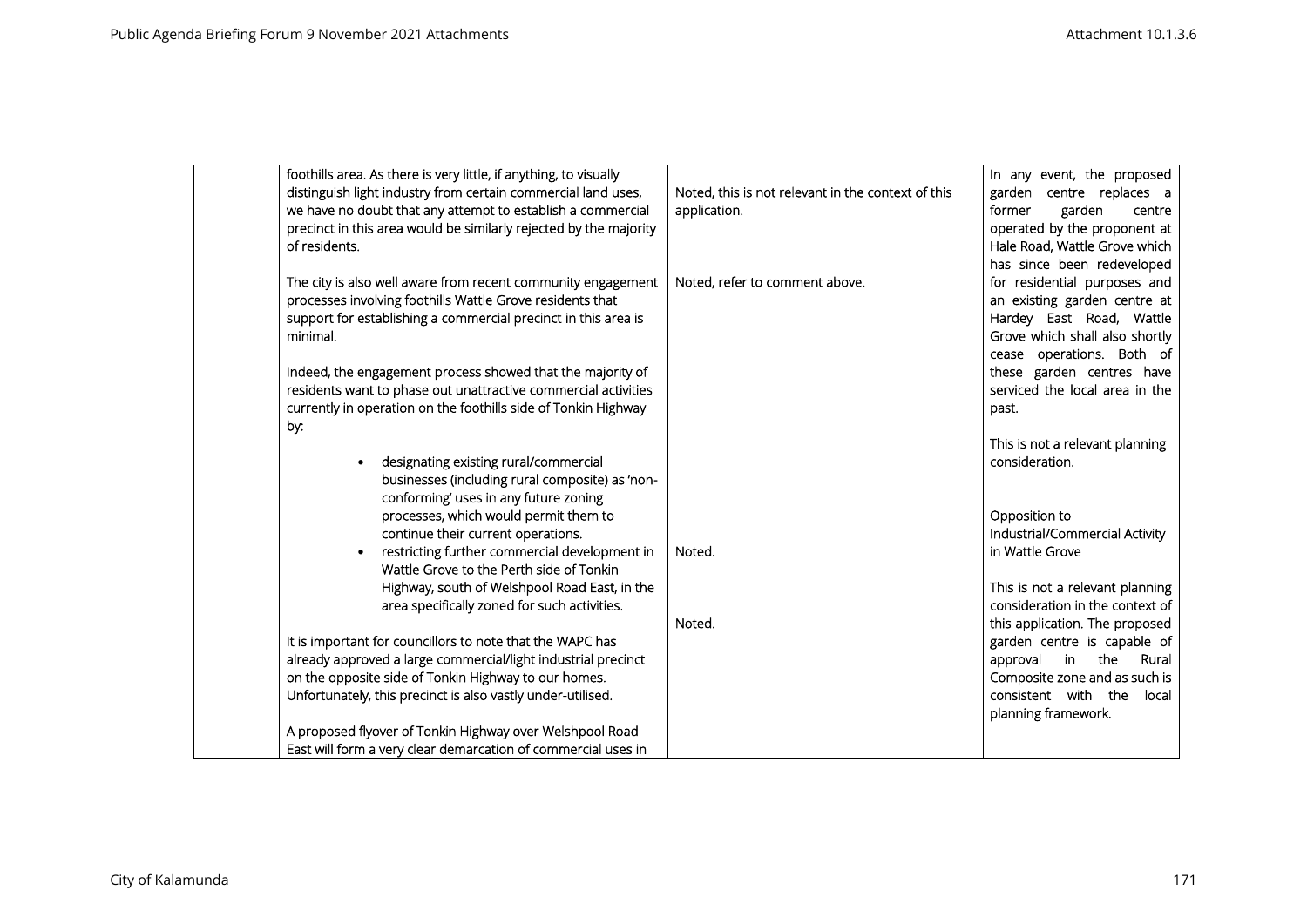| the area specifically approved for that zoned purpose and set<br>it apart from the distinctive rural character of foothills Wattle<br>Grove.<br>In summary, we believe further commercialisation under any<br>guise on the hills side of Tonkin Highway and away from the<br>already zoned commercial /industrial precinct is unwanted and<br>unnecessary.                                                                                                                                                                                                                  | Noted, the proposal will not rezone the land from<br>Rural Composite. The current land use of a<br>property determines how it is rated and this is<br>specific to each individual parcel of land. | Any change to the zoning of<br>the land, or the permissibility<br>of land uses under LPS 3 would<br>need to be progressed as part<br>of a Scheme Amendment or as<br>part of an overall review of LPS<br>3. |
|-----------------------------------------------------------------------------------------------------------------------------------------------------------------------------------------------------------------------------------------------------------------------------------------------------------------------------------------------------------------------------------------------------------------------------------------------------------------------------------------------------------------------------------------------------------------------------|---------------------------------------------------------------------------------------------------------------------------------------------------------------------------------------------------|------------------------------------------------------------------------------------------------------------------------------------------------------------------------------------------------------------|
| It is simply a mechanism favoured by landowners seeking to<br>avoid the payment of commercial rates at the expense of<br>reduced amenity for other landowners.                                                                                                                                                                                                                                                                                                                                                                                                              | Noted.                                                                                                                                                                                            | Conclusion<br>Refer to responses already                                                                                                                                                                   |
| Conclusion<br>Residents aligned with XXX urge councillors to reject this<br>development application which applies to a property in an<br>identified 'landscaped protected' rural area.<br>As the Western Australian Planning Commission (WAPC) has<br>recently confirmed that both sides of Welshpool Road East<br>must remain as a rural buffer, it is important that the city<br>permit no further expansion of rural composite ad hoc<br>development in the area. This development application is<br>clearly incompatible with this Department of Planning<br>direction. | Noted.                                                                                                                                                                                            | provided in relation to the<br>consistency of the proposed<br>use with the Rural Composite<br>zone.<br><b>DPLH Comments</b>                                                                                |
| Appendix A - Response from DPLH to query re: Welshpool<br>road east land use<br>Hi XX,                                                                                                                                                                                                                                                                                                                                                                                                                                                                                      |                                                                                                                                                                                                   | Refer to responses already<br>provided in relation to the<br>consistency of the proposed<br>use with the Rural Composite<br>zone and Rural zone under the<br>MRS.                                          |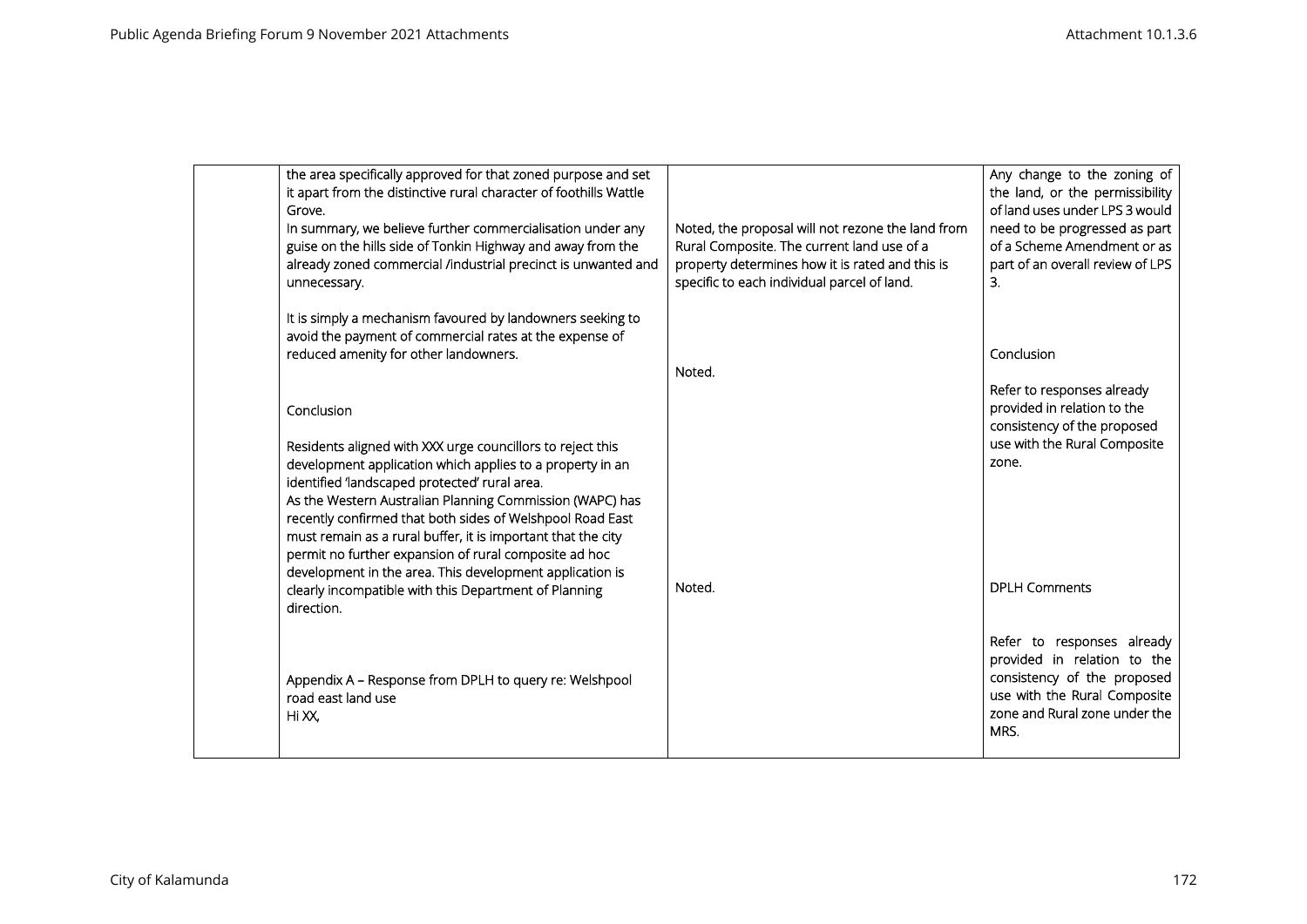| XXXX asked me to provide you with a direct reply to your email                               |  |
|----------------------------------------------------------------------------------------------|--|
| below as due to illness she has been unable to get to your                                   |  |
| query. On this basis, I sincerely apologise for the delay in                                 |  |
| getting back to you and I hope that the following advice                                     |  |
| provides the clarification that you are seeking:                                             |  |
| The Department has reviewed available information                                            |  |
| regarding Wattle Grove South in response to this                                             |  |
| enquiry.                                                                                     |  |
| The land use proposals contained in the Perth and                                            |  |
| Peel @ 3.5 Million North East Sub-regional Planning                                          |  |
| Framework are based on a number of key principles                                            |  |
| and objectives including balancing economic, social                                          |  |
| and environmental considerations, applying a strategic                                       |  |
| planning approach across Perth and Peel.                                                     |  |
| Environmental considerations include preservation                                            |  |
| and enhancement of areas of landscape character and                                          |  |
| interest in appropriate areas.                                                               |  |
| The Rural areas either side of Welshpool Rd East form                                        |  |
| part of the broader Foothills Rural area which has,                                          |  |
| since 1992, been protected from more intensive                                               |  |
| development as reflected by the 'Landscape                                                   |  |
| Protection' classification for the Foothills rural land in                                   |  |
| the Foothills Structure Plan.                                                                |  |
| The intent is that retention of the 'Rural' areas either                                     |  |
| side of Welshpool Rd East, which is a key regional                                           |  |
| access road between the Perth Hills and the Swan                                             |  |
| Coastal Plain, will preserve an effective Rural landscape                                    |  |
| buffer along this road and screen future Urban                                               |  |
| development in Wattle Grove South.<br>The Rural land abutting the north side of Welshpool Rd |  |
| East also contains some environmental values,                                                |  |
|                                                                                              |  |
| including some EPA Biodiversity 3 vegetation (between                                        |  |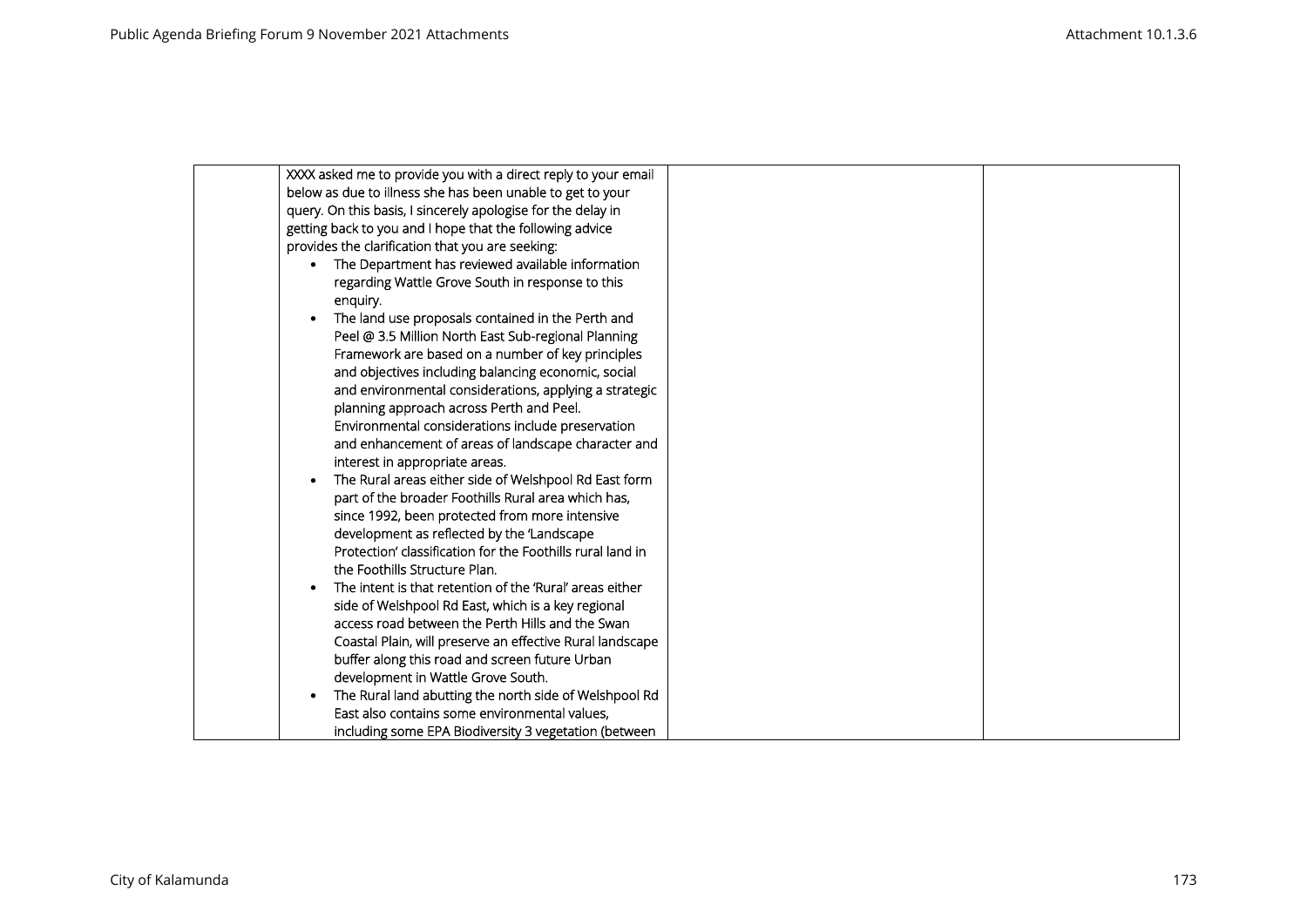| 10%-30% remaining) and a water course which                      |  |
|------------------------------------------------------------------|--|
| represent constraints to potential urban development.            |  |
| The City of Kalamunda submission on the draft North-             |  |
| East Sub-regional Planning Framework (2015)                      |  |
| requested, among other things, that the remaining                |  |
| 'Rural Residential' and 'General Rural' land in the              |  |
| Foothills areas within the City of Kalamunda be                  |  |
| classified for potential future Urban land use in the            |  |
| final Framework.                                                 |  |
| The WAPC heard a deputation from the City of                     |  |
| Kalamunda in August 2016 and considered the City's               |  |
| request in December 2016. Although the WAPC                      |  |
| resolved to extend future Urban areas in Maida Vale              |  |
| and Wattle Grove South, it did not reclassify the Rural          |  |
| areas either side of Welshpool Road.                             |  |
| The WAPC, in making its decisions regarding land use             |  |
| classifications in the Foothills area, has taken a               |  |
| strategic approach including consideration of the                |  |
| overarching principles of the Perth and Peel @ 3.5               |  |
| Million strategy as well as all other related submissions        |  |
| received. Balancing all relevant considerations, the             |  |
| WAPC resolved to preserve most of the remaining                  |  |
| Rural land in the Foothills, including the Rural areas           |  |
| either side of Welshpool Rd East in Wattle Grove.                |  |
| If you require further advice or information please feel free to |  |
| give me a call on 6551 9463.                                     |  |
| Regards,                                                         |  |
|                                                                  |  |
| Nicole Lucas-Smith   Director Strategy   Strategic Planning      |  |
| Projects                                                         |  |
| 140 William Street, Perth WA 6000                                |  |
| 6551 9463   0475 965 681                                         |  |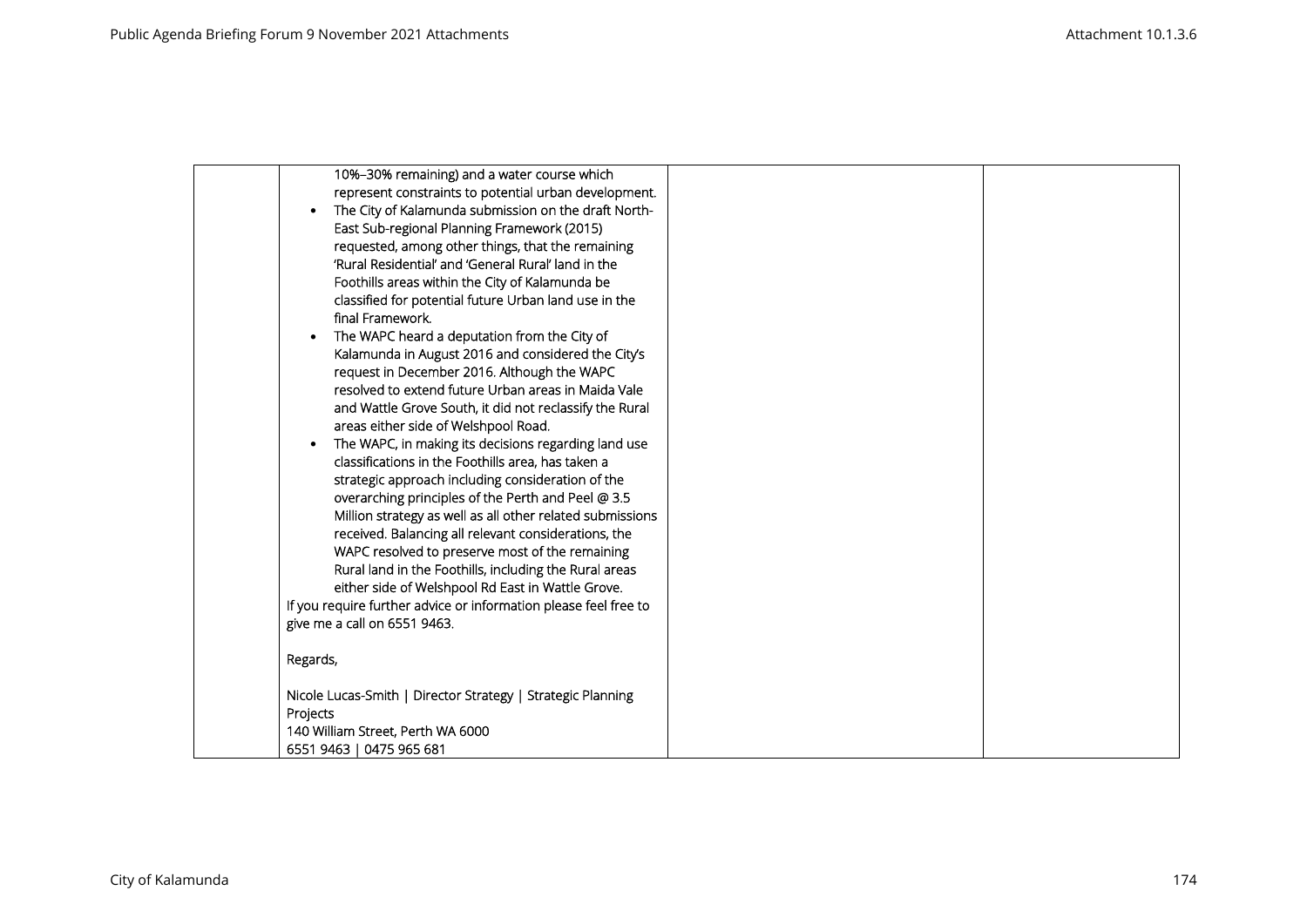|                | www.dplh.wa.gov.au                                                                                                                                                                                                                                                                                                                                                                                                                                                                                                  |                                                                                                                                                                                  |                                                                                                                                                                                                                      |
|----------------|---------------------------------------------------------------------------------------------------------------------------------------------------------------------------------------------------------------------------------------------------------------------------------------------------------------------------------------------------------------------------------------------------------------------------------------------------------------------------------------------------------------------|----------------------------------------------------------------------------------------------------------------------------------------------------------------------------------|----------------------------------------------------------------------------------------------------------------------------------------------------------------------------------------------------------------------|
| 3              | Objection<br>I wish to strongly oppose this Development Proposal on the<br>following grounds.<br>1. There is an existing well developed operational garden<br>centre almost adjacent and adding to this would be                                                                                                                                                                                                                                                                                                    | Noted, Refer to land use permissibility and<br>objectives of the zone comments in submission 2                                                                                   | The submitter's objection is<br>noted.<br>Refer to response to<br>submission 2 above regarding                                                                                                                       |
|                | negative for a future planning perspective in this<br>locality,<br>It would add unacceptably to the volume of heavy<br>2.<br>vehicles already using Welshpool Road East,<br>Environmentally it would have a negative and<br>3.<br>destructive effect on the delicate biodiversity of Yule<br>Brook that flows from Lesmurdie falls into the high<br>value Brixton Street Wetlands Reserve and the Hydro-<br>chemical balance in that area is already at risk from<br>other development.                             | and traffic comments in submission 1.                                                                                                                                            | the existing garden centre.<br>Refer to response to<br>submission 1 and 2 above<br>regarding traffic<br>considerations.<br>Refer to response to<br>submission 2 above in relation<br>to impacts on Yule Brook.       |
|                | The existing operation of the same company making this<br>proposal does not ensure compliance responsibility so far as<br>neighbours have experienced over some time.                                                                                                                                                                                                                                                                                                                                               | Noted.                                                                                                                                                                           | This is not a relevant planning<br>consideration.                                                                                                                                                                    |
| $\overline{4}$ | Objection<br>I believe this development is a large commercial scale and not<br>keeping in the area. I feel a cottage type industry is appropriate<br>in rural composite in which my understanding of Rural<br>Composite is usually home business type thing where its is<br>mainly residential home with a small low key business running<br>from it. But this seems like a large brick type garden centre<br>which will have increase traffic especially on the weekend. This<br>is out of character for the area. | Noted, Refer to land use permissibility and<br>objectives of the zone comments in submission 2<br>and traffic comments in submission 1. and traffic<br>comments in submission 1. | The submitter's objection is<br>noted.<br>Refer to responses to<br>submission 2 in relation to the<br>permissibility of garden<br>centres within the Rural<br>Composite zone, amenity and<br>traffic considerations. |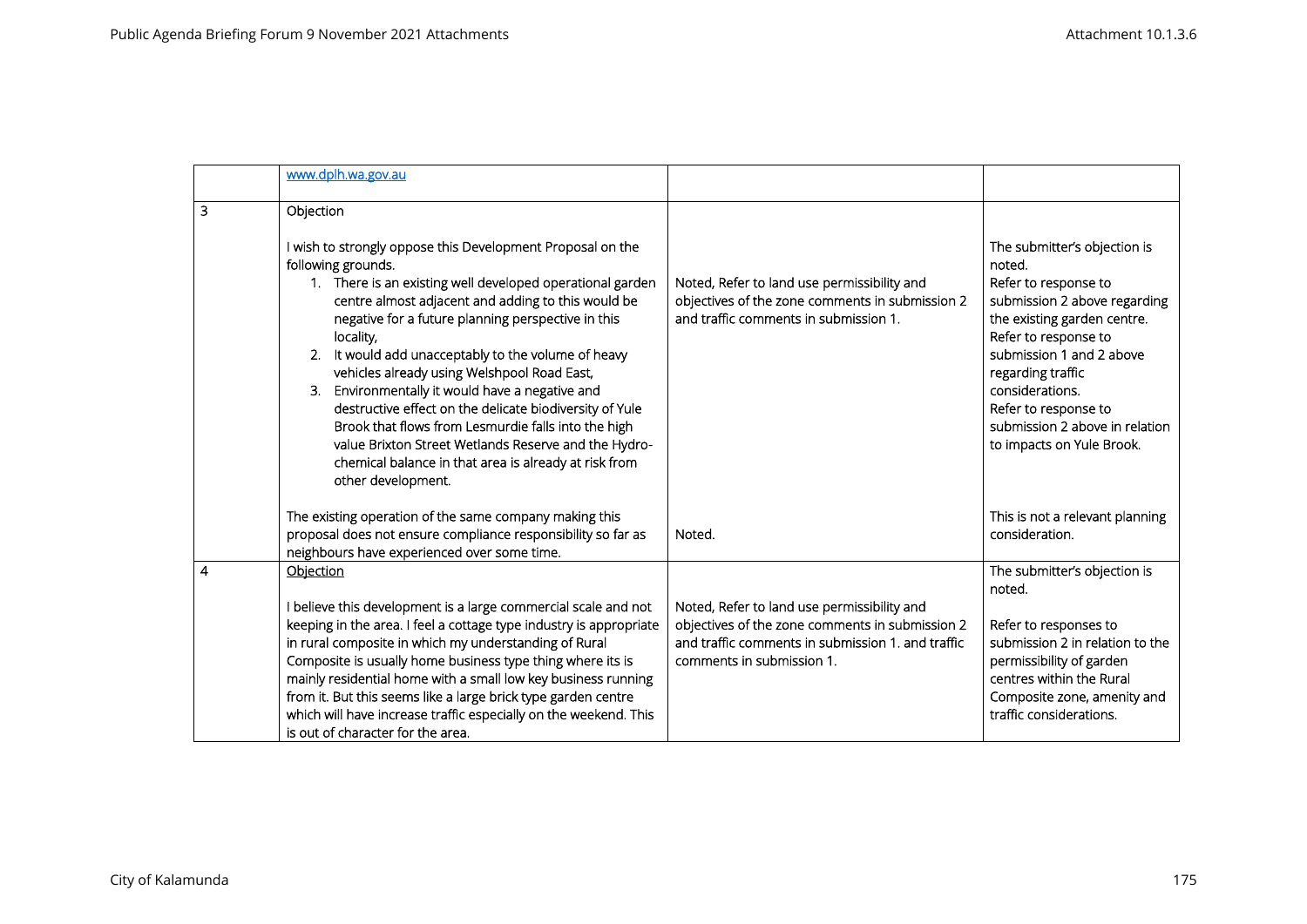| 5 | Objection<br>I am opposed to the proposed development application of Lot<br>150 (720) Welshpool Road East for another Garden Centre. It is<br>contrary to the regulatory framework. It will create a significant<br>risk to road users of Welshpool Road east. it will impact the<br>environmentally sensitive areas around it. The majority of the<br>residents oppose the expansion of the industrial/commercial<br>area in the foothills. It duplicates the services of another<br>garden centre within 100 metres of the property subject to the<br>development application. | Noted.<br>Refer to land use permissibility and objectives of<br>the zone comments in submission 2 and traffic<br>comments in submission 1. | The submitter's objection is<br>noted.<br>Refer to responses to<br>submission 2 in relation to the<br>consistency of the proposal<br>with the planning framework<br>(including the permissibility of<br>garden centres within the<br>Rural Composite zone),<br>environmental and traffic<br>considerations and the |
|---|----------------------------------------------------------------------------------------------------------------------------------------------------------------------------------------------------------------------------------------------------------------------------------------------------------------------------------------------------------------------------------------------------------------------------------------------------------------------------------------------------------------------------------------------------------------------------------|--------------------------------------------------------------------------------------------------------------------------------------------|--------------------------------------------------------------------------------------------------------------------------------------------------------------------------------------------------------------------------------------------------------------------------------------------------------------------|
| 6 | Objection<br>I hereby wish to comment on the incomplete Proposal before<br>the City.                                                                                                                                                                                                                                                                                                                                                                                                                                                                                             |                                                                                                                                            | existing garden centre at 721<br>Welshpool Road East.                                                                                                                                                                                                                                                              |
|   | Safety<br>Proponent wishes to have four-way access by<br>modifying the median strip and relocating his driveway<br>to access the median break next to, but not directly<br>opposite, his property. Median break is currently used<br>by residents of 740 WRE, 737 WRE, 731 WRE and 739<br>WRE, most of whom use a combination of small, heavy<br>and occasionally articulated vehicles. Another median<br>break user group are "rat-runners" during Peak Hour<br>Traffic.<br>2. There is no provision for a holding lane for right-<br>turning lane for west-bound traffic.      | Noted, refer to the traffic comments in submission                                                                                         | Safety<br>Refer to responses to<br>submission 1 and 2 above in<br>relation to traffic and access<br>considerations.                                                                                                                                                                                                |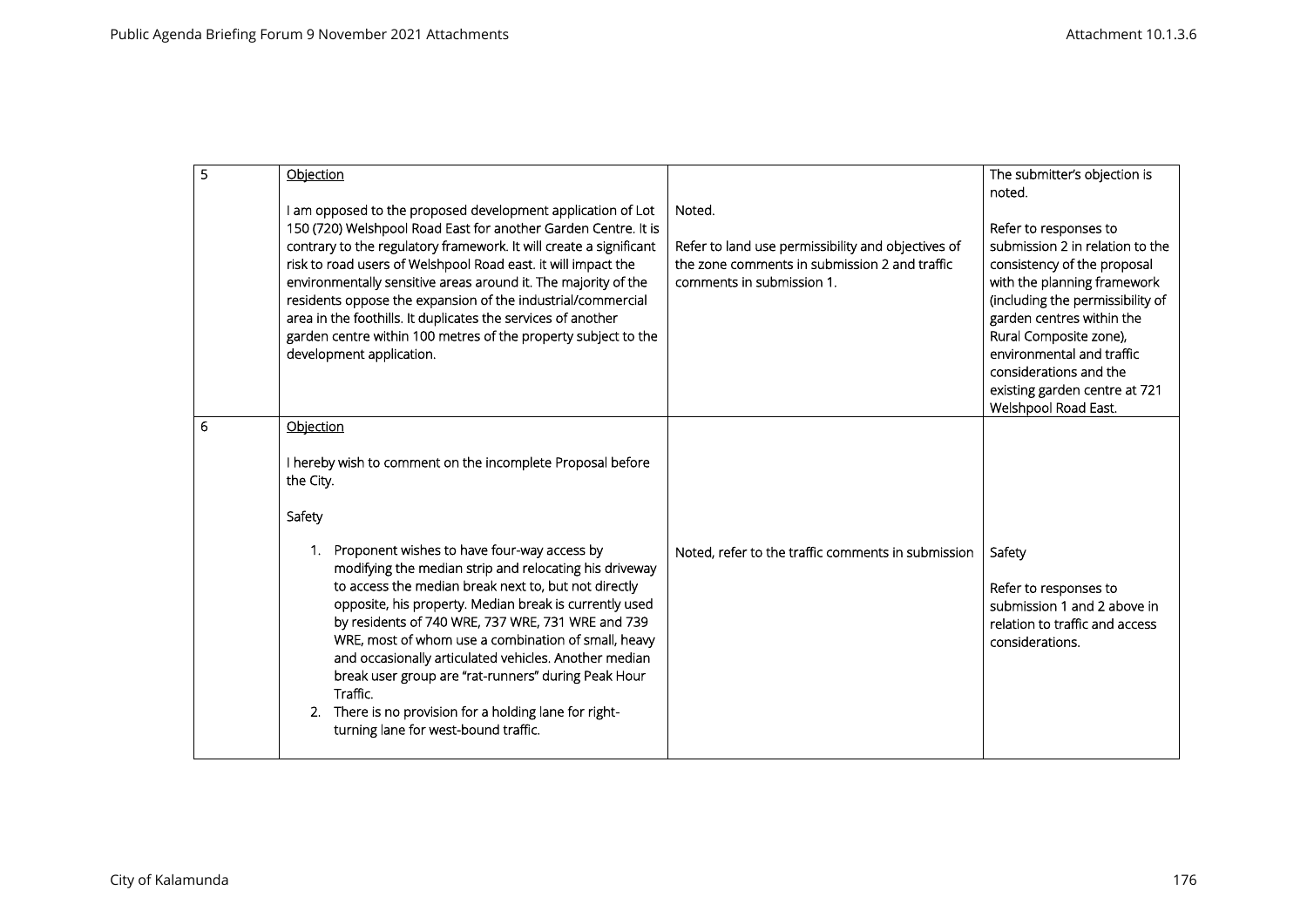| 3. It is dangerous for a deceleration lane for east-bound<br>traffic turning left into 720 Welshpool Road East AND<br>the existing adjacent holding/deceleration lane that<br>currently serves east-bound traffic seeking to use the<br>median break to be in the same section of road. |  |
|-----------------------------------------------------------------------------------------------------------------------------------------------------------------------------------------------------------------------------------------------------------------------------------------|--|
| 4. It is extremely dangerous to create a new driveway<br>directly opposite a median break.                                                                                                                                                                                              |  |
| 5. The Proponent has not provided a correct Line of Sight<br>Analysis, omitting key eastern section of map. See<br>Appendix B                                                                                                                                                           |  |
| 6. Traffic risks, clearly observable at Peak Hour Traffic, will<br>be will be greatly exacerbated by the planned Graded<br>Separation at Tonkin Highway/WRE during its<br>construction.                                                                                                 |  |
| 7. Post construction there will be no controlling traffic<br>lights which currently serve to slow traffic and provide<br>breaks for users to cross.                                                                                                                                     |  |
| Main Roads advises (per their and the EPA websites)<br>8.<br>that upon completion traffic volumes at this Graded<br>Separation and this section of Welshpool Road East will<br>increase.                                                                                                |  |
| 9. Therefore, unless the Proponent's planning consultant<br>has access to up-to-date data from Main Roads then<br>the RSA and TIS they have submitted are for all intents<br>and purposes worthless.                                                                                    |  |
| 10. The RSA and TIS have been prepared by the same<br>company (Transcore). This is a clear breach of<br>independence and necessitate an independent Peer<br>Review in order for either of the reports to be<br>considered valid.                                                        |  |
| 11. The danger presented by the sharp increase in median<br>break usage directly contravenes the Reasonable                                                                                                                                                                             |  |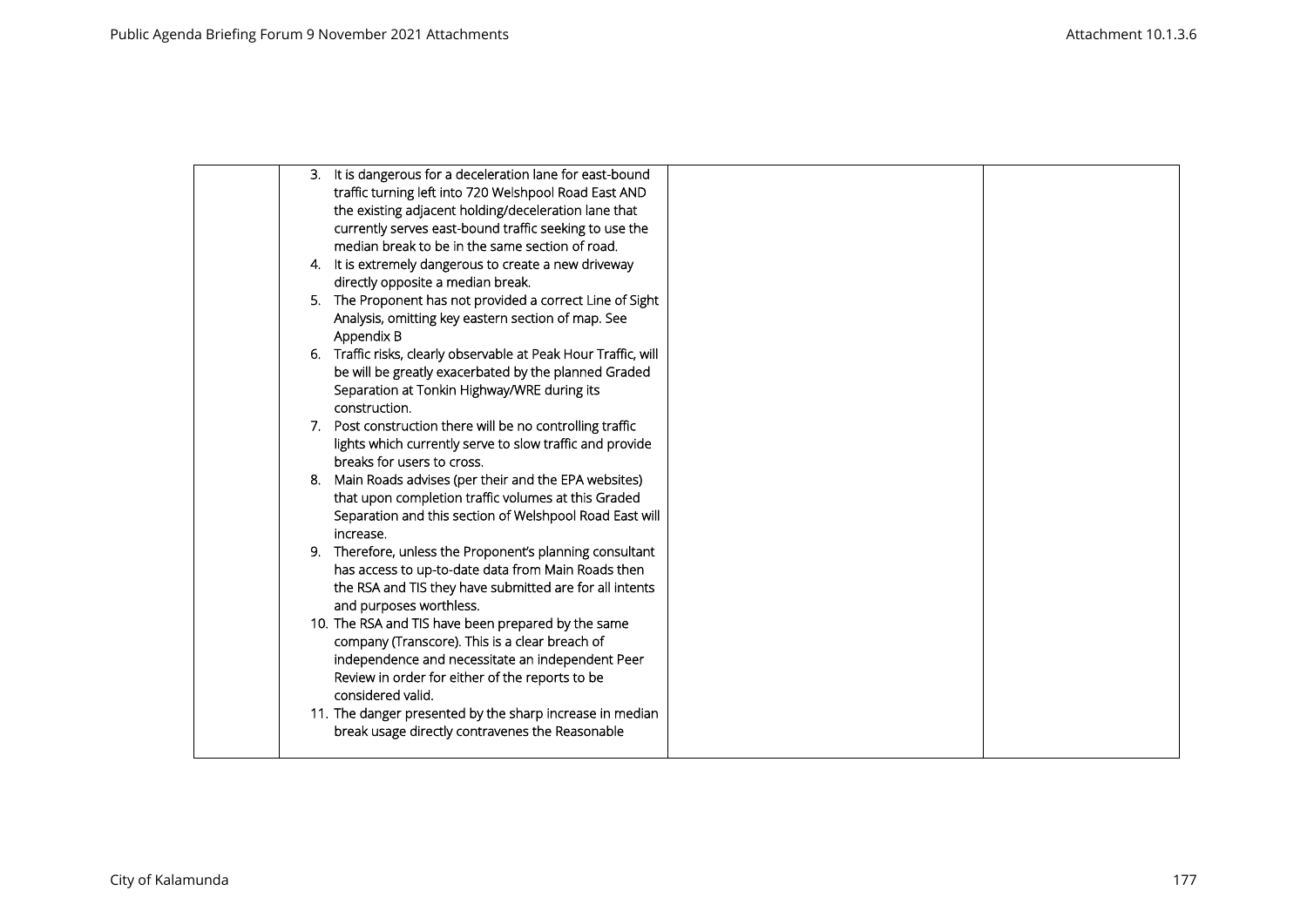| Living Expectation my elderly parents should be<br>entitled to.                                                                                                                                                                                          |                                                                  |                                                                                                              |
|----------------------------------------------------------------------------------------------------------------------------------------------------------------------------------------------------------------------------------------------------------|------------------------------------------------------------------|--------------------------------------------------------------------------------------------------------------|
| Applicant has advised that he is willing to utilise his adjoining<br>property at 774 Welshpool Road East as an alternative access<br>should this proposal fail.                                                                                          | Noted, refer to comments in submission 2 with                    | Use of 774 Welshpool Road<br>East for access does not form<br>part of this proposal.                         |
| Incompatibility with Definition and Intent of Rural Composite<br>Zoning                                                                                                                                                                                  | regard to land use permissibility and objectives of<br>the zone. | Compatibility with Rural<br>Composite Zone Objectives                                                        |
| The Proposal is not congruent with the above definition. As<br>stated in the City of Kalamunda Local Planning Strategy 2010<br>(hereafter "LPS", highlights and numbered insertions mine<br>own):                                                        |                                                                  | The proposal is not<br>inconsistent with the intended<br>purpose of the Rural<br>Composite zone as expressed |
| Rural Composite<br>This zone provides for a mix of semi rural and commercial land<br>use activities, with the latter only considered for approval when                                                                                                   | Noted.                                                           | by the Local Planning Strategy<br>and as set out in LPS 3.                                                   |
| it can be demonstrated that the use is (1) appropriate to the<br>area and that the commercial activity will (2) not have a<br>detrimental impact on the surrounding land uses. The Rural<br>Composite zone is found only in a small area in Wattle Grove |                                                                  | Detailed responses are<br>provided alongside the<br>specific issues raised in the<br>submission below.       |
| adjacent to Welshpool Road. Typically, the land use activities<br>found in this area (1) include garden centres and related<br>horticultural suppliers. As with the Special Rural zone, the<br>Scheme recommends a minimum lot size of 1 ha where a      |                                                                  |                                                                                                              |
| reticulated water supply is available. Any future subdivision will<br>usually require that the Shire prepare a subdivision guide plan<br>and the sub divider a land capability analysis to ensure                                                        |                                                                  |                                                                                                              |
| sustainable subdivision of larger undeveloped lots. The ability<br>of the Rural Composite zone to accommodate commercial<br>uses in an essentially rural residential area provides many<br>landowners with the opportunity to (1) combine their business |                                                                  |                                                                                                              |
| interests as part of their home environment. Consideration                                                                                                                                                                                               |                                                                  |                                                                                                              |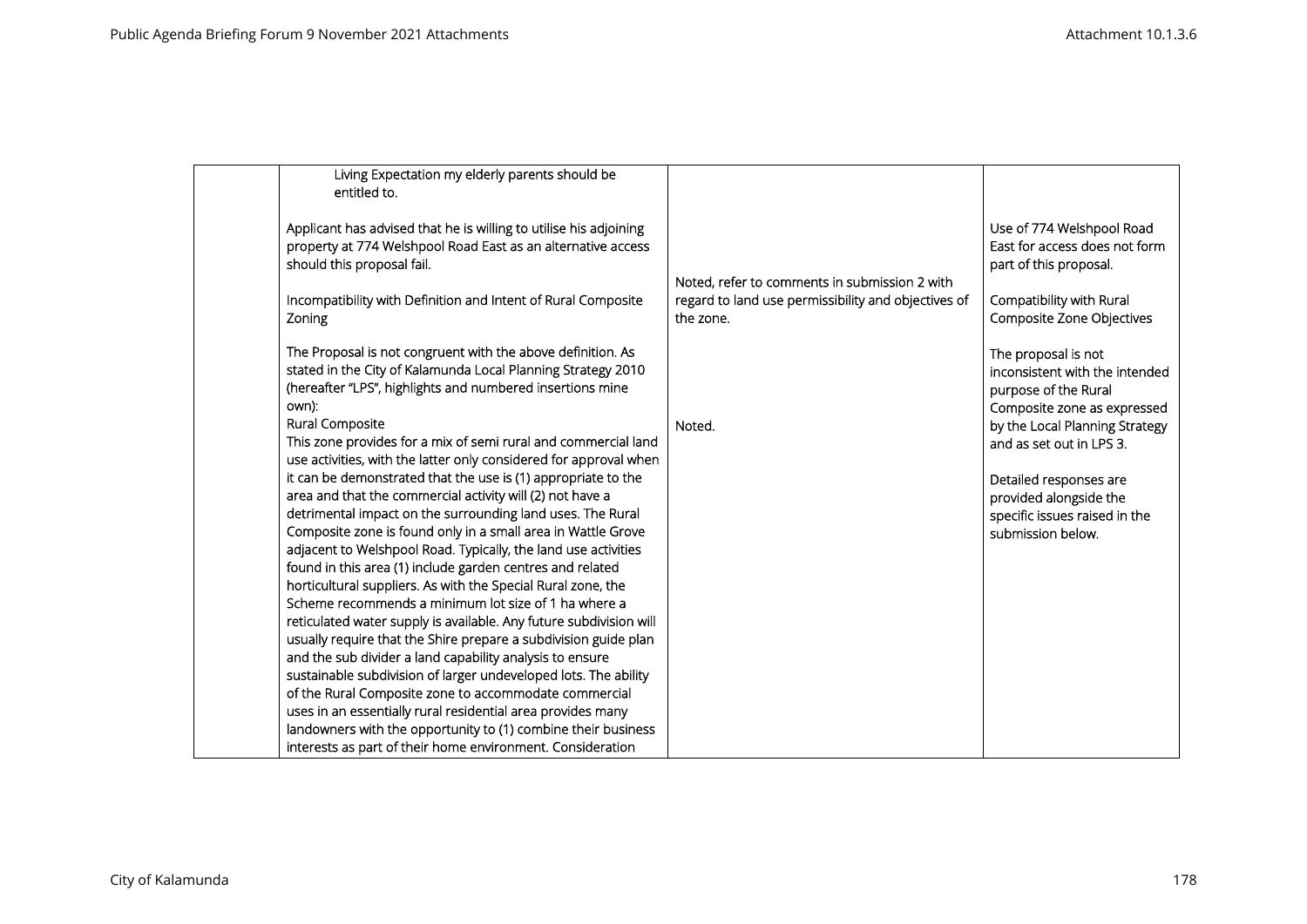| should be given to allowing landowners to park multiple              |        | Land Use Classification            |
|----------------------------------------------------------------------|--------|------------------------------------|
| commercial vehicles on land zoned Rural Composite to                 |        |                                    |
| encourage the parking of these vehicles away from residential        |        | The definition of 'garden          |
| areas.                                                               |        | centre' under LPS 3:               |
| Addressing each of the highlighted sections in turn:                 |        |                                    |
|                                                                      |        | means premises used for the        |
|                                                                      |        | propagation, rearing and sale      |
| 1.1 "Appropriateness to the Area": Definition of Garden Centre       | Noted. | of plants, and the storage and     |
|                                                                      |        | sale of products associated        |
| The objective of the Proposal is the relocation of Applicant's       |        | with horticulture and gardens.     |
| business (Soils Aint Soils, hereafter "SAS") presently located at    |        |                                    |
| Lot 20 Hardey Road, Forrestfield. This is one of a chain of such     |        | Firstly,<br>the<br>product<br>list |
| businesses run by the Applicant with major sites being located       |        | provided as part of the            |
| (amongst others) in the Cities of Stirling, Canning and              |        | application demonstrates the       |
| Rockingham. As stated in its business name the Applicant does        |        | proposal is consistent with the    |
| not sell shrubs, plants or trees as businesses operating within      |        | above definition.                  |
| Wattle Grove properly defined by the term "Garden Centre"            |        |                                    |
| (such as Wandilla Nursery). The proper definition is that such       |        | The applicant has undertaken       |
| as applied by the City of Rockingham to the Applicant's SAS          |        | detailed<br>planning,<br>traffic,  |
| business located there, which is Landscaping Supplies                |        | engineering and<br>acoustic        |
| <b>Business.</b>                                                     |        | investigations which show the      |
|                                                                      |        |                                    |
|                                                                      |        | development is appropriate to      |
| This definition is as appropriate as it is critical. It reflects the | Noted. | the specific planning context of   |
| intensity (e.g., turnover, traffic, number of personnel and, most    |        | the locality in terms of scale,    |
| importantly, the high rate of heavy vehicles), and breadth of the    |        | hours of operation, intensity      |
| Applicant's business (such as the nature of its clientele which      |        | and<br>compatibility<br>with       |
| goes beyond the retail focus of local Garden Centres to              |        | surrounding<br>land<br>use.        |
| encompass commercial and government sectors) and is why              |        | Accordingly, the proposed          |
| the aforementioned Cities have required the Applicant to             |        | garden centre shall operate in     |
| operate its SAS businesses in areas zoned as Industrial or           |        | a manner that is consistent        |
| specially designated Business zones. Indeed, I understand that       |        | with the objectives of the Rural   |
| the original zoning for the Applicant's current business at Lot      |        | Composite zone via the             |
| 20 Hardey Road was Industrial, a stipulation applied to it by the    |        |                                    |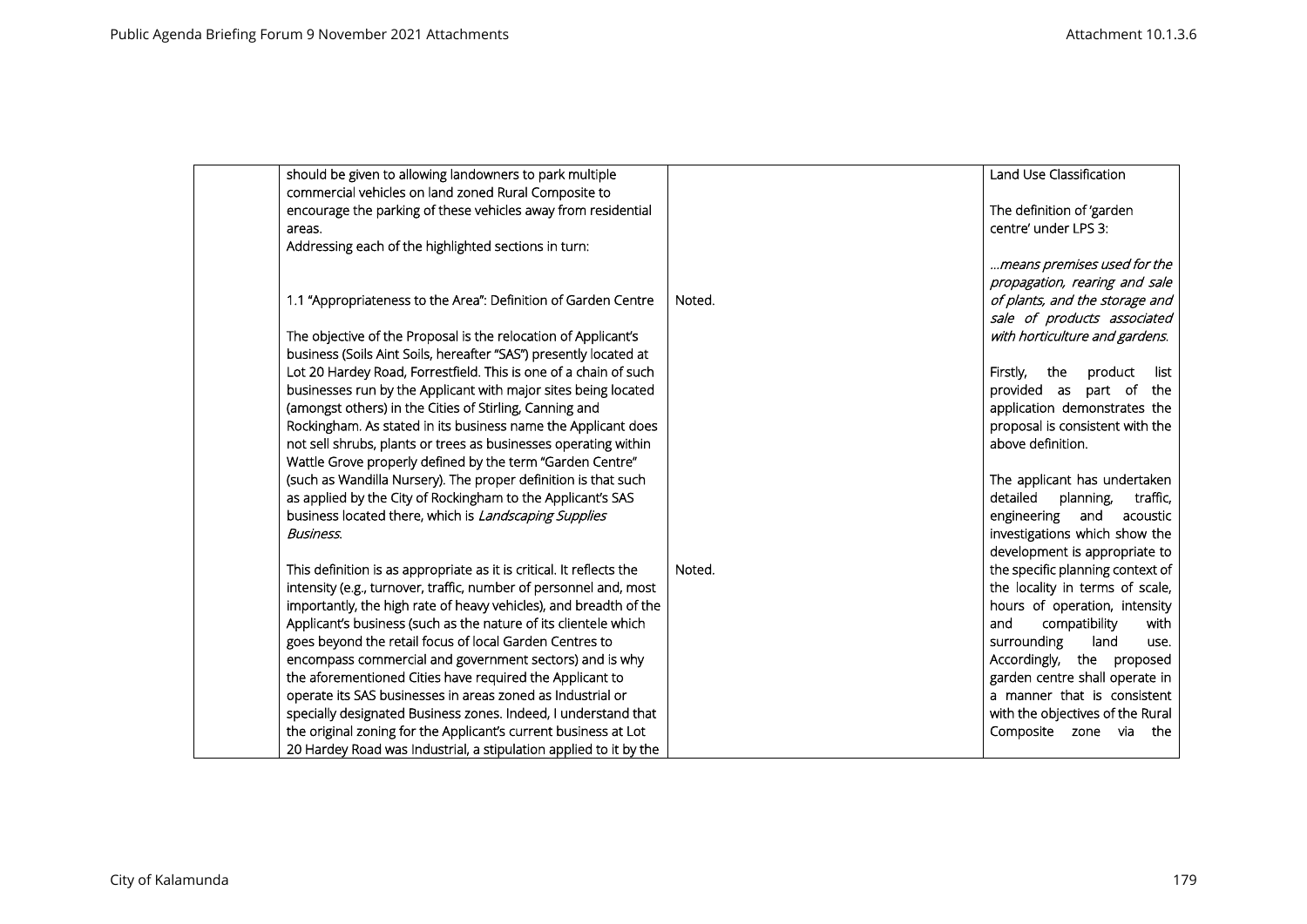|                                        | City of Kalamunda and, if so, would represent a direct<br>contradiction to the City of Kalamunda's zoning process and                                                                                                                                                                                                                                                                                                                                                                                                                                                                                                                                                                                                                                                     |                                                                                                                                                                                                                                                                                                                                                                                                                                                                                                                                                               | of<br>suitable<br>application<br>planning conditions.                                                                                                                                                                                                                                                                                                                                                                                      |
|----------------------------------------|---------------------------------------------------------------------------------------------------------------------------------------------------------------------------------------------------------------------------------------------------------------------------------------------------------------------------------------------------------------------------------------------------------------------------------------------------------------------------------------------------------------------------------------------------------------------------------------------------------------------------------------------------------------------------------------------------------------------------------------------------------------------------|---------------------------------------------------------------------------------------------------------------------------------------------------------------------------------------------------------------------------------------------------------------------------------------------------------------------------------------------------------------------------------------------------------------------------------------------------------------------------------------------------------------------------------------------------------------|--------------------------------------------------------------------------------------------------------------------------------------------------------------------------------------------------------------------------------------------------------------------------------------------------------------------------------------------------------------------------------------------------------------------------------------------|
| integrity.                             |                                                                                                                                                                                                                                                                                                                                                                                                                                                                                                                                                                                                                                                                                                                                                                           |                                                                                                                                                                                                                                                                                                                                                                                                                                                                                                                                                               |                                                                                                                                                                                                                                                                                                                                                                                                                                            |
| It is a serious commercial enterprise. | The Applicant advertises the opening hours for this garden<br>centre 7 days a week for a total of 72.5 hours every week. This<br>is by no stretch of the imagination a small rural style business.                                                                                                                                                                                                                                                                                                                                                                                                                                                                                                                                                                        |                                                                                                                                                                                                                                                                                                                                                                                                                                                                                                                                                               | Combining Business Interests                                                                                                                                                                                                                                                                                                                                                                                                               |
|                                        |                                                                                                                                                                                                                                                                                                                                                                                                                                                                                                                                                                                                                                                                                                                                                                           |                                                                                                                                                                                                                                                                                                                                                                                                                                                                                                                                                               | with Home Environment                                                                                                                                                                                                                                                                                                                                                                                                                      |
| environment"                           | 1.2 "Combine their Business Interests as Part of Their Home                                                                                                                                                                                                                                                                                                                                                                                                                                                                                                                                                                                                                                                                                                               |                                                                                                                                                                                                                                                                                                                                                                                                                                                                                                                                                               | The excerpt from the Local                                                                                                                                                                                                                                                                                                                                                                                                                 |
| week, 7 days a week.                   | Reinforcing the industrial nature of the Applicant's business is<br>that the Applicant does not, nor intends to reside at 720<br>Welshpool Road East (hereafter "WRE") but rather station an<br>employee or caretaker at the site in order to secure the safety<br>of the business's industrial assets and inventories. The<br>business is to be open to the public for over 70 hours every<br>That this directly contradicts the "home environment" aspect is<br>borne by the evidence of the residents of Magic Garden<br>Supplies and Abbadale Kennels (now Swan Animal Haven), who<br>state that this was a definition made to them by the City of<br>Kalamunda when it sought their agreement to change the<br>zoning of the area to its now Rural Composite status. | Noted. The proposal including the operating days<br>and times is consistent and compliant with the<br>Environmental Regulations (Noise) 1997.<br>The applicant has submitted an Acoustic<br>Assessment by a suitably qualified acoustic<br>engineer that has been included as an attachment<br>to the report. The City has imposed a condition<br>requiring a Noise Management Plan to be<br>submitted and approved by the City to ensure<br>measures are in place to mitigate any potential<br>noise issues and continued compliance with the<br>Noise Regs. | Planning Strategy included<br>within the submission does not<br>mandate that a commercial<br>Rural<br>operation in<br>the<br>Composite zone (such as a<br>garden centre) can only<br>operate as part of, or ancillary<br>to a residential use. The Local<br>Planning<br>Strategy<br>merely<br>advises the Rural Composite<br>zone provides the opportunity<br>for business interests and rural<br>residential type uses to be<br>combined. |
| Gateway to the City of Kalamunda       |                                                                                                                                                                                                                                                                                                                                                                                                                                                                                                                                                                                                                                                                                                                                                                           |                                                                                                                                                                                                                                                                                                                                                                                                                                                                                                                                                               |                                                                                                                                                                                                                                                                                                                                                                                                                                            |
|                                        | I feel the proposal is for a commercial business and should be<br>located in an industrial area. It is abysmal that the proposed                                                                                                                                                                                                                                                                                                                                                                                                                                                                                                                                                                                                                                          |                                                                                                                                                                                                                                                                                                                                                                                                                                                                                                                                                               | Location of the Use                                                                                                                                                                                                                                                                                                                                                                                                                        |
|                                        | "garden centre" is on a property that has been stripped of<br>hundreds of trees, has had metres of road base (riddled with                                                                                                                                                                                                                                                                                                                                                                                                                                                                                                                                                                                                                                                | Noted.                                                                                                                                                                                                                                                                                                                                                                                                                                                                                                                                                        | The proposed use of the site<br>for a garden centre is                                                                                                                                                                                                                                                                                                                                                                                     |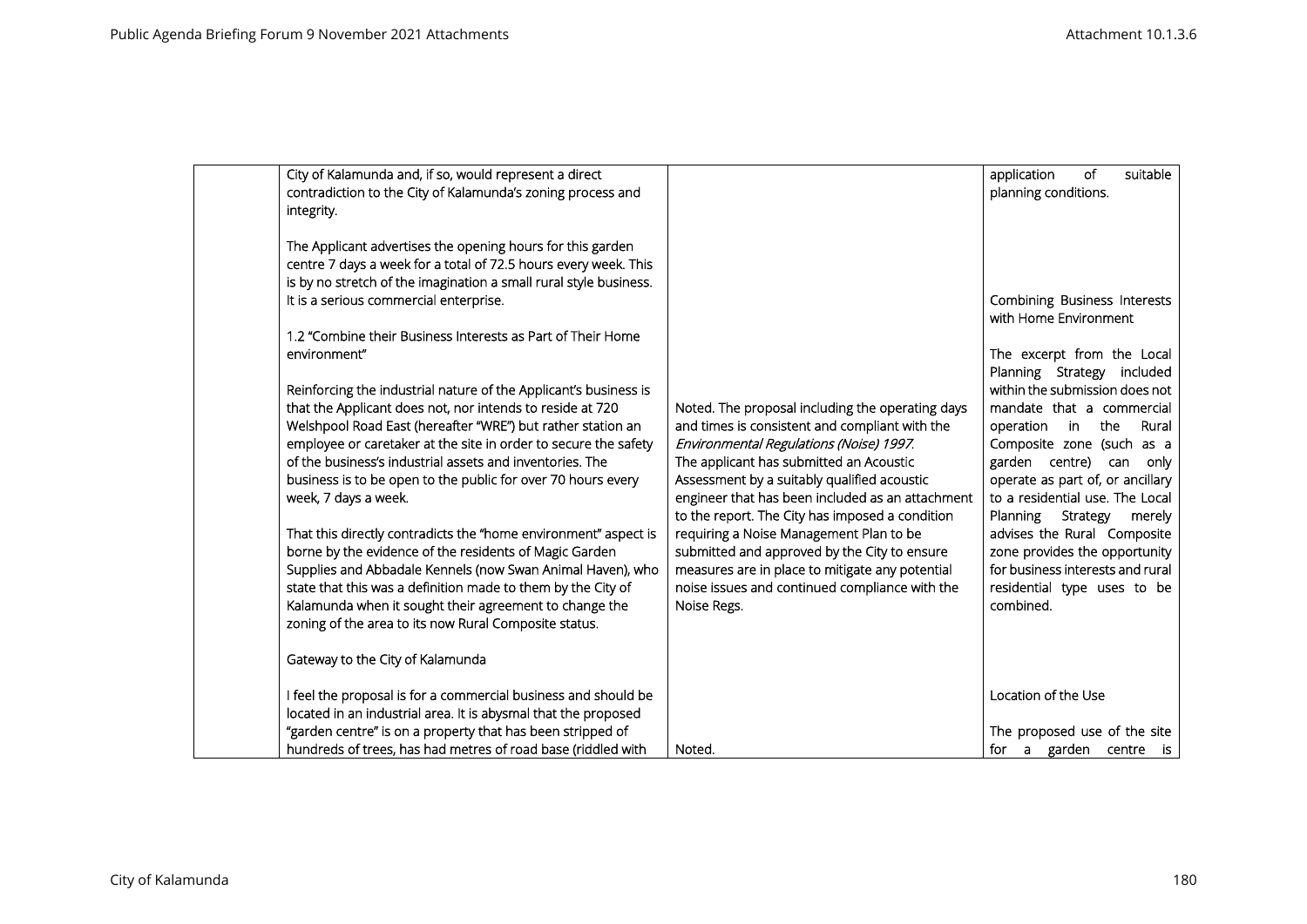| shattered glass) laid down, has no shrubs, greenery, trees or<br>vegetation left and no longer looks anything like a rural<br>property. The property fits well into an industrial estate.<br>Is this the vision the City of Kalamunda wants to promote as<br>this section of WRE is a major gateway to the City for 17,500<br>traffic movements every day? This area is the entry statement<br>for the City of Kalamunda and consideration needs to be given<br>as to whether or not this is the image they want to project.<br>The current plans show the carpark at the front of the property<br>- a stark area of concreted paving. Not a leafy, green "home of<br>the trees' statement for an important entry into the City of<br>Kalamunda.<br>Water | Noted.<br>Noted.                                                                                                                                  | appropriate given its planning<br>context, including the amenity<br>impacts associated with the<br>frontage of the site to<br>Welshpool Road East.                              |
|-----------------------------------------------------------------------------------------------------------------------------------------------------------------------------------------------------------------------------------------------------------------------------------------------------------------------------------------------------------------------------------------------------------------------------------------------------------------------------------------------------------------------------------------------------------------------------------------------------------------------------------------------------------------------------------------------------------------------------------------------------------|---------------------------------------------------------------------------------------------------------------------------------------------------|---------------------------------------------------------------------------------------------------------------------------------------------------------------------------------|
| Proposal makes no reference or discussion as to the periodic<br>severe flooding and excess storm water that occurs, most<br>notably in 1986.<br>Nor does it address the excess water flows into proposed<br>business premises arising from the clearing of the rear 5 acres<br>of 720 WRE.                                                                                                                                                                                                                                                                                                                                                                                                                                                                | Noted.<br>Noted.                                                                                                                                  | Stormwater Management<br>stormwater<br>drainage<br>A<br>management plan has been<br>prepared by the proponent's<br>consulting engineer and been<br>accepted<br>by the<br>City's |
| The vegetation existing on the rear 5 acres that would<br>otherwise act to absorb excess storm waters and mitigate the<br>periodic excessive flooding that arises from the breaking of<br>Yule Brook's banks has been cleared by the Applicant.<br>Traffic Impact                                                                                                                                                                                                                                                                                                                                                                                                                                                                                         | Noted. The proposal was advertised to the<br>Department of Water and Environmental<br>Regulation who provided a non-objection to the<br>proposal. | engineering services.<br>Revegetation along the portion<br>of Yule Brook that traverses<br>the site is proposed as part of<br>the application.<br><b>Traffic Considerations</b> |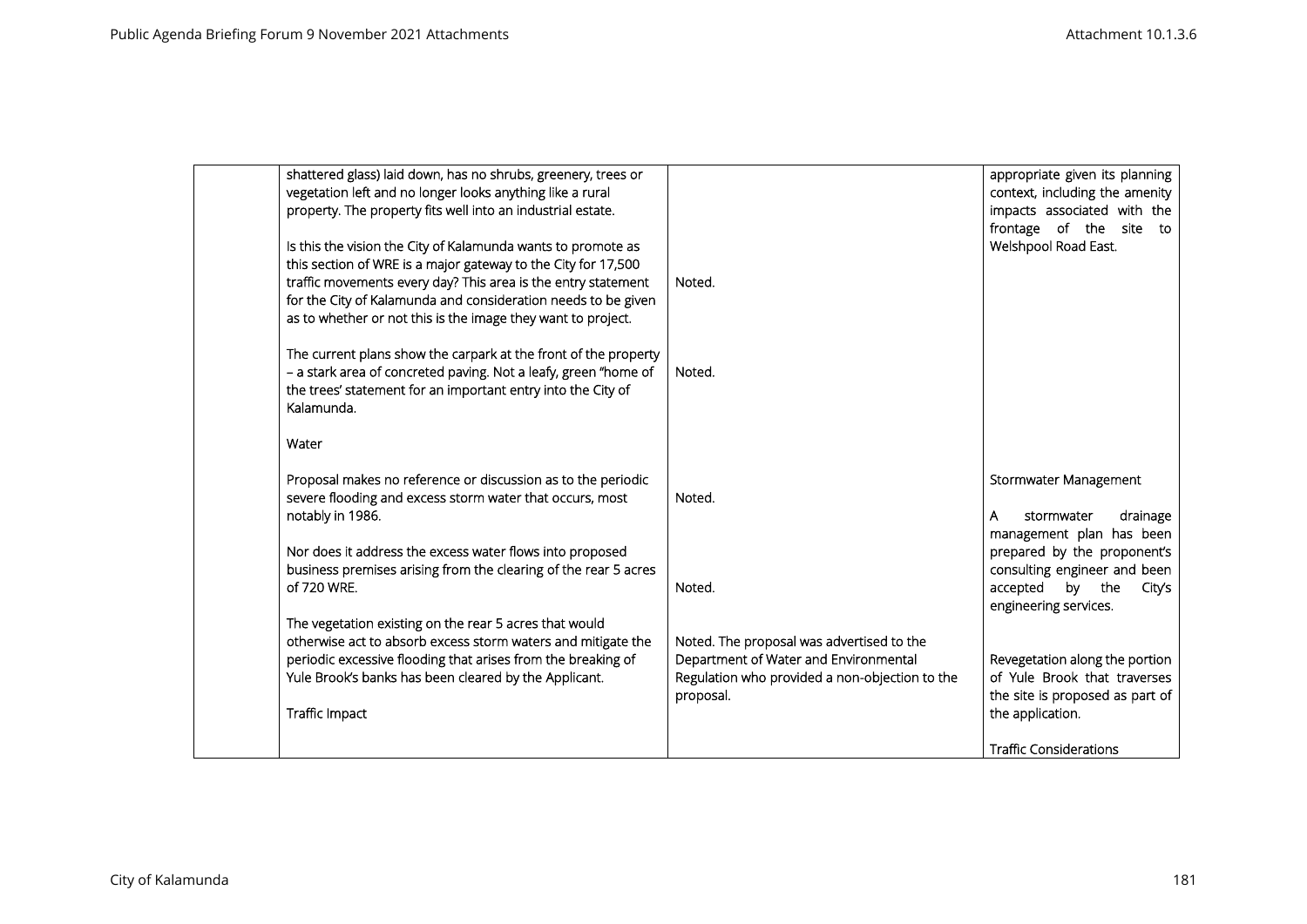| I am very concerned about the lack of safety for my family<br>regarding the proposed use of a new crossover. The proposal<br>shows a new crossover for the property. The original driveway<br>(west most) has been closed and a new driveway (east most)<br>and crossover indicated to be used for both entrance and<br>egress.                                                                                                                                                                                                                                                                                                                                                                                                                                                                                                                                               | Noted.                                         | Refer<br>responses<br>to<br>to<br>submission 1 and 2 above in<br>relation to traffic and access<br>considerations. |
|-------------------------------------------------------------------------------------------------------------------------------------------------------------------------------------------------------------------------------------------------------------------------------------------------------------------------------------------------------------------------------------------------------------------------------------------------------------------------------------------------------------------------------------------------------------------------------------------------------------------------------------------------------------------------------------------------------------------------------------------------------------------------------------------------------------------------------------------------------------------------------|------------------------------------------------|--------------------------------------------------------------------------------------------------------------------|
| If the Applicant uses the new proposed crossover shown for<br>both entry and exit purposes and to thus enable traffic to<br>enter from both west and east, the following points are noted.                                                                                                                                                                                                                                                                                                                                                                                                                                                                                                                                                                                                                                                                                    | Refer to the traffic comments in submission 1. |                                                                                                                    |
| We are concerned about the traffic impact of the proposed<br>utilisation of existing median strip break (hereafter "Break") in<br>median located opposite 740 WRE that this property currently<br>shares with residents at 739 and 737 WRE and the proprietor<br>of Arbor Centre at 731 WRE (in the case of 731 WRE the<br>entrance as shown on the aerial map is mostly obscured by<br>the map's legend). In the case of the Arbor Centre, in addition<br>to normal commercial vans and light vehicles, it has a semi-<br>trailer utilising this Break. Likewise, whilst 740 WRE utilises this<br>Break mainly for domestic vehicle usage, there is regular<br>utilisation by vehicles with horse floats and single axle trucks<br>delivering equine supplies such as hay and the occasional<br>double-axle vehicle delivering soil for the upkeep of the trotting<br>track. |                                                |                                                                                                                    |
| The types and lengths of trucks listed in the Proposal, as well<br>as car + trailers of customers, cannot safely navigate the Break<br>due to the length of the vehicles. Main Roads advises there are<br>limitations to the use of the Break for U-turns by traffic heading<br>east, and this is based primarily on vehicle length.<br>Proposal also does not address the effect on westward bound<br>traffic flows being obstructed by traffic turning right. There is                                                                                                                                                                                                                                                                                                                                                                                                      |                                                |                                                                                                                    |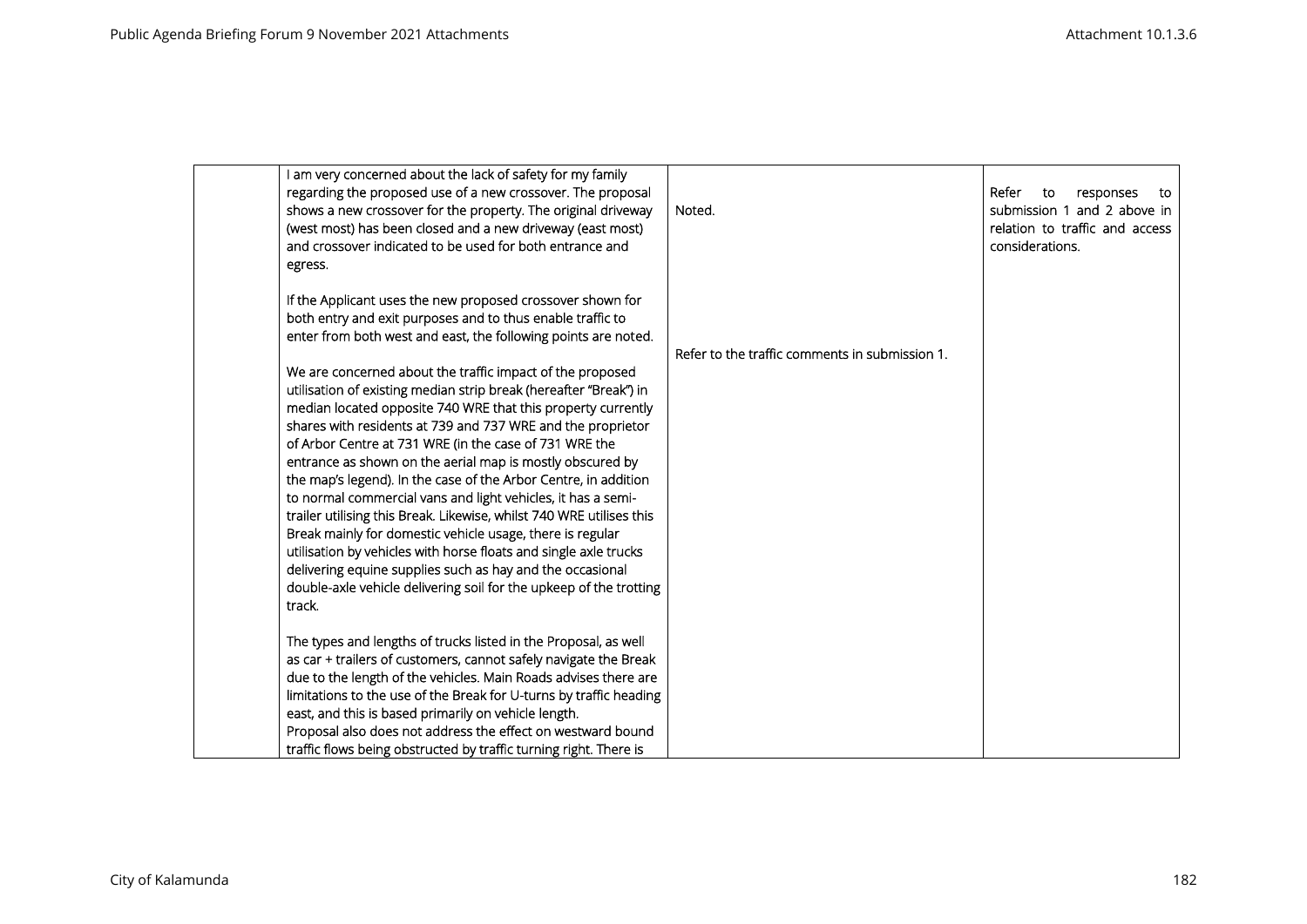| no deceleration lane or a holding lane available westward.<br>Main Roads advises that it is unsafe to use the Break for a right                                                                       |                                                                                                                                                                                                                                                                                                       |  |
|-------------------------------------------------------------------------------------------------------------------------------------------------------------------------------------------------------|-------------------------------------------------------------------------------------------------------------------------------------------------------------------------------------------------------------------------------------------------------------------------------------------------------|--|
| Appendix A attached reflects the above concerns. It is a hand<br>drawn image showing the different uses for the Break and is                                                                          |                                                                                                                                                                                                                                                                                                       |  |
| is exactly what my concerns are about.                                                                                                                                                                |                                                                                                                                                                                                                                                                                                       |  |
|                                                                                                                                                                                                       |                                                                                                                                                                                                                                                                                                       |  |
| Dark blue indicates those using the Break for U-turns which<br>comprises the residents located on the southern side of WRE<br>cited above and inappropriate traffic movements ("rat<br>runners").     |                                                                                                                                                                                                                                                                                                       |  |
| Red (entering) and black (exiting) are the proposed industrial<br>business traffic flows.                                                                                                             |                                                                                                                                                                                                                                                                                                       |  |
| Green (exiting) and pink (incoming) are traffic flows for 740<br>WRE.                                                                                                                                 |                                                                                                                                                                                                                                                                                                       |  |
| Orange (exiting) and brown (incoming) are traffic flows for 731<br>WRE.                                                                                                                               |                                                                                                                                                                                                                                                                                                       |  |
|                                                                                                                                                                                                       |                                                                                                                                                                                                                                                                                                       |  |
| The Council will note there is no deceleration zone or provision<br>of suitable long-vehicle storage within the Break for two-stage<br>crossing of vehicles accessing or egressing 720 or 740 WRE for |                                                                                                                                                                                                                                                                                                       |  |
| only accommodate a single, normal vehicle.                                                                                                                                                            |                                                                                                                                                                                                                                                                                                       |  |
|                                                                                                                                                                                                       | turn, or a U-turn for westbound traffic.<br>difficult to read as it is so congested. However, this congestion<br>A breakdown of the various colours utilised in Appendix B<br>follows:<br>Light green is the public transport flow.<br>traffic heading or seeking to head west. The current Break can |  |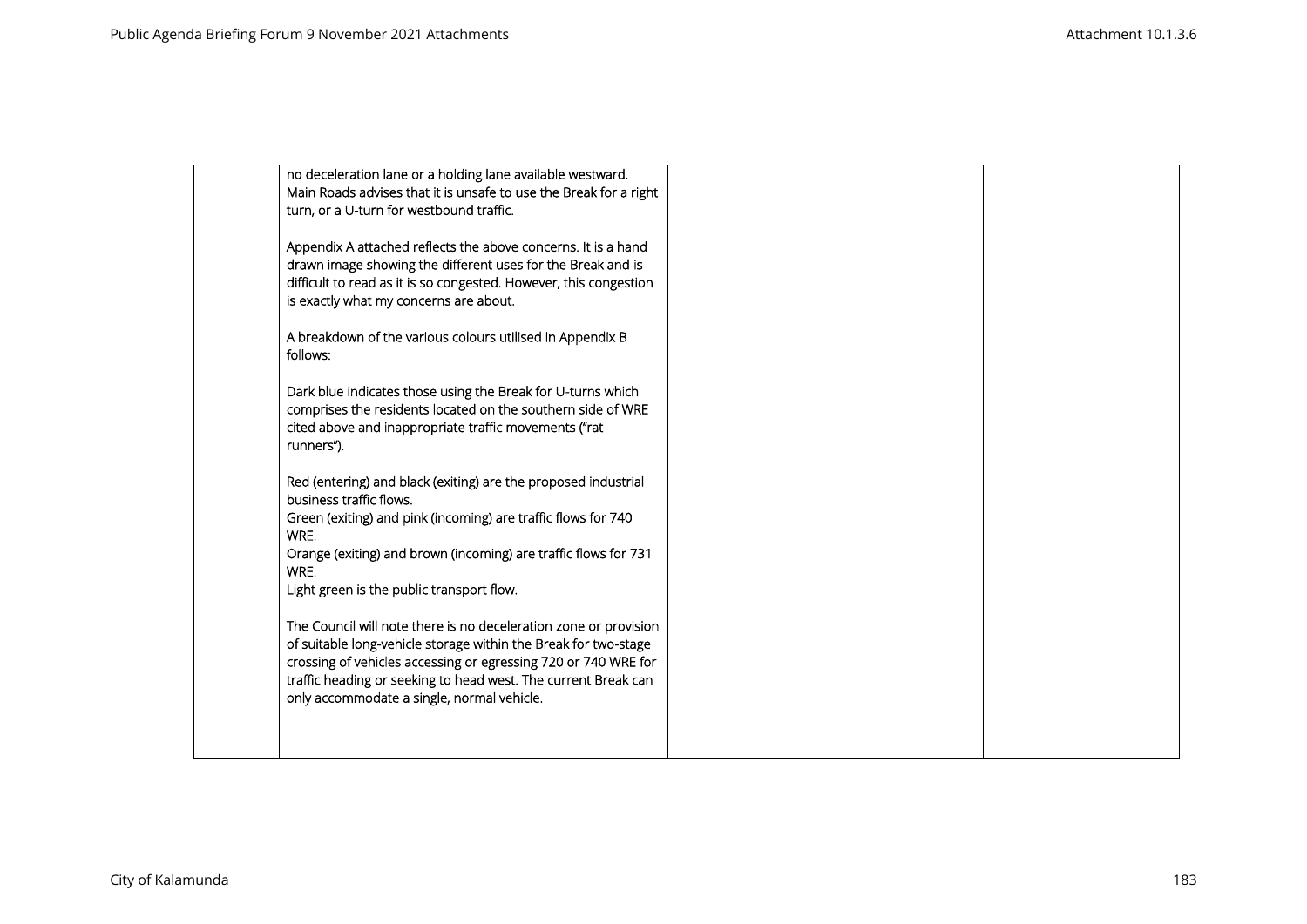| The Break and the section of WRE to where it meets with          |        |                                                                |
|------------------------------------------------------------------|--------|----------------------------------------------------------------|
| Crystal Brook Road is already considered an unsafe crossing.     |        |                                                                |
| Extreme caution is exercised by residents of 740 WRE, family,    |        |                                                                |
| friends and commercial traffic when turning right (westwards)    |        |                                                                |
| into 740 WRE, and all are strongly urged to stop and set at the  |        |                                                                |
| Break and never attempt to cross the Break in a single go as     |        |                                                                |
| the line of sight is so poor at this point as to be considered a |        |                                                                |
| blind spot.                                                      |        |                                                                |
| The No. 292 bus bay approximately 30m from proposed new          |        |                                                                |
| Entry and Exit. Note: No. 282 bus occupies the inner lane to     |        |                                                                |
| cross from Welshpool Road East to Crystal Brook Road. This       | Noted. |                                                                |
| bus entry is approximately 150m from applicant's proposed        |        |                                                                |
| new entry/exit.                                                  |        |                                                                |
|                                                                  |        |                                                                |
| Key observations as residents for over 50 years is that          |        |                                                                |
| Welshpool Road East has become a major arterial road             | Noted. |                                                                |
| a) Road trains (transporting stock, hay, wool, building          |        |                                                                |
| equipment as well as heavy equipment) from the                   |        |                                                                |
| agricultural districts such as Beverley and Brookton opt         |        |                                                                |
| to use this access to the airport and Leach Highway to           |        |                                                                |
| Fremantle instead of Greenmount.                                 |        |                                                                |
| b) Hundreds of cyclists using the hills as their training        |        | Amenity                                                        |
| programs pass by each week. This also extends to                 |        |                                                                |
| large groups of motorcycling enthusiasts.                        |        | This submission is primarily<br>focused on access to the site. |
| Motorists southbound on Tonkin Highway, when<br>C)               |        | Detailed engineering drawings                                  |
| confronted with the congestion at the traffic lights             |        | have been prepared by the                                      |
| (traffic extending almost to Hale Road traffic lights), opt      |        | proponent's<br>consulting                                      |
| for a short cut by turning left into Welshpool Road East         |        | engineer to illustrate the                                     |
| then proceeding to the first or second median strip              |        | manner by which site access                                    |
| break before turning westward to rejoin Tonkin                   |        | will be constructed, which shall                               |
| Highway south.                                                   |        | include pavement treatments,                                   |
|                                                                  |        |                                                                |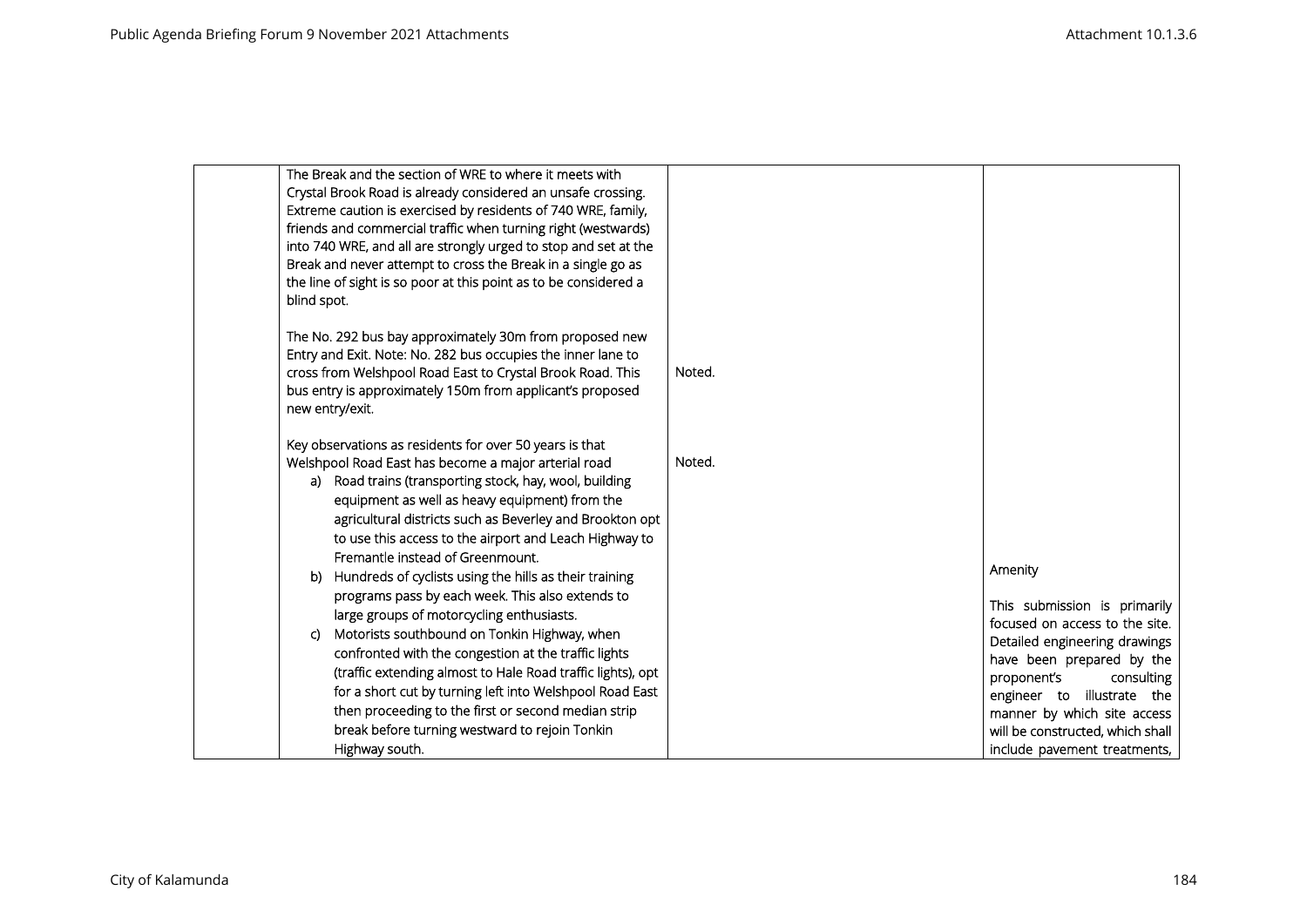|            | d) Traffic on Welshpool Road East heading east, intending                                                                    |        | line marking and signposting |
|------------|------------------------------------------------------------------------------------------------------------------------------|--------|------------------------------|
|            | to turn south into Tonkin Highway at the traffic lights,                                                                     |        | to provide safe and legible  |
|            | also opt for this route to save time.                                                                                        |        | access to the development.   |
|            | e) The applicant is currently using the second median                                                                        |        |                              |
|            | break (outside 740 Welshpool Road East) to perform a                                                                         |        |                              |
|            | 180 degree turn.                                                                                                             |        |                              |
| f)         | The Arbor Centre also use this median break for their                                                                        |        |                              |
|            | heavy equipment.                                                                                                             |        |                              |
| ደ)         | Early morning traffic extends right around our property                                                                      |        |                              |
|            | at 740 Welshpool Road East up past the Lewis Road                                                                            |        |                              |
|            | intersection.                                                                                                                |        |                              |
|            |                                                                                                                              |        |                              |
| Amenities  |                                                                                                                              |        |                              |
|            | I understand that there is a Reasonable Living Expectation to                                                                |        |                              |
|            | peace and undisturbed living implicit and explicit ("home                                                                    |        |                              |
|            | environment) in the City of Kalamunda's definition of Rural                                                                  | Noted. |                              |
| Composite. |                                                                                                                              |        |                              |
|            | Should 720 WRE have a new crossover positioned directly next                                                                 |        |                              |
|            | to mine it will greatly exacerbate the existing problem of                                                                   |        |                              |
|            | unauthorized and accidental entrance.                                                                                        |        |                              |
|            |                                                                                                                              | Noted. |                              |
|            | To illustrate, the Applicant engaged a firm to deliver an                                                                    |        |                              |
|            | industrial size mulcher aboard a double-axle semi-trailer to<br>mulch the cleared back 5 acres. The firm mistook my driveway |        |                              |
|            | for the Applicant's, resulting in an approximately 30-minute                                                                 |        |                              |
|            | traffic jam extending several kilometres as it sought to reverse,                                                            | Noted. |                              |
|            | find somewhere to conduct a U-turn, and enter the Applicant's                                                                |        |                              |
| driveway.  |                                                                                                                              |        |                              |
|            |                                                                                                                              |        |                              |
|            |                                                                                                                              |        |                              |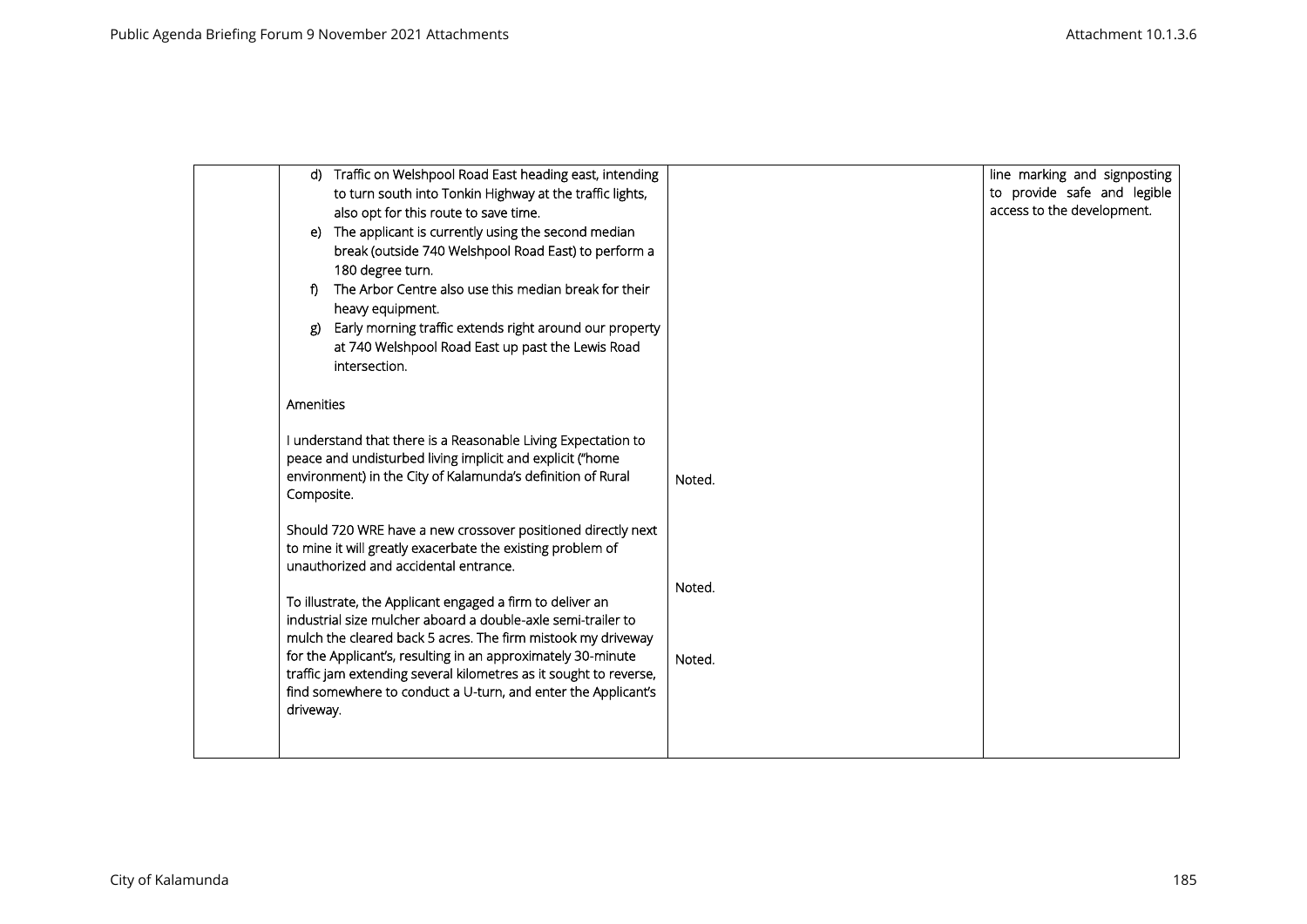| I note that the signage and small wall that has been proposed<br>by the applicant to mitigate this occurrence doesn't detail how<br>errors are to be resolved without suppliers and customers<br>coming onto my property.                                                                                                                                                                                                                                           | Noted. |  |
|---------------------------------------------------------------------------------------------------------------------------------------------------------------------------------------------------------------------------------------------------------------------------------------------------------------------------------------------------------------------------------------------------------------------------------------------------------------------|--------|--|
| Conclusion<br>It seems apparent the Applicant has no regard for safety - of<br>his community, his customers or his suppliers. His proposal is<br>contradictory, incomplete and ambiguous. We are expected to<br>comment on a shabby piece of work - the implications of his<br>plans having a major impact on our quality of life, our safety,<br>and our environment.                                                                                              | Noted. |  |
| It appears the applicant failed to research the property at 720<br>Welshpool Road East. In order to fulfil his vision, he is being<br>presumptive and willing to override existing processes and<br>design in order to achieve his goal. Dealings with him have left<br>us distrustful and appalled at his deceptive approach.<br>We trust the above objections are given serious considerations<br>before any decision is made regarding the applicant's requests. | Noted. |  |
| Appendix A                                                                                                                                                                                                                                                                                                                                                                                                                                                          |        |  |
|                                                                                                                                                                                                                                                                                                                                                                                                                                                                     |        |  |
|                                                                                                                                                                                                                                                                                                                                                                                                                                                                     |        |  |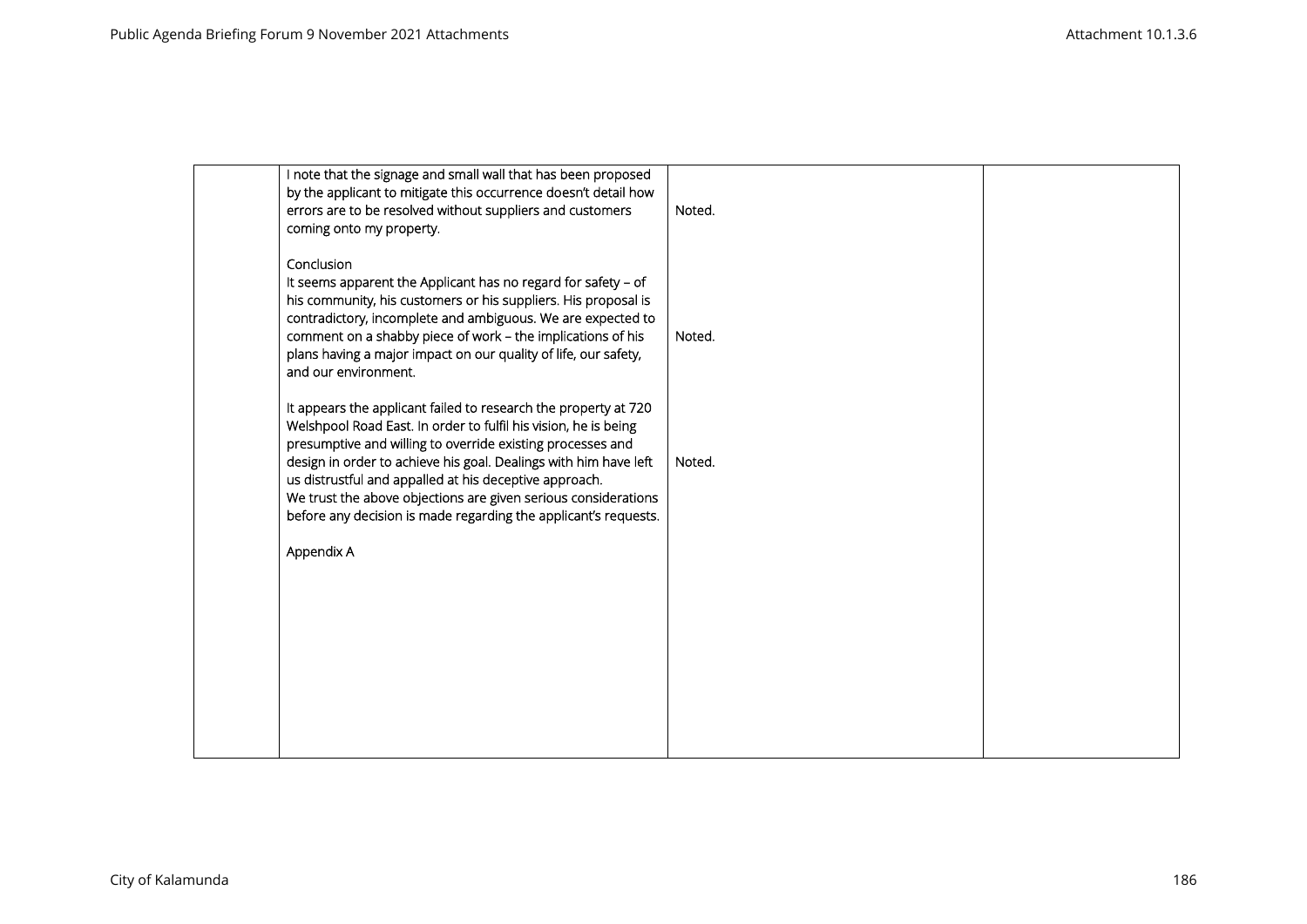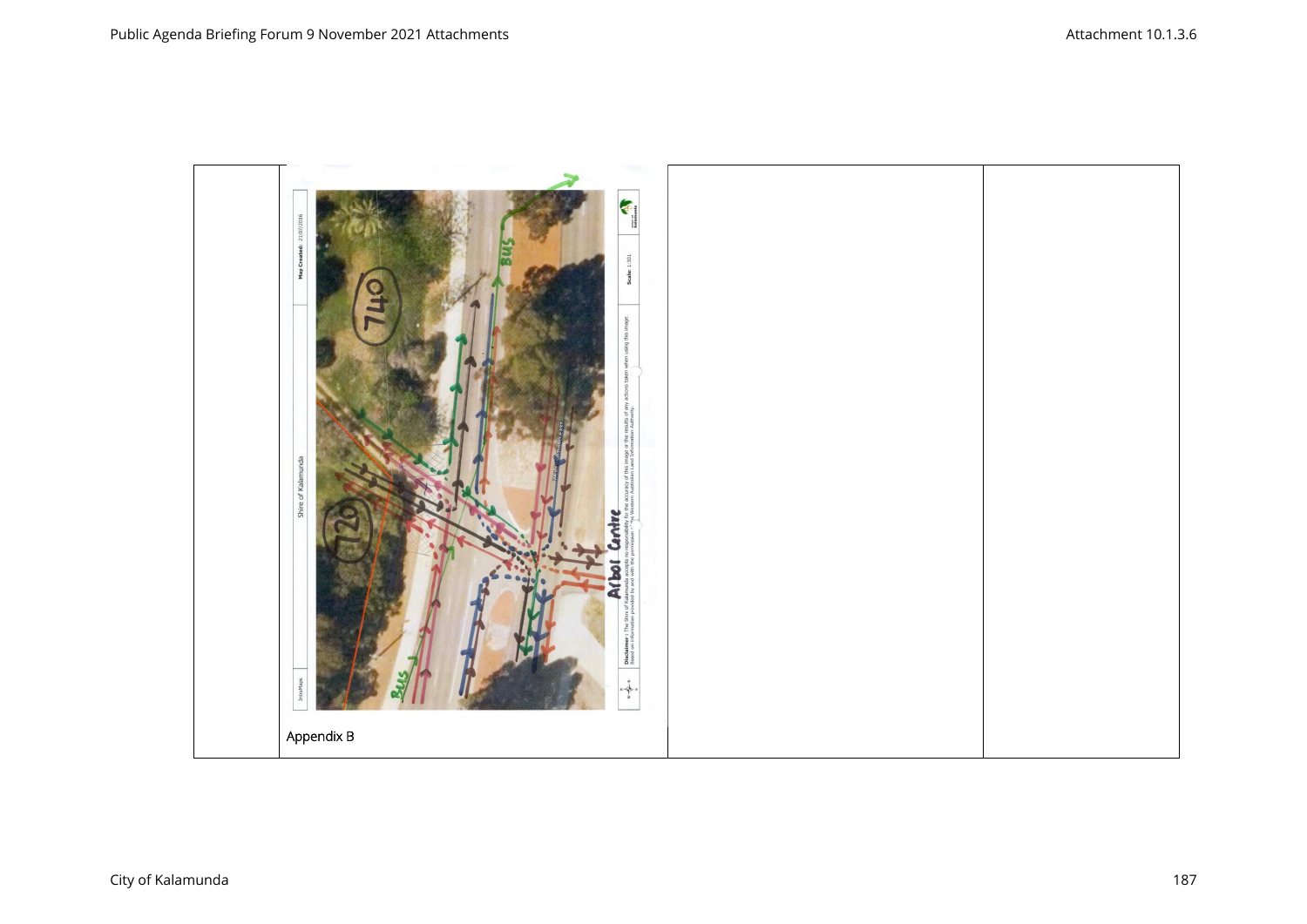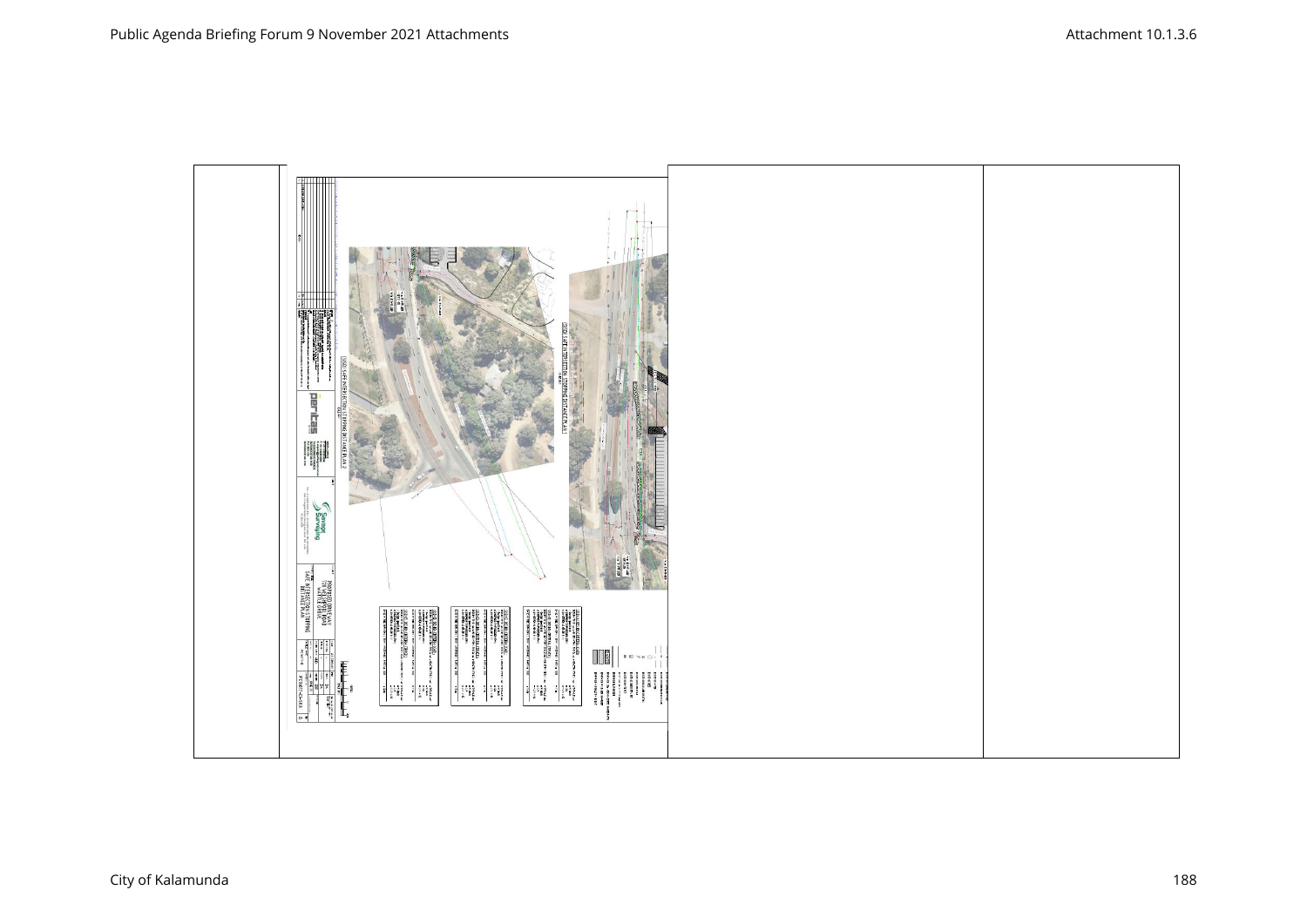| 7 | Objection<br>We wish to submit the following regarding the above proposal:<br>The proposal has raised the following issues:<br>1)<br>a) The property frontage veers into a tight curve<br>(signposted) to the left (east) which is not shown on the<br>Line of Sights plans - this is an area that needs care<br>when exiting into traffic as vision is restricted.<br>The proposed landscaping business is sited less than<br>b)<br>200m from heavily congested 80km/hr traffic on<br>Tonkin Highway and Welshpool Road. | Noted. Refer to traffic comments made in<br>submission 1. | The submitter's objection is<br>noted.<br>Refer to responses to<br>submission 1 and 2 in relation<br>to traffic, access and safety<br>considerations. |
|---|---------------------------------------------------------------------------------------------------------------------------------------------------------------------------------------------------------------------------------------------------------------------------------------------------------------------------------------------------------------------------------------------------------------------------------------------------------------------------------------------------------------------------|-----------------------------------------------------------|-------------------------------------------------------------------------------------------------------------------------------------------------------|
|   | The No. 282 bus bay is about 30m from proposed new<br>C)<br>Entry and Exit which will create traffic conflict and<br>confusion. Note: No. 283 bus occupies the inner lane<br>to cross from Welshpool Road East to Crystal Brook                                                                                                                                                                                                                                                                                           |                                                           | The application was referred to<br>PTA by the City of Kalamunda<br>for comment. The PTA has no<br>objection to the proposal.                          |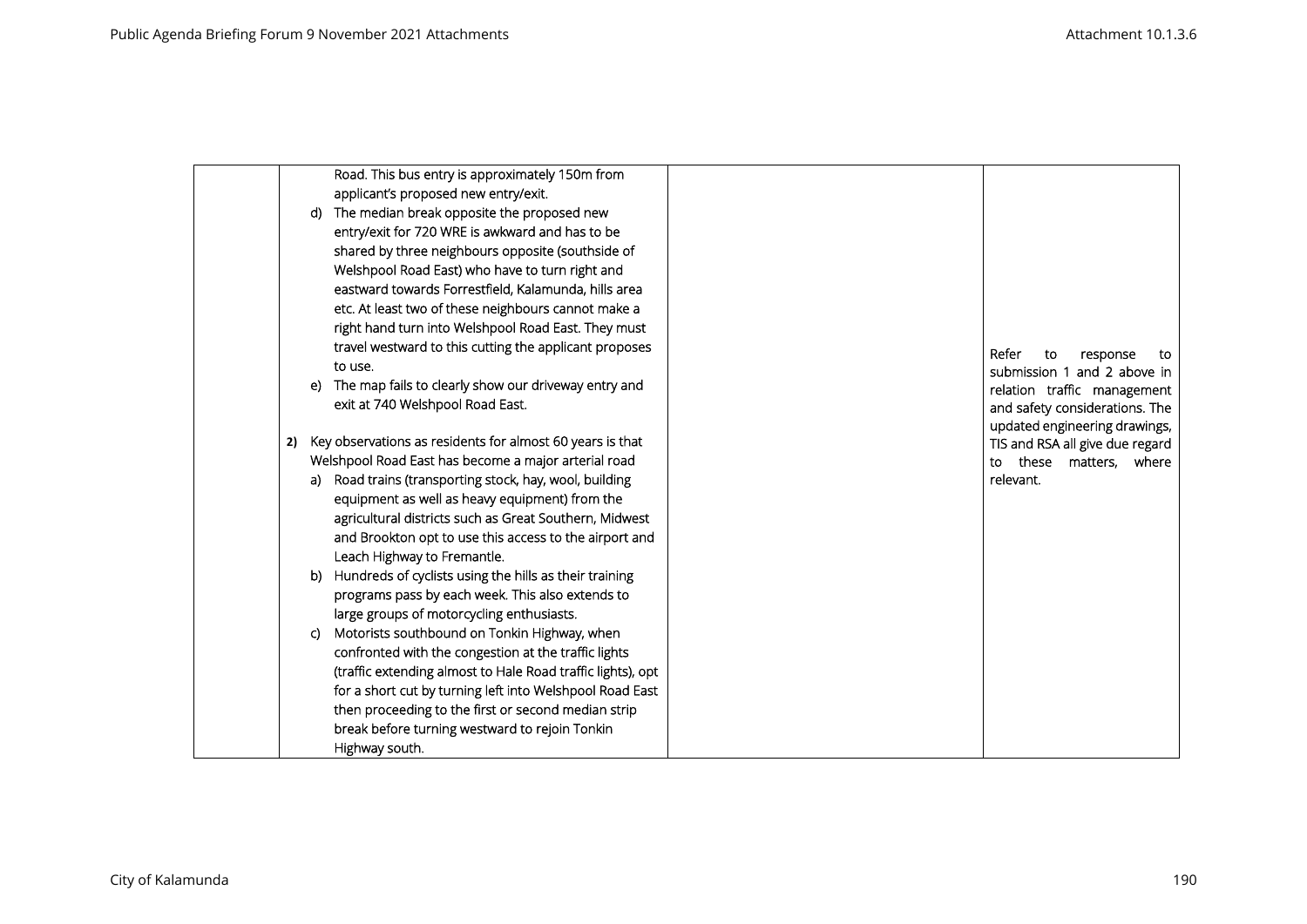| _ጀ) | d) Traffic on Welshpool Road East heading east, intending<br>to turn south into Tonkin Highway at the traffic lights,<br>also opt for this route to save time.<br>e) The applicant is currently using the second median<br>break (outside 740 Welshpool Road East) to perform a<br>180 degree turn.<br>The Arbor Centre also use this median break for their<br>heavy equipment.<br>Early morning traffic extends right around our property<br>at 740 Welshpool Road East past Lewis Road<br>intersection. |        | These issues do not raise any<br>relevant<br>planning<br>considerations directly related<br>the<br>development<br>to<br>application and should be<br>dismissed. |
|-----|------------------------------------------------------------------------------------------------------------------------------------------------------------------------------------------------------------------------------------------------------------------------------------------------------------------------------------------------------------------------------------------------------------------------------------------------------------------------------------------------------------|--------|-----------------------------------------------------------------------------------------------------------------------------------------------------------------|
|     | To date Mr Pollock has been inconsiderate, arrogant,<br>misleading and destructive. We have observed the uprooting<br>of trees along our boundary as well as our fence destroyed.<br>This has been a matter of grave concern as we have stock:<br>horses grazing etc. Particularly as we weren't advised of the<br>illegal and unauthorized removal of our fence.<br>He has also uprooted trees outside his fence.                                                                                         | Noted. |                                                                                                                                                                 |
| C)  | We say arrogant when at his request we met him on Saturday<br>11 <sup>th</sup> June 2016 in the afternoon when he put forward the<br>following proposals:<br>a) Having the bus bay extended to act as an easing in<br>lane<br>b) The island (median strip) reduced to allow his trucks<br>easier access to his property.<br>In response to our voiced concerns regarding the busy<br>road, Crystal Brook Road and Welshpool Road East<br>junctions and the volume of heavy trucks etc Kevin                | Noted. |                                                                                                                                                                 |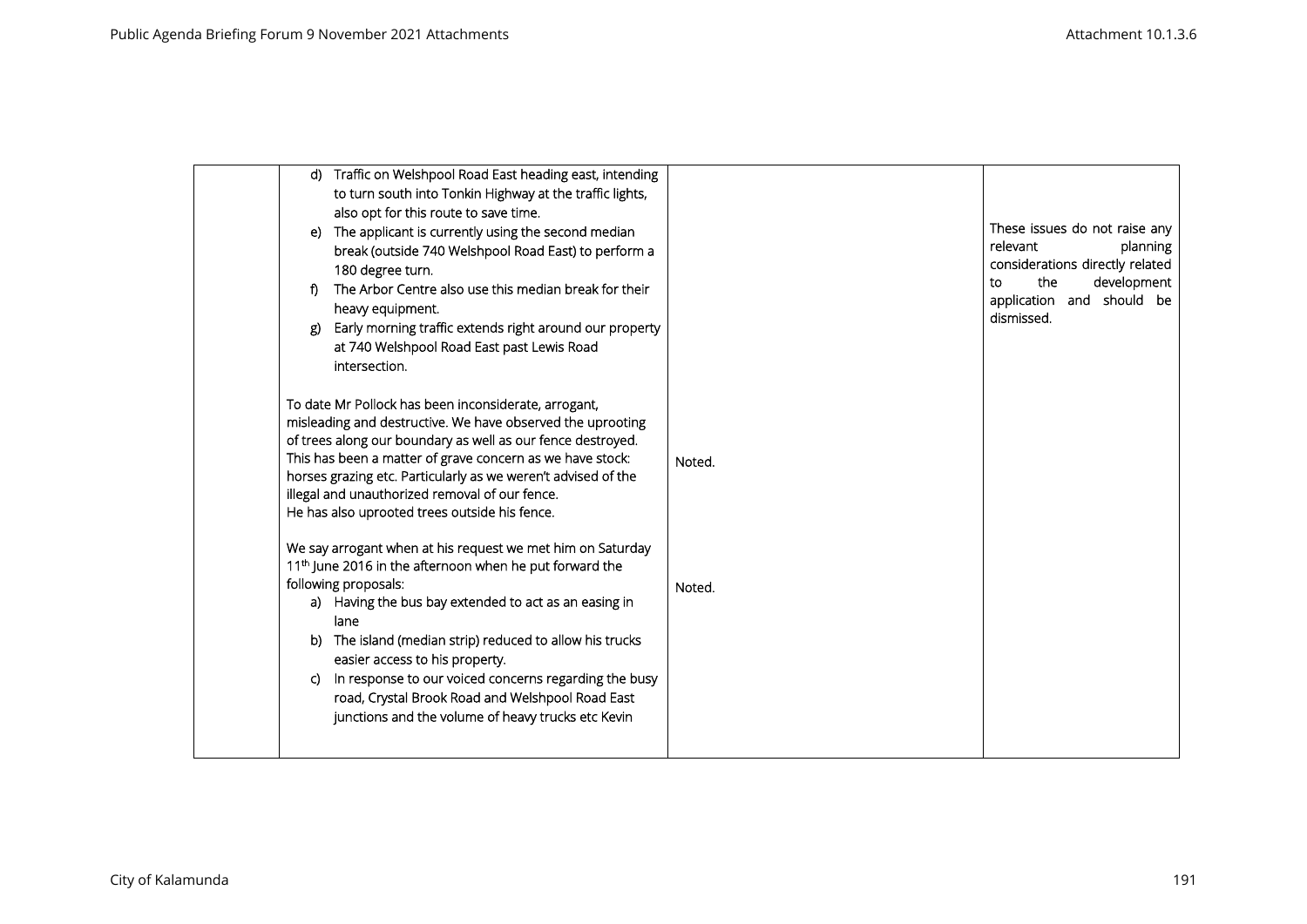|       | Pollock mooted the idea of a roundabout such as the                                                                      |                                                                                                   | Environment                                              |
|-------|--------------------------------------------------------------------------------------------------------------------------|---------------------------------------------------------------------------------------------------|----------------------------------------------------------|
|       | one at Malaga and he could arrange for this to happen.                                                                   |                                                                                                   |                                                          |
| d)    | Kevin Pollock reassured us and one of our sons that                                                                      |                                                                                                   | These issues do not raise any                            |
|       | nothing would be done until his submitted plans to the<br>Shire had been passed which would take 4-6 weeks.              |                                                                                                   | relevant<br>planning                                     |
| e)    | We were upset and devastated to awake less than 48                                                                       |                                                                                                   | considerations directly related                          |
|       | hours later on Monday 13 <sup>th</sup> June in the morning to find                                                       |                                                                                                   | the<br>development<br>to                                 |
|       | part of our dividing fence torn down and our entry                                                                       |                                                                                                   | application and should be                                |
|       | graded and spread with some type of cement mix                                                                           |                                                                                                   | dismissed.                                               |
|       | containing large quantities of shattered glass.                                                                          |                                                                                                   |                                                          |
| f)    | Nine trucks under Kevin Pollock's control had already                                                                    |                                                                                                   |                                                          |
|       | used our driveway.                                                                                                       |                                                                                                   |                                                          |
| ደ)    | Now we, our children, grandchildren and great-                                                                           |                                                                                                   |                                                          |
|       | grandchildren are unable to walk barefoot along this<br>stretch of our property.                                         |                                                                                                   |                                                          |
|       |                                                                                                                          |                                                                                                   |                                                          |
| 3)    | Environment                                                                                                              |                                                                                                   |                                                          |
|       |                                                                                                                          |                                                                                                   | Appropriate dust suppression                             |
|       | Sadly the total deforestation of the rear 5 acres of 720                                                                 | Noted. The City has imposed a condition                                                           | will be undertaken as part of a                          |
|       | Welshpool Road East has had devastating environmental<br>repercussions. For two weeks after the clearing of the          | prohibiting further removal of vegetation without<br>approval, and have imposed a condition for a | dust management plan for the<br>garden centre operation. |
|       | block screeching black cockatoos circled the felled trees                                                                | rehabilitation and revegetation plan for the rear                                                 |                                                          |
|       | which had formed their original habitat.                                                                                 | portion of the site abutting the Yule Brook. The                                                  |                                                          |
|       |                                                                                                                          | City will refer this plan once received to DWER for                                               |                                                          |
|       | We observed an injured baby blue tongue lizard when it                                                                   | comment.                                                                                          |                                                          |
|       | fell and subsequently died after falling into the enormous<br>hole left by the destruction and excavation of a giant gum |                                                                                                   |                                                          |
| tree. |                                                                                                                          | Noted.                                                                                            |                                                          |
|       |                                                                                                                          |                                                                                                   | Conclusion                                               |
|       | Many bandicoots and snakes have invaded our property                                                                     |                                                                                                   |                                                          |
|       | since the clearing of the virgin bushland next door. The                                                                 |                                                                                                   | Refer to response to<br>submission 2 above in relation   |
|       |                                                                                                                          |                                                                                                   |                                                          |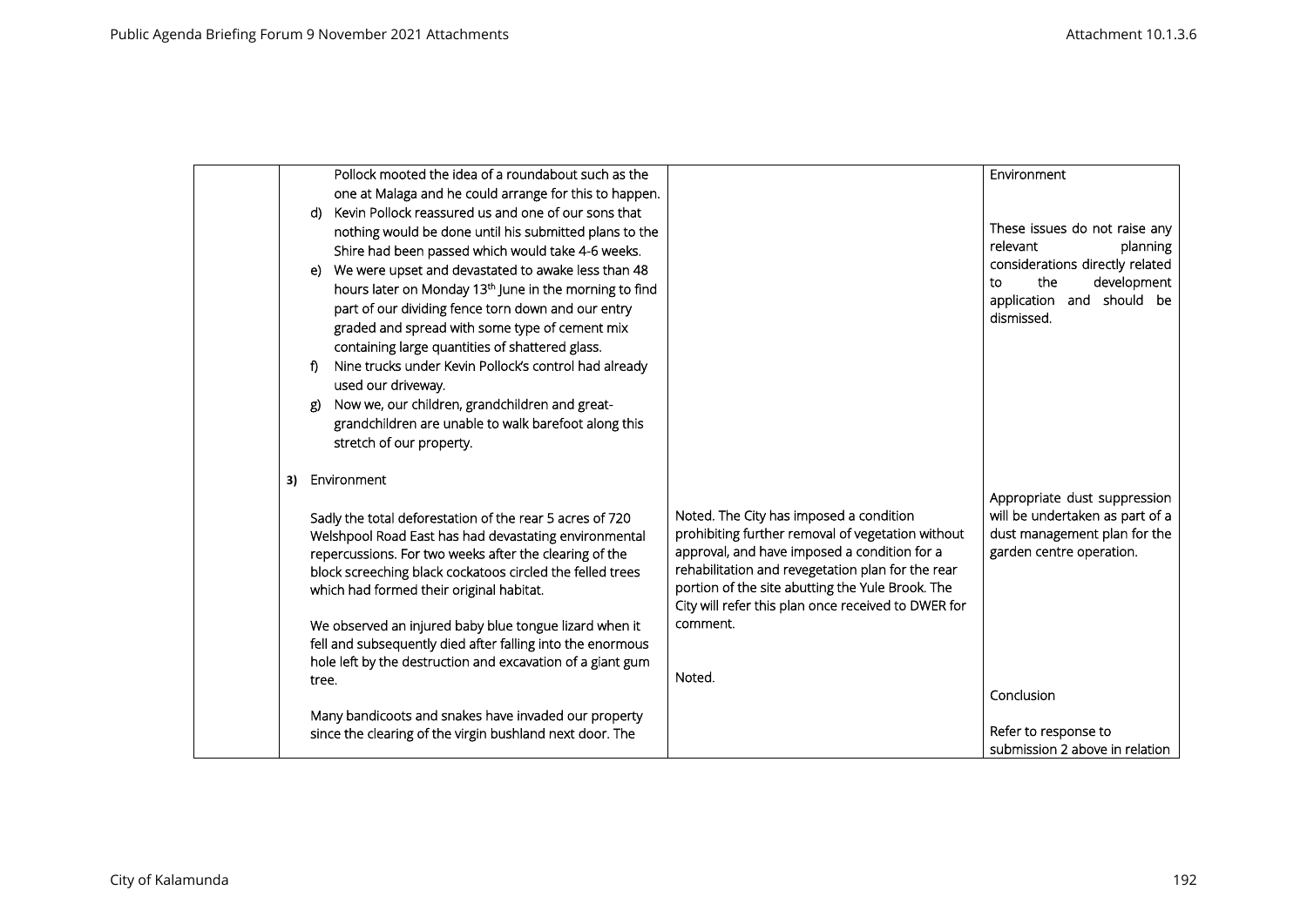| snakes are of particular concern especially around the<br>horse stables.                                                                                                                                                                                                                                                             | Noted.                                                                      | to the existing garden centre<br>at 721 Welshpool Road East.<br>These comments do not raise |
|--------------------------------------------------------------------------------------------------------------------------------------------------------------------------------------------------------------------------------------------------------------------------------------------------------------------------------------|-----------------------------------------------------------------------------|---------------------------------------------------------------------------------------------|
| The easterly winds will cause havoc with dust and erosion<br>until ground cover is established that is the intention.                                                                                                                                                                                                                |                                                                             | any relevant planning<br>considerations directly related                                    |
| <b>CONCLUSION</b>                                                                                                                                                                                                                                                                                                                    | Noted, a Dust Management Plan has been added<br>as a condition of approval. | to the development<br>application and should be<br>dismissed.                               |
| We already have a beautiful, profitable and well maintained<br>garden centre directly opposite which has served our<br>community for many decades.                                                                                                                                                                                   |                                                                             |                                                                                             |
| It appears the applicant was rash and impetuous and failed to                                                                                                                                                                                                                                                                        | Noted.                                                                      |                                                                                             |
| research the property at 720 Welshpool Road East for<br>conversion to a proposed landscaping business. In order to<br>fulfil his vision he is being presumptive and willing to override<br>existing processes in order to achieve his goal. Dealings with<br>him have left us distrustful and appalled at his deceptive<br>approach. | Noted.                                                                      |                                                                                             |
| Mr Pollock wishes to change his entry/exit driveway for the<br>convenience of his proposed business but at the cost of<br>everyone's safety. His proposal is selfish and dangerous.                                                                                                                                                  | Noted.                                                                      |                                                                                             |
| We trust the above objections are given serious considerations<br>before any decision is made regarding the applicant's requests                                                                                                                                                                                                     |                                                                             |                                                                                             |
|                                                                                                                                                                                                                                                                                                                                      | Noted.                                                                      |                                                                                             |
|                                                                                                                                                                                                                                                                                                                                      |                                                                             |                                                                                             |
|                                                                                                                                                                                                                                                                                                                                      |                                                                             |                                                                                             |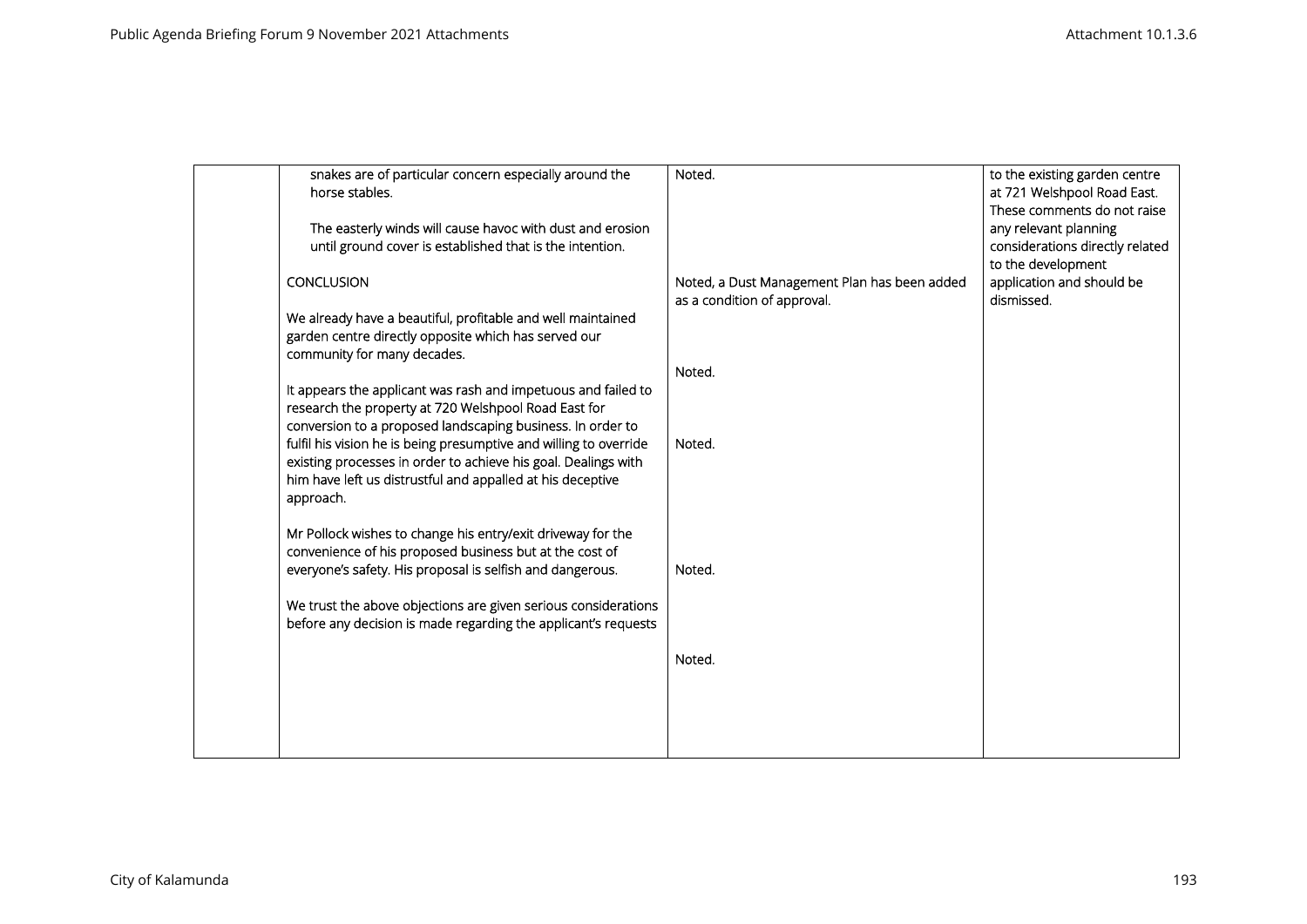| 8 | Objection                                                      |        | The submitter's objection is<br>noted.<br>Refer<br>to<br>responses<br>to |
|---|----------------------------------------------------------------|--------|--------------------------------------------------------------------------|
|   | Dear Mayor and Councillors,                                    |        | submission<br>2 in relation<br>revegetation along the portion            |
|   | I object to the Development Application for a Garden Centre at |        | of Yule Brook within the                                                 |
|   | Lot 150 (720) Welshpool Road East Wattle Grove                 | Noted. | and the City's<br>property                                               |
|   | (DA20/0585). This area of land is 3.9 hectares (9.6 acres) and |        | acceptance of a stormwater                                               |
|   | has Crystal Brook flowing through the end of the property and  |        |                                                                          |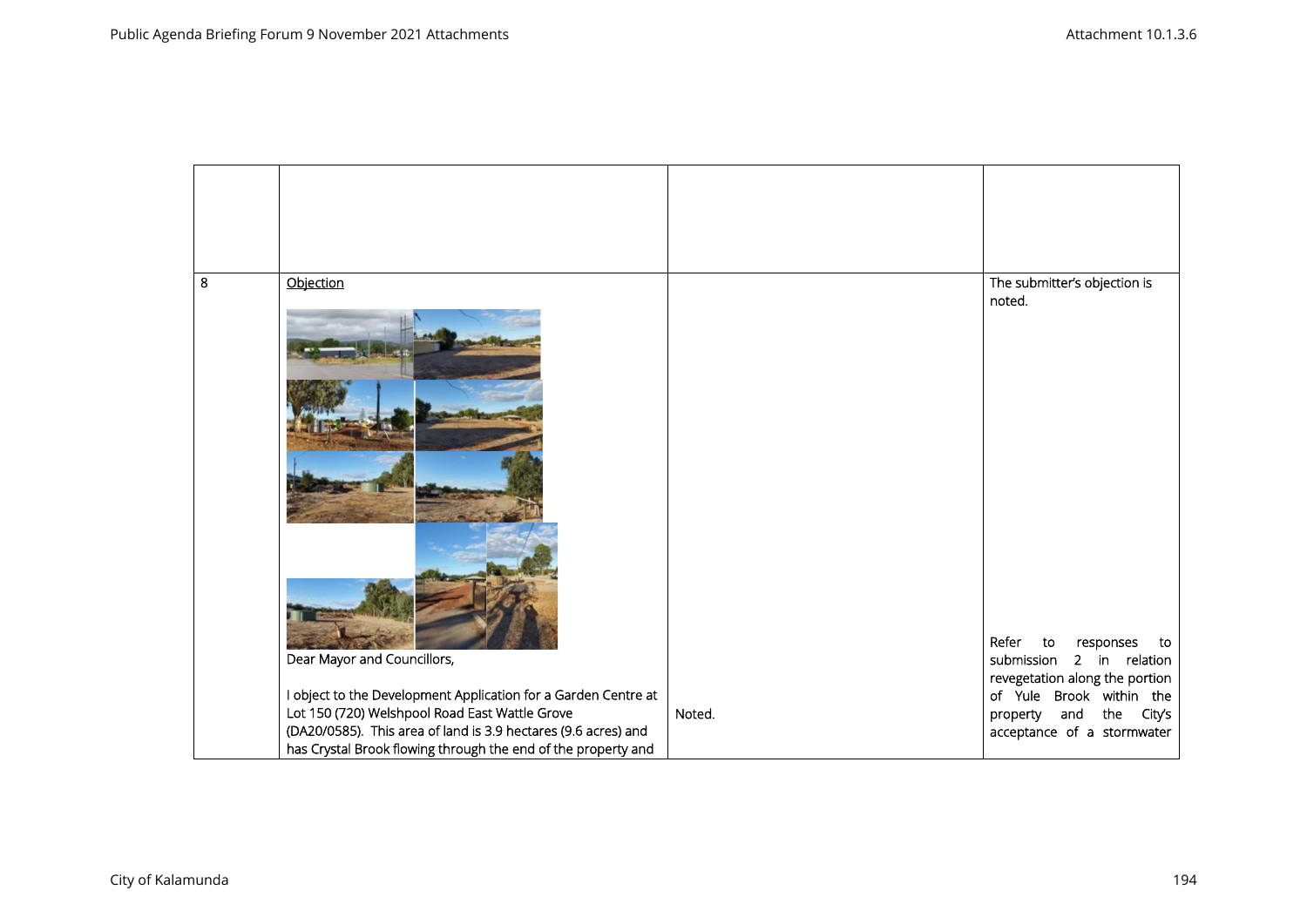| then in close proximity joining Yule Brook which is of Aboriginal<br>Heritage value and an important waterway for the Swan<br>Coastal Plain. Yule Brook therefore is in danger of being<br>contaminated by a worksite such as a Garden Centre.<br>The area is zoned Rural, is next to a Bush Forever Site and a<br>Garden Centre is not in keeping with the desired amenity of<br>the area. There is a Garden Centre over the road (Magic<br>Mulch) and we don't need another one.<br>There are animal boarding places nearby which also don't<br>need to be dealing with more dust and noise that this Garden<br>Centre would make even when they say "it won't happen".<br>One of the reasons the former owners of a Welshpool Road<br>East property, just down the road a little from this proposed<br>Garden Centre, left their home and business, which was an<br>Equestrian Centre of international standing, was because of<br>the dust and visual pollution of a neighbouring property and<br>the negative response from the CoK Shire to do anything about<br>it after many requests for help with this problem. | Noted., the proposal does not impact on the bush<br>forever to the north of the site. The city has<br>imposed a condition prohibiting the removal of<br>any additional vegetation with approval. The City<br>has imposed a condition requiring a Dust<br>Management Plan to be submitted to and<br>approved by the City.<br>Noted.<br>Noted. | drainage management plan for<br>the proposed development.<br>The subject site is zoned 'Rural<br>Composite'. The proposed use<br>is capable of approval under<br>LPS 3 and is consistent with<br>the objectives of the Rural<br>Composite zone. Refer to<br>response to submission 2<br>above in relation to the<br>existing garden centre at 721<br>Welshpool Road East.<br>Noise and dust management<br>will be required via conditions<br>of development approval and<br>shall be undertaken to ensure<br>adjoining properties are not<br>unduly impacted<br>by<br>the |
|---------------------------------------------------------------------------------------------------------------------------------------------------------------------------------------------------------------------------------------------------------------------------------------------------------------------------------------------------------------------------------------------------------------------------------------------------------------------------------------------------------------------------------------------------------------------------------------------------------------------------------------------------------------------------------------------------------------------------------------------------------------------------------------------------------------------------------------------------------------------------------------------------------------------------------------------------------------------------------------------------------------------------------------------------------------------------------------------------------------------------|----------------------------------------------------------------------------------------------------------------------------------------------------------------------------------------------------------------------------------------------------------------------------------------------------------------------------------------------|---------------------------------------------------------------------------------------------------------------------------------------------------------------------------------------------------------------------------------------------------------------------------------------------------------------------------------------------------------------------------------------------------------------------------------------------------------------------------------------------------------------------------------------------------------------------------|
| It is so important to care for the environment and there are<br>many industrial areas nearby where such a Garden Centre can<br>do business.                                                                                                                                                                                                                                                                                                                                                                                                                                                                                                                                                                                                                                                                                                                                                                                                                                                                                                                                                                               |                                                                                                                                                                                                                                                                                                                                              | proposed development.                                                                                                                                                                                                                                                                                                                                                                                                                                                                                                                                                     |
| 9<br>Objection                                                                                                                                                                                                                                                                                                                                                                                                                                                                                                                                                                                                                                                                                                                                                                                                                                                                                                                                                                                                                                                                                                            |                                                                                                                                                                                                                                                                                                                                              | The submitter's objection is<br>noted.                                                                                                                                                                                                                                                                                                                                                                                                                                                                                                                                    |
| This first point to note is that a "Garden Centre" in not an<br>appropriate classification for this development - it is in fact<br>an intensive development, a large scale soil and landscape                                                                                                                                                                                                                                                                                                                                                                                                                                                                                                                                                                                                                                                                                                                                                                                                                                                                                                                             | Noted.                                                                                                                                                                                                                                                                                                                                       | Refer to response to<br>submission 6 in relation to the                                                                                                                                                                                                                                                                                                                                                                                                                                                                                                                   |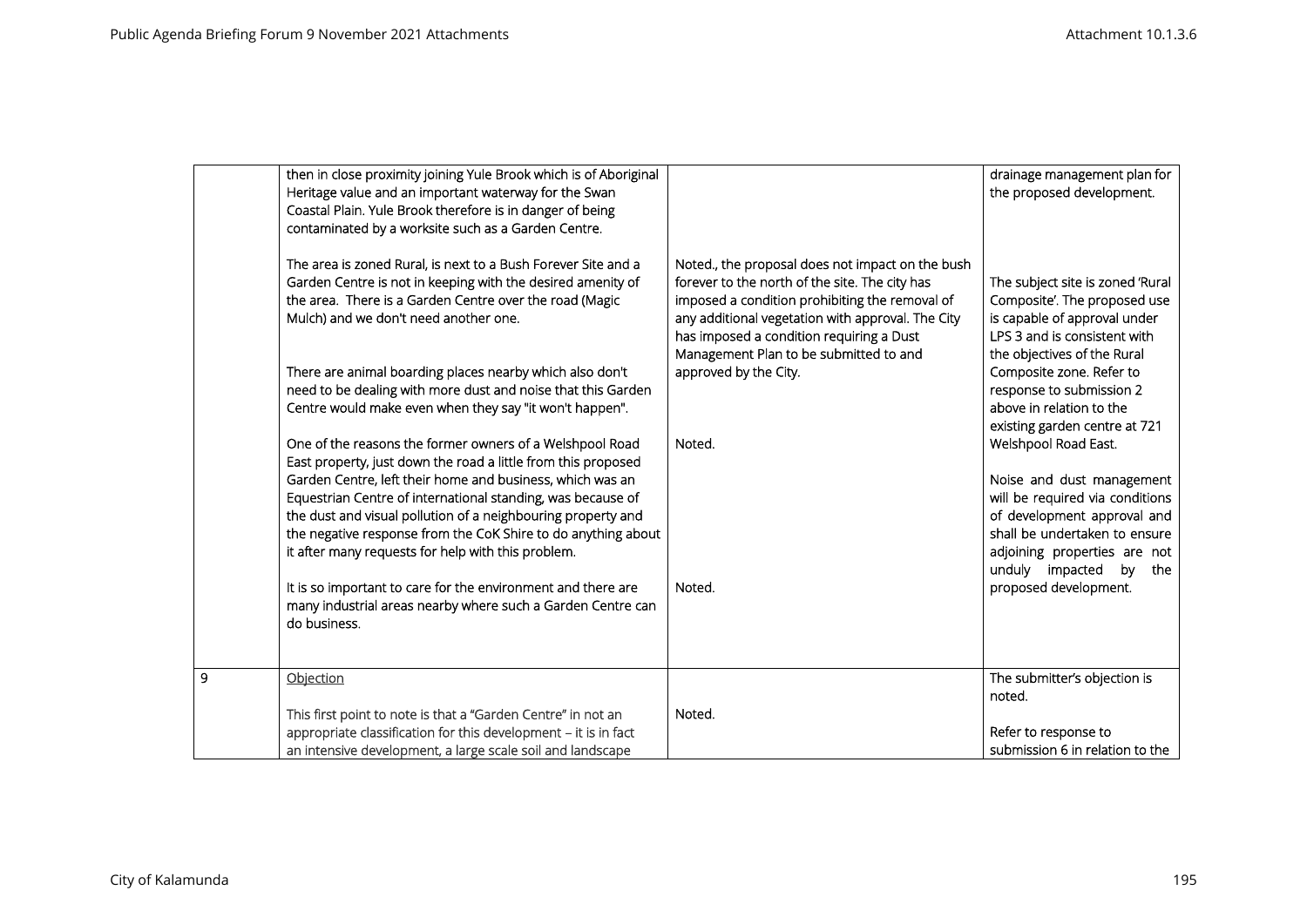| materials depot (Hardstand), serviced by/servicing large scale<br>road trains (19m-23m), trucks and heavy duty on-site<br>machinery.                                                                                                                                                                                                                                                                                                                                                                                                                                                                                                                                                                                                                                                                                                                                                                                                                                                                                                                                                                                                                                         |                                                                                                                                                                                                                                                                                                                                                                                                                                                                                                                                                         | appropriate land use<br>classification for the proposed<br>use.                                                                                                                                                                                                                                                                                                                                                                         |
|------------------------------------------------------------------------------------------------------------------------------------------------------------------------------------------------------------------------------------------------------------------------------------------------------------------------------------------------------------------------------------------------------------------------------------------------------------------------------------------------------------------------------------------------------------------------------------------------------------------------------------------------------------------------------------------------------------------------------------------------------------------------------------------------------------------------------------------------------------------------------------------------------------------------------------------------------------------------------------------------------------------------------------------------------------------------------------------------------------------------------------------------------------------------------|---------------------------------------------------------------------------------------------------------------------------------------------------------------------------------------------------------------------------------------------------------------------------------------------------------------------------------------------------------------------------------------------------------------------------------------------------------------------------------------------------------------------------------------------------------|-----------------------------------------------------------------------------------------------------------------------------------------------------------------------------------------------------------------------------------------------------------------------------------------------------------------------------------------------------------------------------------------------------------------------------------------|
| Objection is based in the following:<br>1. Violation of 500m buffer that should exist around Bush<br>Forever Site (Site 320)<br>The proposed development site abuts Site 320 Bush Forever.<br>Site 320 is a vital site representing a remainder of irreplaceable<br>Banksia woodlands of the Swan Coastal plain<br>and globally significant portion of the the natural vegetation of<br>the land and the structure and floristics of the natural<br>vegetation and provides the necessary habitat for native fauna.<br>The Floristic Community Types have been identified<br>as Supergroup 2: Seasonal Wetlands<br>S2 Northern Pericalymma ellipticum dense low shrublands<br>(most southern representation), Supergroup 3: Uplands<br>centred on Bassendean Dunes and Dandaragan Plateau<br>20a Banksia attenuata woodlands over species-rich dense<br>shrublands (in area of most southern representation) and 23a<br>Central Banksia attenuata - B. menziesii woodlands<br>The floristics has been identified as (including but not limited<br>to) "Significant Flora: Conospermum undulatum (R); Isopogon<br>drummondii (3), Lambertia multiflora var. darlingensis (3), | Noted. No development is proposed within the<br>Bush forever site. The proposal was referred to<br>the Department of Water and Environmental<br>Regulation who provided a non-objection to the<br>proposal. The city has imposed a condition<br>prohibiting the removal of any additional<br>vegetation with approval. The City of Kalamunda<br>have imposed a condition for a rehabilitation and<br>revegetation plan for the rear portion of the site<br>abutting the Yule Brook. The City will refer this<br>plan once received to DWER for comment. | Bush Forever Site 320<br>No development is proposed<br>within Bush Forever Site 320. It<br>is not apparent where the<br>reference to providing a 500m<br>buffer between the proposed<br>development<br>and<br><b>Bush</b><br>Forever Site 320 has been<br>derived from. There is no<br>requirement for a buffer to be<br>provided<br>between<br>development<br><b>Bush</b><br>and<br>Forever Sites within<br>the<br>planning framework. |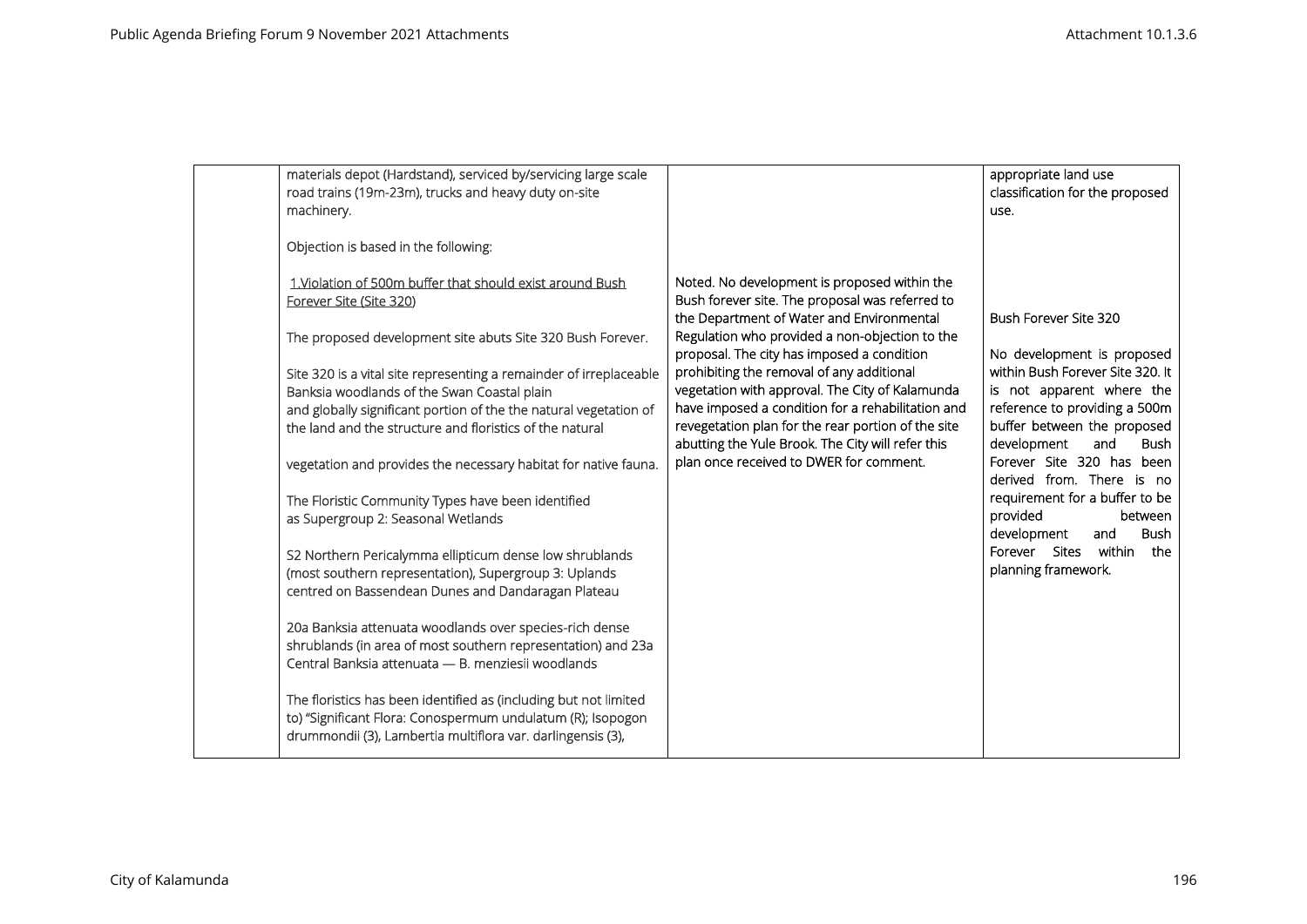| Stachystemon axillaris (4), Verticordia lindleyi subsp. lindleyi (4);<br>Beaufortia squarrosa, Dasypogon obliquifolius, Hakea<br>conchifolia, Xanthorrhoea drummondii                                                                                                                                                   |        |                                                                                                                                                  |
|-------------------------------------------------------------------------------------------------------------------------------------------------------------------------------------------------------------------------------------------------------------------------------------------------------------------------|--------|--------------------------------------------------------------------------------------------------------------------------------------------------|
| The Fauna has been identified as (including but not limited to) :<br>structured survey for birds (25 species), native mammals (1<br>species), reptiles (11 species) and amphibians (3 species)<br>(Harvey et al. 1997). Significant bird species: category 4 (3).<br>Significant mammal species: Quenda (Friend 1996 D) |        |                                                                                                                                                  |
| (Bush Forever Site Description, from Bush Forever Volume 2<br>Government of WA<br>2000, https://www.bushlandperth.org.au/wpcontent/uploads/2<br>017/11/Hartfield Park Forrestfield BF site 320 site descriptio<br>$n$ . pdf                                                                                             |        |                                                                                                                                                  |
| As a Bush forever site it has been afforded protection and is<br>Subject to protection under the Commonwealth Environment<br>Protection and Biodiversity Conservation Act 1999.                                                                                                                                         |        |                                                                                                                                                  |
| 2. The development will severely and negatively impact Bush<br>Forever site 320                                                                                                                                                                                                                                         |        |                                                                                                                                                  |
| The hydrology of the area and its surrounds is of primary<br>concern: This development will cause a significant disturbance,<br>compromise and or destruction to Site 320, surrounds and the<br>hydrological systems it supports.                                                                                       | Noted. | Hydrological Impacts on Bush<br>Forever Site 320<br>Refer<br>to<br>responses<br>to<br>submission 2 in relation to the<br>Yule Brook, groundwater |
| The identified hydrological sites and systems have been<br>identified as                                                                                                                                                                                                                                                |        | considerations and the City's<br>acceptance of a stormwater<br>drainage management plan for<br>the proposed development.                         |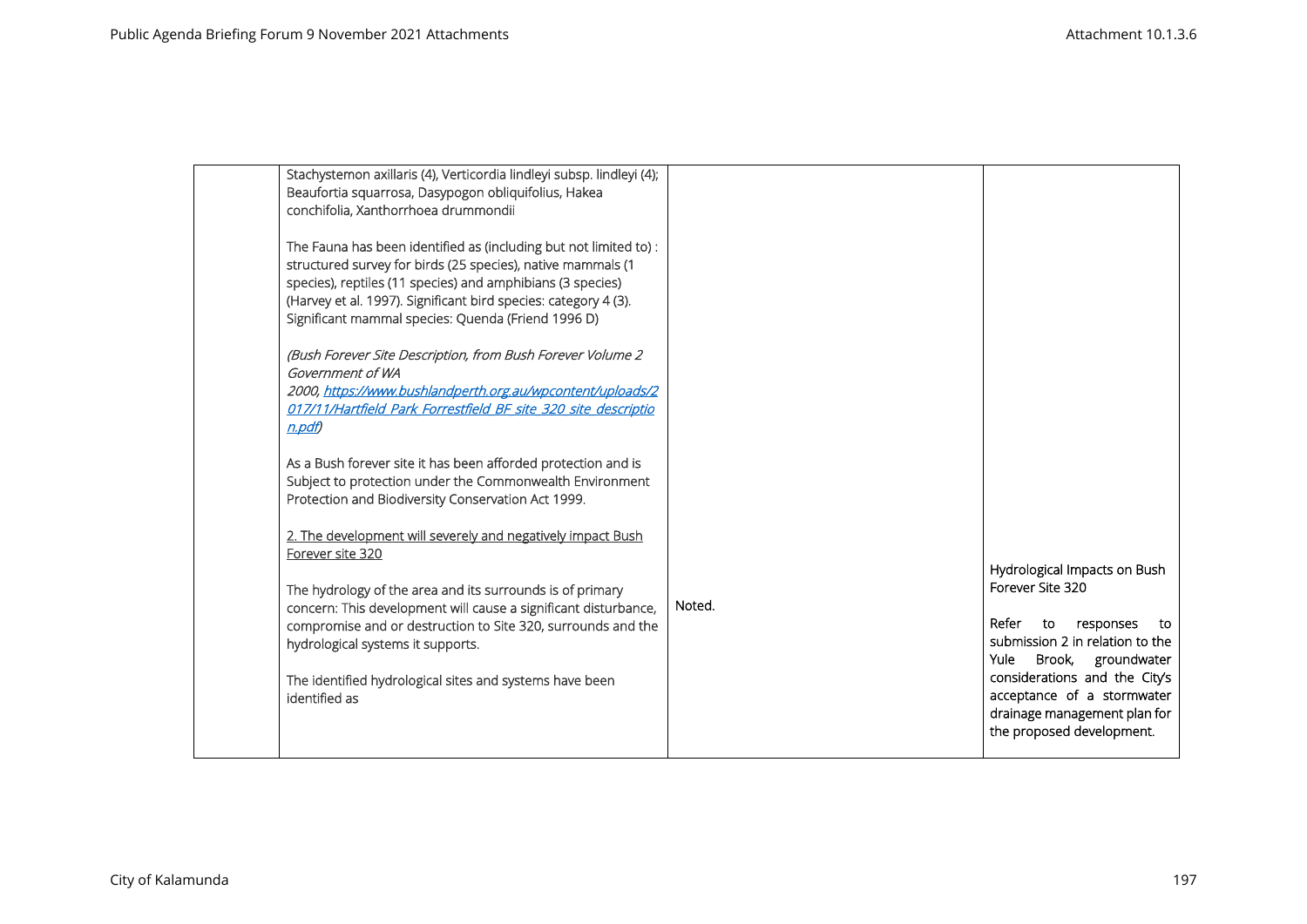| A. Yule Brook (a creek feeding into the world class reserve:<br><b>Brixton Wetlands)</b><br>B. Yule Brook foreshore (a catchment feeding into the world<br>class reserve: Brixton Wetlands)<br>C. The area has been identified as a Natural Wetland and<br>"Palusplain" a slowly moving, interconnected, seasonal wetland<br>system making it a "complex and diverse ecosystem  linked to<br>the landscape that surrounds them. | It is noted the Yule Brook is<br>separated from the proposed<br>development by at least 80 m<br>(from the proposed grassed<br>overflow car parking area). The<br>submitter's assertion that<br>there will be significant<br>disturbance to Bush Forever<br>Site 320 is overstated and<br>should be dismissed. |
|---------------------------------------------------------------------------------------------------------------------------------------------------------------------------------------------------------------------------------------------------------------------------------------------------------------------------------------------------------------------------------------------------------------------------------|---------------------------------------------------------------------------------------------------------------------------------------------------------------------------------------------------------------------------------------------------------------------------------------------------------------|
| The health of wetlands is not just dependent upon the<br>biological, chemical and hydrological process taking place<br>within them, it is also significantly influenced by the activities<br>occurring with their catchment."                                                                                                                                                                                                   |                                                                                                                                                                                                                                                                                                               |
| (Water facts, Water and Rivers Commission, April 2001)<br>Disturbance and compromise may include but is not limited to                                                                                                                                                                                                                                                                                                          |                                                                                                                                                                                                                                                                                                               |
| I) Effects of the installation of Concrete/Hardstand on the<br>hydrology affecting Site 320 (and its soil, flora and fauna).                                                                                                                                                                                                                                                                                                    |                                                                                                                                                                                                                                                                                                               |
| This will impact and potentially limit and negatively effect the<br>natural flow of subterranean and surface water and complex<br>systems.                                                                                                                                                                                                                                                                                      |                                                                                                                                                                                                                                                                                                               |
| II) Effects of depletion of Groundwater (applicant has stated<br>groundwater will be used to mitigate dust) on the                                                                                                                                                                                                                                                                                                              |                                                                                                                                                                                                                                                                                                               |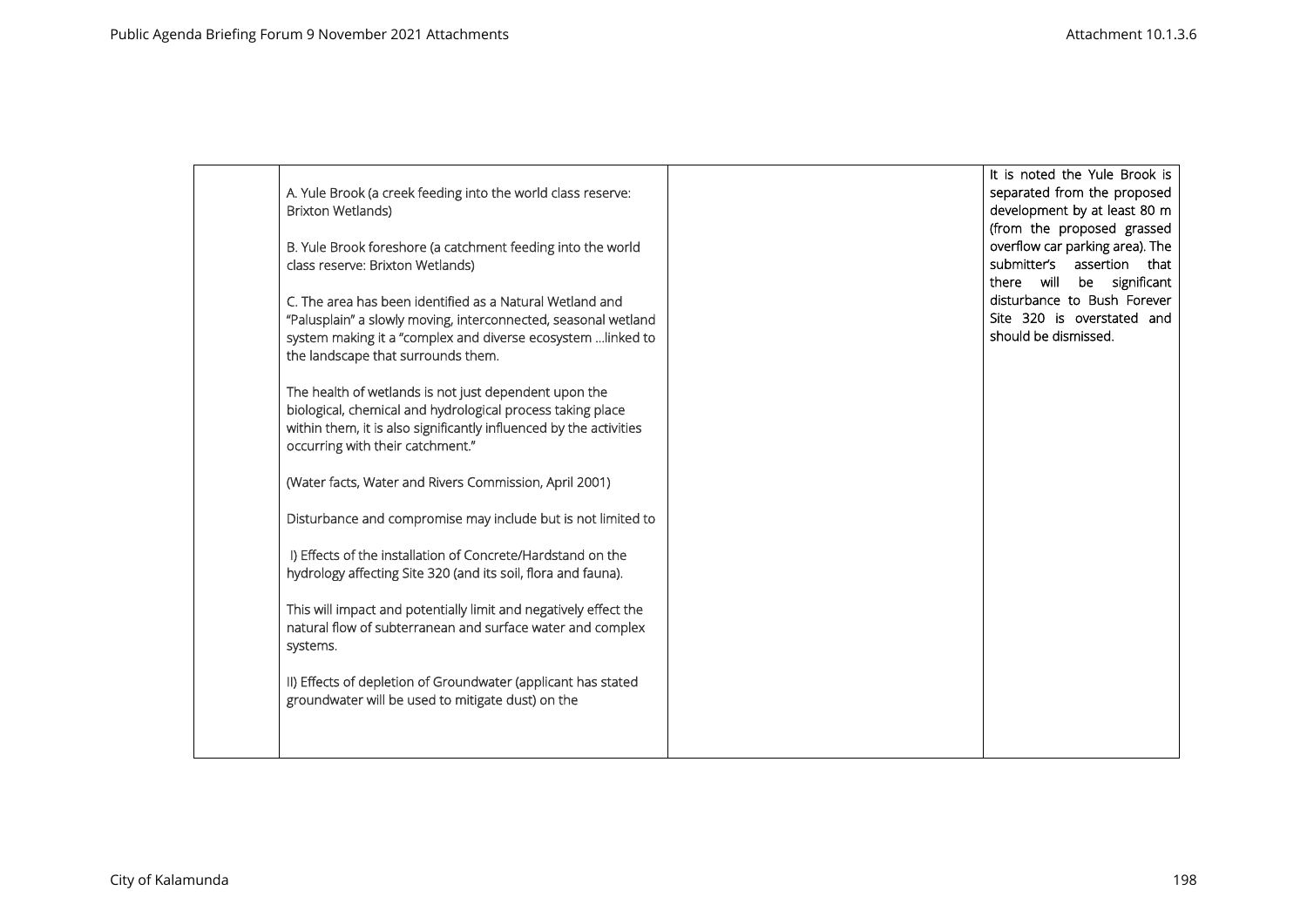| - Hydrology of Site 320 (and its soil, flora and fauna)            |        | Refer<br>to<br>responses<br>to        |
|--------------------------------------------------------------------|--------|---------------------------------------|
|                                                                    |        | submission 2 in relation to Yule      |
| This will impact and potentially limit the ground water available  |        | Brook and the existing                |
| to site 320 and surrounds.                                         |        | groundwater license issued by         |
|                                                                    |        | DWER.                                 |
| - Acid Sulphate Soil: the property sits on/next to an area         |        |                                       |
| identified as having Acid Sulphate Soil                            |        |                                       |
|                                                                    |        | ASS mapping shows the vast            |
| "if the soils are drained, excavated or exposed to air by a        |        | majority of the site, with the        |
| lowering of the water table, the sulphides react with oxygen to    |        | exception of the small                |
| form sulphuric acid. Release of this sulphuric acid from the soil  | Noted. | triangular portion of the lot on      |
| can intern release iron aluminium and other heavy metals           |        | the north side of Yule Brook, as      |
| particularly arsenic with in the soil once. Once mobilised in this |        | having moderate to low risk of        |
| way the acid and metals can create a variety of adverse            |        | ASS occurring within 3m of the        |
| impacts killing vegetation, seeping into an acidifying             |        | natural soil surface (but high to     |
| groundwater and surface water bodies, killing Fish and other       |        | moderate risk of ASS occurring        |
| aquatic organisms" (reference Wikipedia, Acid Sulphate soil        |        | beyond 3m of the natural soil         |
| study)                                                             |        | surface). No deep excavation          |
|                                                                    |        | of soils is proposed and              |
| The effects of this on the surrounding areas namely site 320       |        | accordingly<br>risk of<br>the         |
| Bush Forever, Yule Brooke and Yule Brooke foreshore and            |        | disturbing<br><b>ASS</b><br>is<br>not |
| system which feeds into the environmentally rare, precious         |        | considered to be significant.         |
| and protected Brixton Wetlands - would be devastating.             | Noted. | Where shallow excavation is           |
|                                                                    |        | necessary such as to construct        |
| III) Effects of Poor land management and product storage with      |        | drainage swales and drainage          |
| the                                                                |        | basin,<br>appropriate                 |
|                                                                    | Noted. | management of any potential           |
| - Use of in-organic fertilisers, high nitrogen feeds and poisons   |        | ASS can be required as a              |
| used to control weeds on the hydrology of Site 320 (and its        |        | condition of development              |
| soil, flora and fauna.)                                            | Noted. | part of a<br>approval (as             |
|                                                                    |        | construction<br>management            |
|                                                                    |        | plan).                                |
|                                                                    |        |                                       |
|                                                                    |        |                                       |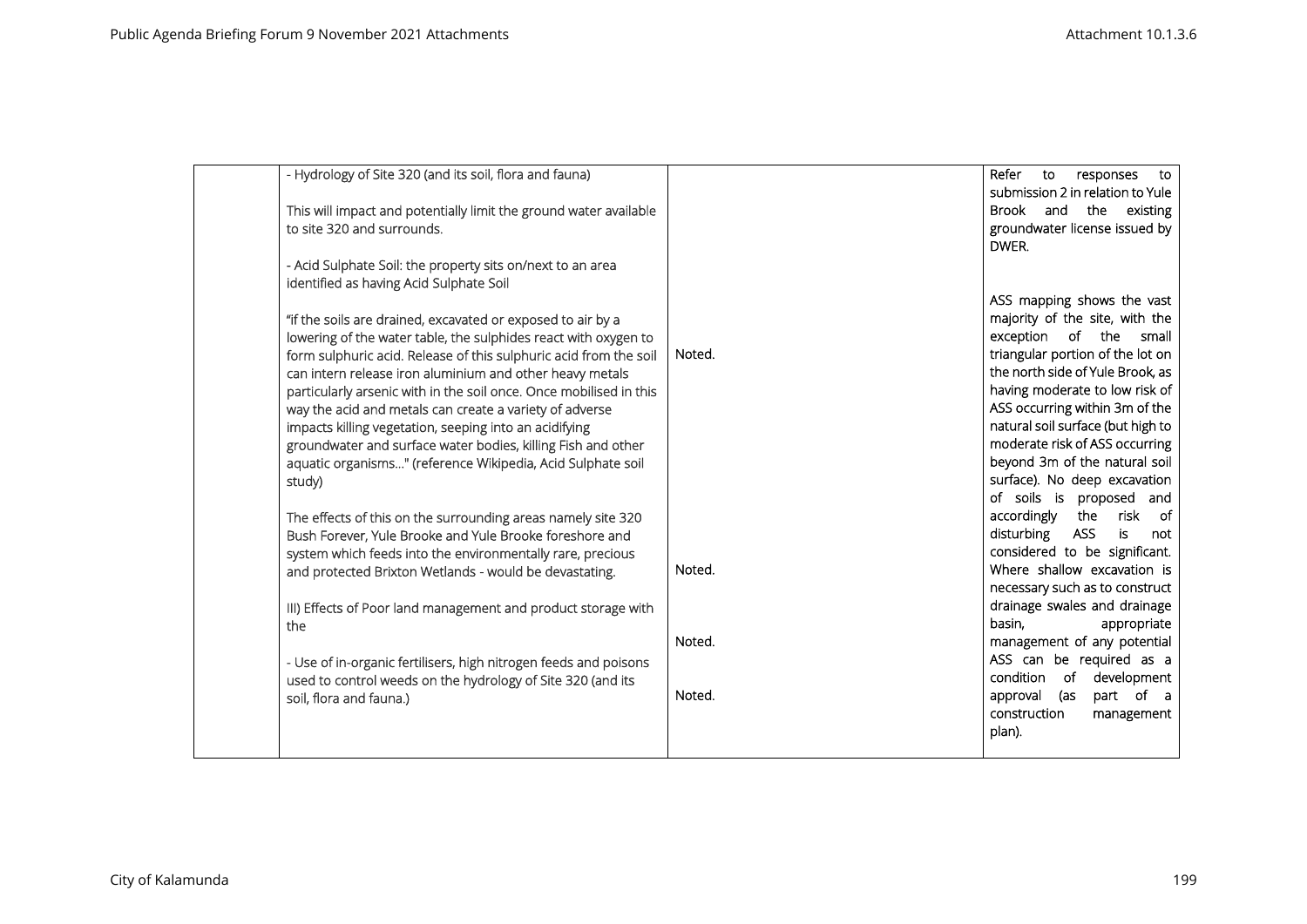| The applicant has, on record, admitted to the use of weed killer<br>and poisons as part of his approach to land management (Ref:<br>Section 45, City of Kalamunda, Court records/Judgement<br>extract). The effects of run off of any of these fertilizers or<br>feeds or poisons can be devastating to the systemic poisoning<br>of the soil, flora (from spray drift and uptake through roots),<br>waterways, Yule Brook, the catchment surrounds and Brixton<br>Wetlands. |        |                                                                           |
|------------------------------------------------------------------------------------------------------------------------------------------------------------------------------------------------------------------------------------------------------------------------------------------------------------------------------------------------------------------------------------------------------------------------------------------------------------------------------|--------|---------------------------------------------------------------------------|
| -Storage and run off from high nitrogen animal waste and<br>manures on the hydrology of Site 320 (and its soil, flora and                                                                                                                                                                                                                                                                                                                                                    |        | Management<br>Land<br>and<br>Product Storage                              |
| fauna.)                                                                                                                                                                                                                                                                                                                                                                                                                                                                      | Noted. | ١f<br>required,<br>weed<br>a<br>management plan could be                  |
| The large scale, high volume storage of high nitrogen treated<br>or untreated animal waste runs a high risk of runoff into the<br>local hydrological systems. Manures are not only high in                                                                                                                                                                                                                                                                                   | Noted. | prepared as a condition of<br>development approval.                       |
| nitrogen (creating its own chemical imbalance) but as an<br>animal by product, if the animals are treated with chemicals via<br>intensive farming methods this will effectively be present in the<br>manure and then run into the water systems polluting,<br>compromising and negatively affecting the catchment, flora<br>and fauna. This is especially high risk as the area is identified as<br>a seasonal wetland.                                                      |        |                                                                           |
| Storage of contaminants from raw mulch and treated                                                                                                                                                                                                                                                                                                                                                                                                                           |        | With regard to storage of<br>materials, refer to responses                |
| timbers/mulches on the hydrology of Site 320 (and its soil, flora<br>and fauna.)                                                                                                                                                                                                                                                                                                                                                                                             |        | to submission 2 regarding the<br>City's<br>of a<br>acceptance             |
| The large scale, high volume storage of raw mulch and treated                                                                                                                                                                                                                                                                                                                                                                                                                | Noted. | stormwater<br>drainage<br>management plan for the                         |
| timbers/mulches runs a high risk of runoff into the local                                                                                                                                                                                                                                                                                                                                                                                                                    |        | proposed development. The                                                 |
| hydrological systems. These materials if treated (or even in<br>some cases untreated) the runoff into the local catchment and                                                                                                                                                                                                                                                                                                                                                | Noted. | stormwater<br>drainage<br>plan<br>management<br>demonstrates run off from |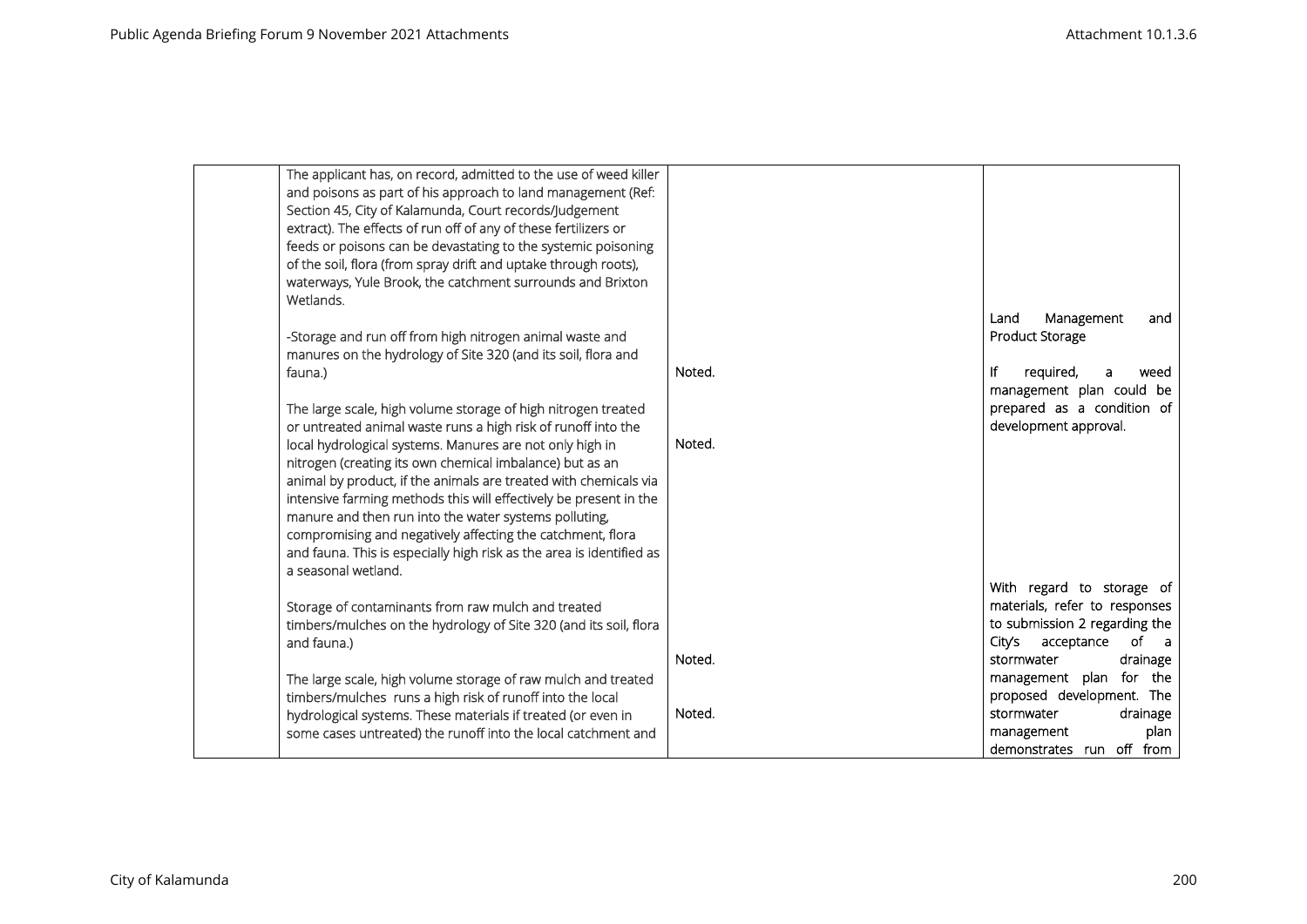| surrounds can create and irretractable and toxic chemical<br>imbalance) polluting, compromising and negatively affecting for<br>the catchment, flora and fauna. This is especially high risk as<br>the area is identified as a seasonal wetland.<br>Furthermore these products carry the risk of DIEBACK.<br>Bush forever Site 320 has been identified as a "site threatened<br>by Dieback (phytophthora sinnamoni). This development will<br>increase that risk significantly. Not only will the vehicles of<br>customers run a risk of spread (up to 100 a day) but also the<br>very Products and materials (as listed in the application)<br>themselves can carry Dieback. The dieback can be airborne,<br>physically spread or aquatically. These products include but are<br>not limited to mulches made from timber products. | Noted. | material storage areas and<br>impervious surfaces (such as<br>access driveways) will be<br>directed to a drainage basin<br>located adjacent to Welshpool<br>Road East (away from Yule<br>Brook). It is noted no bulk<br>manure storage or sale is<br>proposed.<br>Only<br>bagged<br>manure products<br>will be<br>offered for sale form the<br>garden centre. |
|-------------------------------------------------------------------------------------------------------------------------------------------------------------------------------------------------------------------------------------------------------------------------------------------------------------------------------------------------------------------------------------------------------------------------------------------------------------------------------------------------------------------------------------------------------------------------------------------------------------------------------------------------------------------------------------------------------------------------------------------------------------------------------------------------------------------------------------|--------|---------------------------------------------------------------------------------------------------------------------------------------------------------------------------------------------------------------------------------------------------------------------------------------------------------------------------------------------------------------|
| IV) Effects of subterranean "Rain Garden" and other below<br>ground soil and water disturbances and modifications on the<br>hydrology of Site 320 (and its soil, flora and fauna.)                                                                                                                                                                                                                                                                                                                                                                                                                                                                                                                                                                                                                                                  | Noted. |                                                                                                                                                                                                                                                                                                                                                               |
| The application indicates the intention to install swales,<br>subterranean drain structures etc; such modifications of<br>any/all natural water complexes in a wetland or catchment<br>area can and will negatively impact on Yule Brook and its<br>foreshore - which actually runs through the applicants<br>property but also would affect the hydrological systems of<br>neighbouring Bush Forever site 320, its soil, water, flora, fauna<br>and further downstream including the world class reserve -<br>Brixton Wetlands. Shifts in aquatic connectivity can cause<br>erosion, compromise, soil, water availability for flora and<br>sediment shifts.                                                                                                                                                                        | Noted. |                                                                                                                                                                                                                                                                                                                                                               |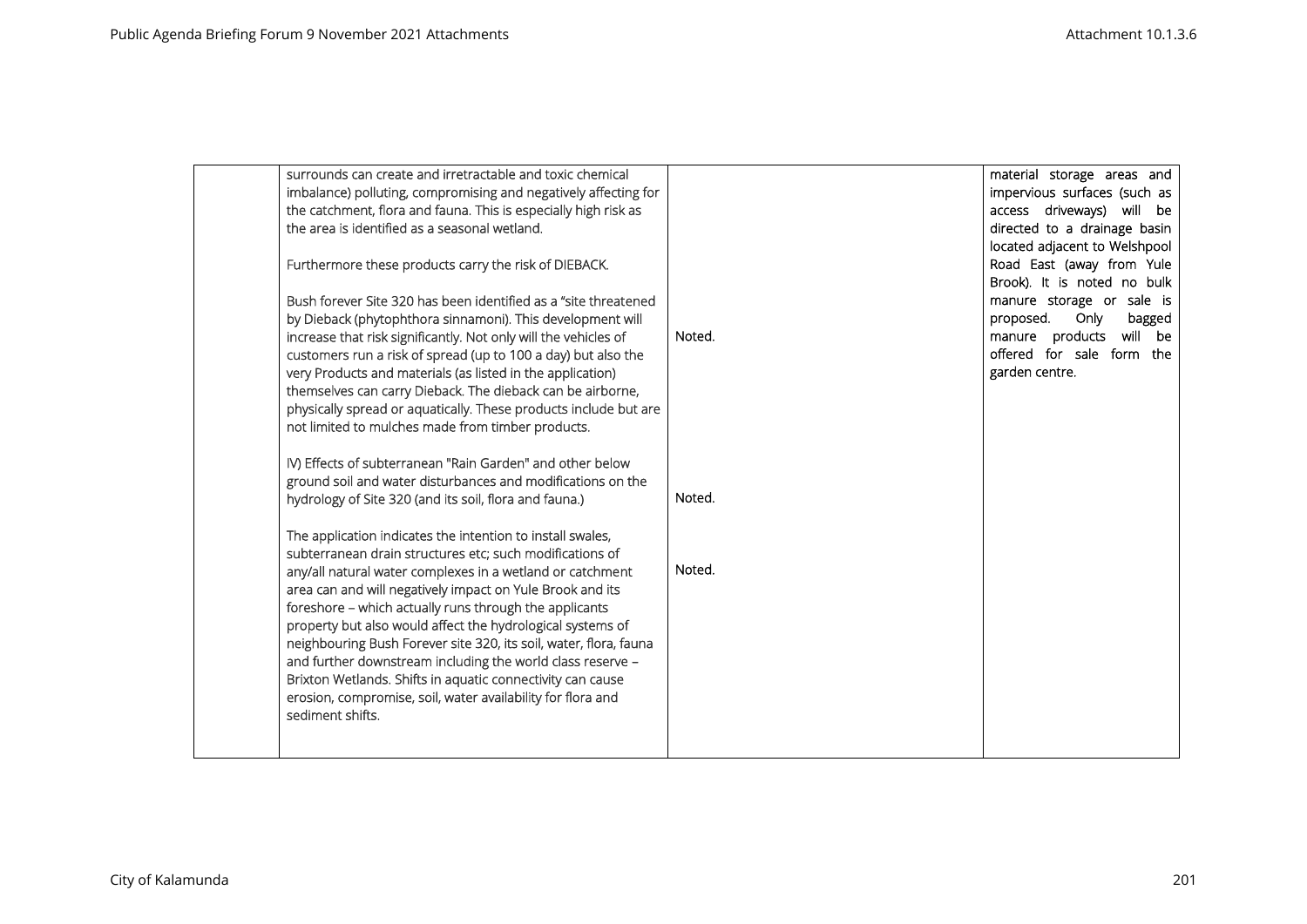| V) Effects of ineffective Fire Mitigation.                                                                                                                                                                                                                                                                                                                                                                                                                                                                                                                                              |        |                                                                                                                                                                                                             |
|-----------------------------------------------------------------------------------------------------------------------------------------------------------------------------------------------------------------------------------------------------------------------------------------------------------------------------------------------------------------------------------------------------------------------------------------------------------------------------------------------------------------------------------------------------------------------------------------|--------|-------------------------------------------------------------------------------------------------------------------------------------------------------------------------------------------------------------|
| This intensive development would place the neighbouring<br>Bush Forever Site 320 and surrounds at high risk of<br>destruction through fire due to the high volume, on-site<br>storage or highly combustible materials - which includes but is<br>not limited to - Karri and Peat Moss, Kimberly red mulch, black<br>mulch, Enviro Mulch, wood chips, pine bark mulch, timber<br>products, railway sleepers, firewood bags, garden steaks, and<br>highly flammable materials including sealants.<br>VI) Effects of Diesel on surrounds, hydrology, flora, fauna and<br>soil on Site 320. | Noted. | Stormwater Management<br>Refer to response above in<br>relation<br>stormwater<br>to<br>management and the City's<br>acceptance of a stormwater<br>drainage management plan for<br>the proposed development. |
| The development has acknowledge that the property will be<br>intensively serviced by/or service large trucks as well as have<br>onsite heavy machinery. Diesel is carcinogenic and a major and<br>significant pollutant - that can permanently damage and<br>destroy soil (through spills and leaks), hydrological systems<br>(especially in a seasonal wetlands area) flora and fauna - as an<br>airborne pollutant and compromise air quality                                                                                                                                         | Noted. |                                                                                                                                                                                                             |
| <b>IN SUMMARY</b>                                                                                                                                                                                                                                                                                                                                                                                                                                                                                                                                                                       |        |                                                                                                                                                                                                             |
| In accordance with the Planning development Act 2005, State<br>Planning Policy, Bushland policy for the Perth Metropolitan<br>Region -                                                                                                                                                                                                                                                                                                                                                                                                                                                  | Noted. | <b>Fire Risk</b>                                                                                                                                                                                            |
| Site 320 - as a Bush Forever site requires to be spared adverse<br>impact, which is defined as                                                                                                                                                                                                                                                                                                                                                                                                                                                                                          | Noted. | The proposed development is<br>well separated from the<br>adjacent Bush Forever Site. A<br>Bushfire Management Plan<br>has been prepared in support<br>of the proposal and further,                         |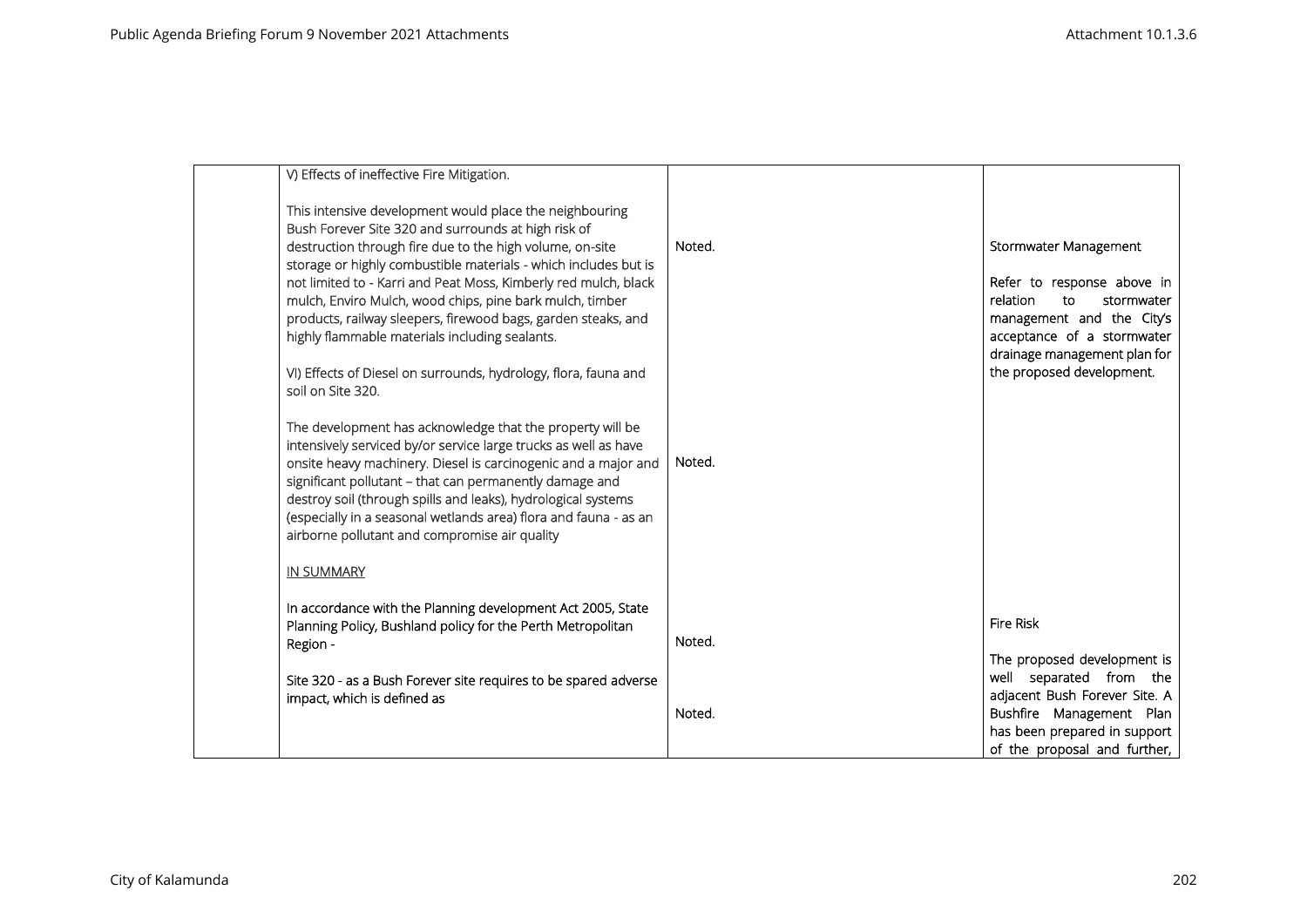| "A harmful effect and will generally involve but is not limited to |                                                       | normal<br>management              |
|--------------------------------------------------------------------|-------------------------------------------------------|-----------------------------------|
| a direct impact on a bush area through the clearing of             |                                                       | measures will be undertaken       |
| regionally significant bushland; or                                | Noted.                                                | to minimise risks of a fire event |
|                                                                    |                                                       | adjoining<br>impacting<br>on      |
| A significant indirect impact on a Bush Forever area through       |                                                       | including<br>properties,          |
| development directly abutting regionally significant Bushland      |                                                       | management of grassed areas       |
| that is likely to result in, but is is not limited to,             | Noted.                                                | outside the development area,     |
|                                                                    |                                                       | maintenance of fire breaks and    |
| Significant hydrological impacts, the spread of dieback, direct    |                                                       | availability of sprinkler systems |
| drainage into regionally significant bushland, significant access  |                                                       | (also<br>used<br>for<br>dust      |
| and weed infestation issues, fire management issues and other      |                                                       | suppression).                     |
| significant management implications and threatening                | Noted. The site is designated as bushfire prone       |                                   |
| processes arising from development."                               | under the Office of Bushfire Risk Management          | It is also noted that is terms of |
|                                                                    | mapping system. State Planning Policy 3.7 (SPP        | fire risk, mulches are not        |
| In this context, the proposed development, abutting Bush           | 3.7) guides the implementation of effective riskfire- | deemed to be flammable and        |
| Forever Site 320 fails EVERY environmental standard and is         | based land use planning and development to            | are used to establish 'low        |
| likely to result in a negative significant indirect (and direct)   | preserve life and reduce the impact of bushfire on    | threat' landscaped areas to       |
| impact on site 320. The development will bring about Dieback       | property and infrastructure. The proponent has        | mitigate bushfire risk.           |
| spread, drainage issues, weed infestation issues (airborne and     | prepared a Bushfire Management Plan (BMP) in          |                                   |
| waterborne), fire management and other issues mentioned -          | support of the application that adequately            |                                   |
| including but not limited to pollution of soil and waterways       | addresses the four elements stipulated under the      |                                   |
| (catchment and downstream) from runoff from soils, manures,        | Guidelines The BMP indicates the proposal can         |                                   |
| poisons, compost, mulch, diesel pollution, potential triggering    | achieve a low-risk rating of BAL 12.5 through         | Effect of Hydrocarbons on Soil    |
| of acid sulphate soil consequences due to drops in ground          | establishing an Asset Protection Zone (APZ)           | and Groundwater and Air           |
| water levels - affecting flora and fauna. Additionally, there are  | around the development. A condition has been          | Quality                           |
| no plans for onsite management of rare and endangered              | imposed requiring the APZ to be implemented           |                                   |
| fauna such as the bandicoots - the population would be             | and maintained by the landowner in accordance         | Refer to response above in        |
| immediately affected by vehicles, machinery, poisons and           | with the Guidelines.                                  | relation<br>to<br>stormwater      |
| ground disturbances.                                               |                                                       | management and the City's         |
|                                                                    |                                                       | acceptance of a stormwater        |
| Not only does the development fail the standards of the            |                                                       | drainage management plan for      |
| Planning Development Act 2005 but also disregards, fails to        |                                                       | the proposed development.         |
|                                                                    |                                                       |                                   |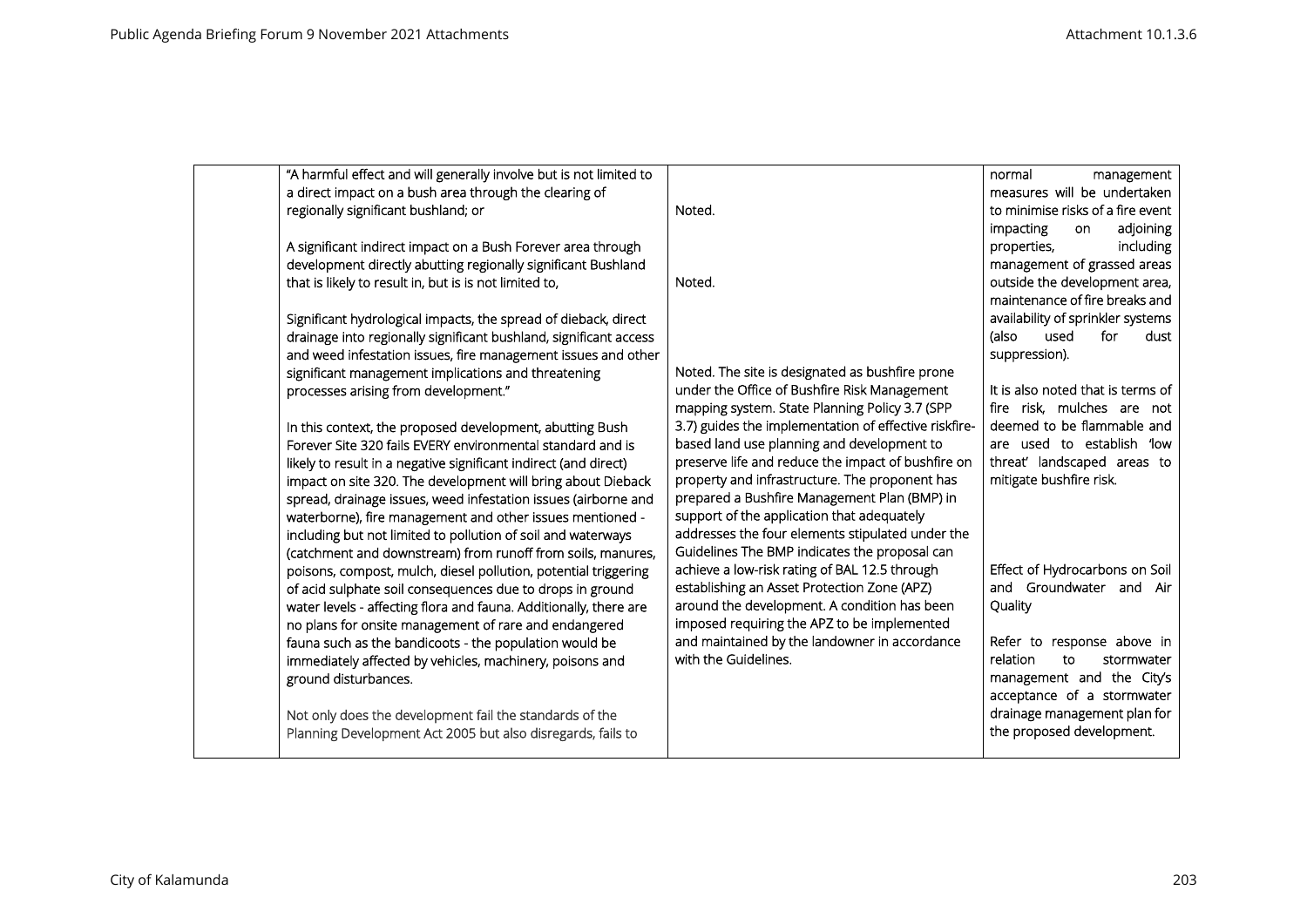| refer, respect or defer to - the Environmental Land Use         | Noted, the proposal has been assessed against all  | It is noted no servicing of                                        |
|-----------------------------------------------------------------|----------------------------------------------------|--------------------------------------------------------------------|
| <b>Planning Strategy</b>                                        | relevant planning framework and is fully compliant | vehicles will occur on site and                                    |
|                                                                 | with the exception of a minor                      | in relation to air borne                                           |
| https://www.kalamunda.wa.gov.au/docs/default-                   |                                                    | pollutants, it is much more                                        |
| source/strategies-plans/elups.pdf                               |                                                    | likely any impacts on air quality                                  |
|                                                                 |                                                    | would be a result of the relative                                  |
| Thank you.                                                      |                                                    | proximity to Welshpool Road                                        |
|                                                                 |                                                    | East and Tonkin Highway to                                         |
| Please note an environmental study from Ecologia, in support    |                                                    | Bush Forever Site 320 than as                                      |
| of my objection will be emailed through shortly as part of this |                                                    | a result of the proposed<br>development.                           |
| submission.                                                     |                                                    |                                                                    |
|                                                                 |                                                    |                                                                    |
|                                                                 |                                                    | Summary                                                            |
|                                                                 |                                                    |                                                                    |
|                                                                 |                                                    | The proposal does not involve                                      |
|                                                                 |                                                    | any clearing of Bush Forever                                       |
|                                                                 |                                                    | Site 320, and in fact shall                                        |
|                                                                 |                                                    | include revegetation along                                         |
|                                                                 |                                                    | Yule Brook at its interface with                                   |
|                                                                 |                                                    | the adjacent Bush Forever Site.                                    |
|                                                                 |                                                    |                                                                    |
|                                                                 |                                                    | Further, the proposal will not                                     |
|                                                                 |                                                    | result in any significant indirect<br>impacts on the adjacent Bush |
|                                                                 |                                                    | Forever Site in terms of                                           |
|                                                                 |                                                    | hydrological impacts, weed                                         |
|                                                                 |                                                    | infestation, fire management                                       |
|                                                                 |                                                    | or otherwise.                                                      |
|                                                                 |                                                    |                                                                    |
|                                                                 |                                                    | Accordingly, the proposal is                                       |
|                                                                 |                                                    | compatible with the objectives                                     |
|                                                                 |                                                    | of SPP 2.8 - Bushland Policy                                       |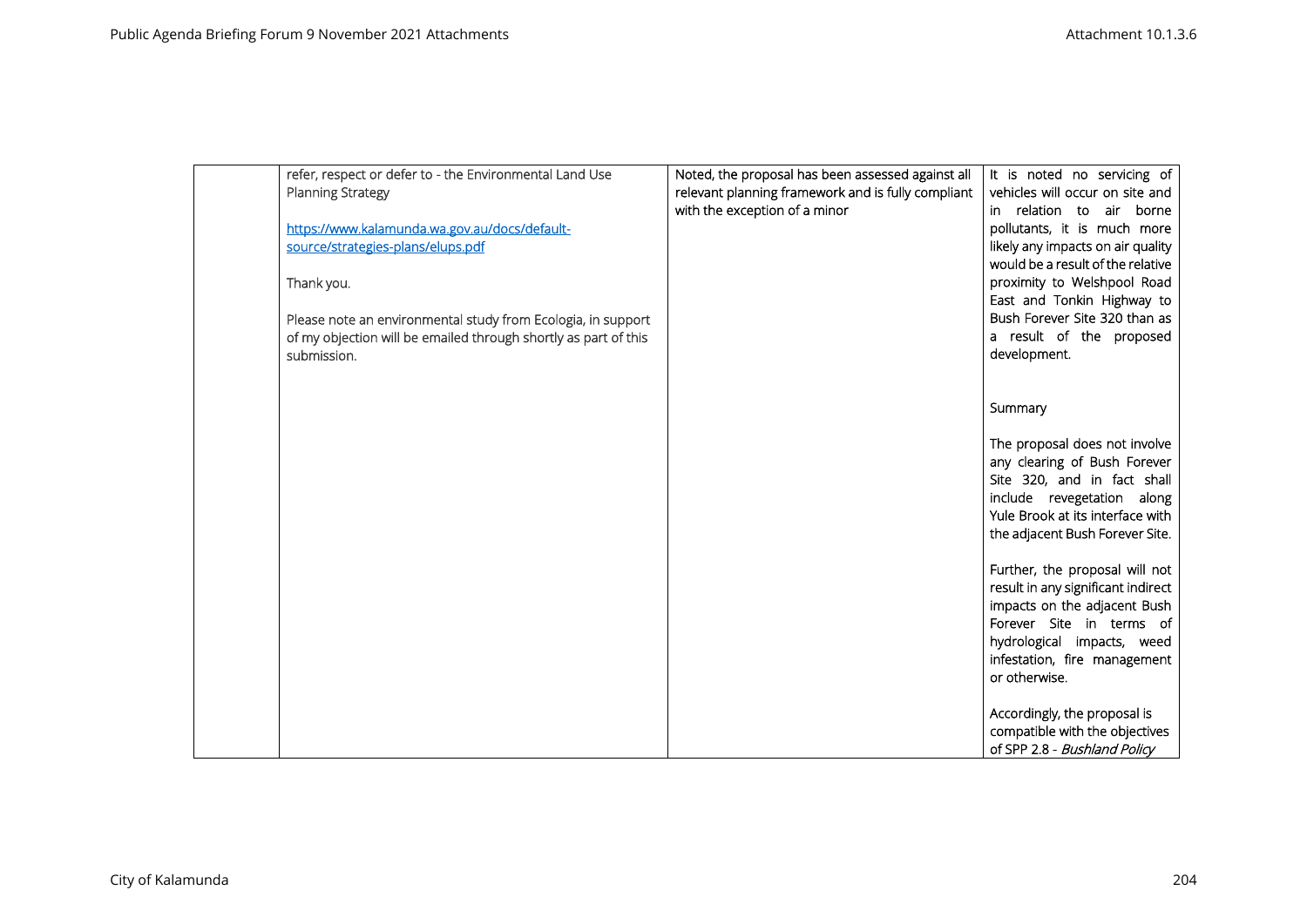|    |                                                                                                                                                                                                                                                                                                                                                                                                                                                                                                                                                                 |                                                                                                                                                                                                                                                                            | for the Perth Metropolitan<br>Region.                                                                                                                                                                                                                                                                                                                                                                          |
|----|-----------------------------------------------------------------------------------------------------------------------------------------------------------------------------------------------------------------------------------------------------------------------------------------------------------------------------------------------------------------------------------------------------------------------------------------------------------------------------------------------------------------------------------------------------------------|----------------------------------------------------------------------------------------------------------------------------------------------------------------------------------------------------------------------------------------------------------------------------|----------------------------------------------------------------------------------------------------------------------------------------------------------------------------------------------------------------------------------------------------------------------------------------------------------------------------------------------------------------------------------------------------------------|
| 10 | Objection<br>I wish to register my opposition to the council approving the<br>development application for a Garden Centre in Welshpool<br>Road East.<br>Firstly, it is not what the majority of Wattle Grove residents<br>want, not that that seems to be taken into account when the<br>City makes decisions.<br>Secondly, there is a very similar, long standing family business<br>across the road. Why do we need the same business so close?<br>This does not seem to support current local business.<br>Please listen to residents who LIVE in this area. | Noted.<br>Noted.<br>Noted, the zone allows for the uses to be<br>considered an application to be taken on its<br>merits. As part of the assessment process,<br>proximity to existing similar land uses is not a<br>relevant planning consideration.                        | The submitter's objection is<br>noted.<br>Refer<br>response<br>to<br>to<br>submission 2 in relation to<br>be taken into<br>matters to<br>account under clause 67 of the<br>Planning and Development<br>(Local Planning Schemes)<br>Regulations 2015. The impact<br>of a new garden centre<br>development on a similar<br>existing business is not a<br>relevant<br>planning<br>consideration in this instance. |
| 11 | Objection<br>I am opposed to the proposed Development Application of Lot<br>150(720) Welshpool Road East for another Garden Centre.<br>It is contrary to the regulatory planning framework.<br>It will create a significant risk to road users of Welshpool Road<br>east.                                                                                                                                                                                                                                                                                       | Noted.<br>Noted, the site is zoned 'Rural Composite' Under<br>Local Planning Scheme No.3 The objectives of the<br>Rural Composite zone allow for a limited range of<br>rural and low scale commercial uses in a manner<br>that will not adversely affect the landscape and | The submitter's objection is<br>noted.<br>Refer to response to<br>submission 2 in relation to the<br>consistency of the proposal                                                                                                                                                                                                                                                                               |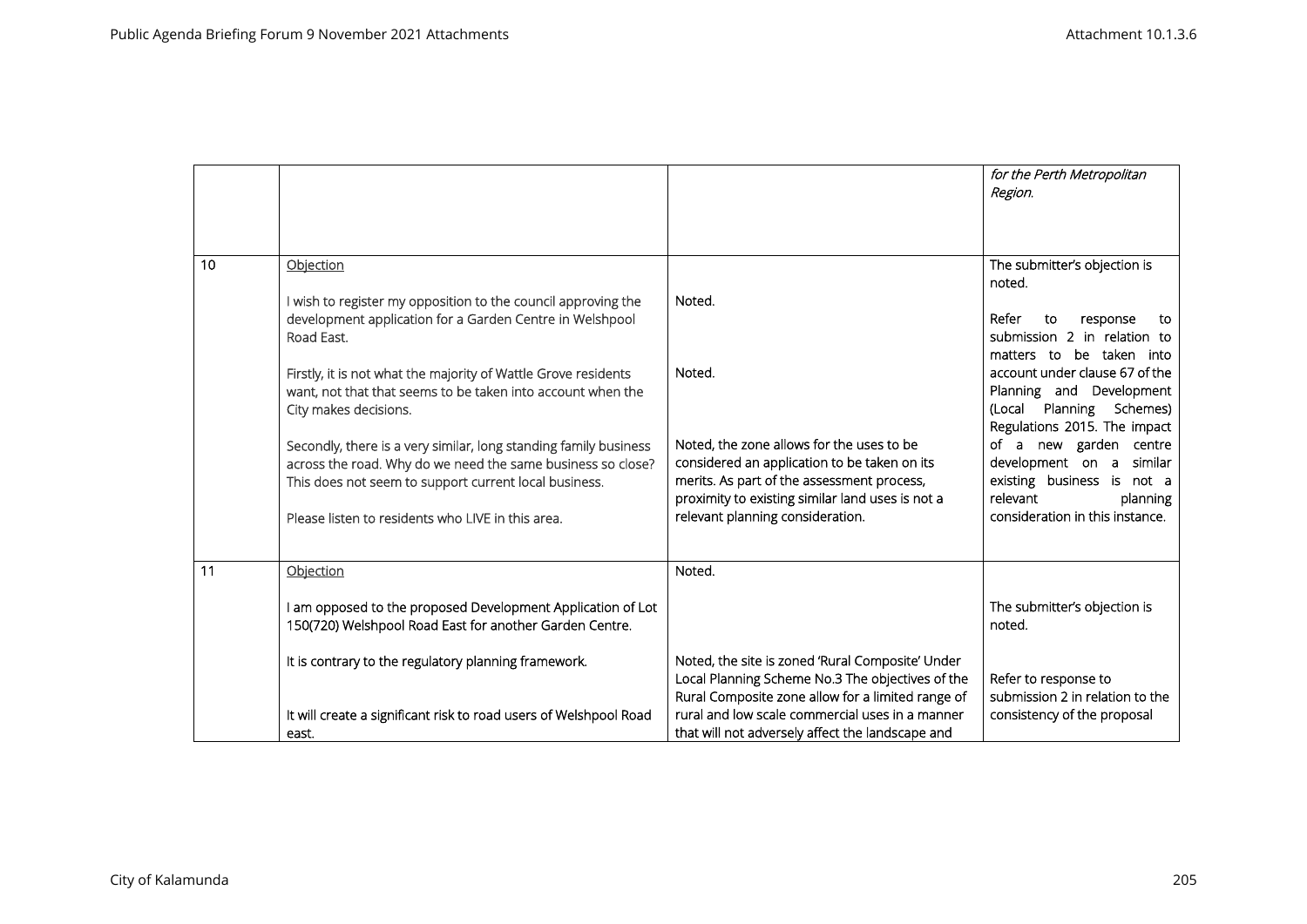| It will impact the environmentally sensitive areas around it.                                                                    | environmental qualities of the land appropriate to<br>the area. The proposed uses are compatible and<br>consistent with the objectives of the zone.<br>Notwithstanding a minor net lettable area (NLA)<br>variation, the proposal is fully compliant with all | with the applicable planning<br>framework.<br>Refer to response to<br>submission 1 and 2 above in<br>relation to traffic, access and                                                                                                                                                                                                                              |
|----------------------------------------------------------------------------------------------------------------------------------|---------------------------------------------------------------------------------------------------------------------------------------------------------------------------------------------------------------------------------------------------------------|-------------------------------------------------------------------------------------------------------------------------------------------------------------------------------------------------------------------------------------------------------------------------------------------------------------------------------------------------------------------|
| The majority of the residents oppose the expansion of the<br>industrial/commercial area in the foothills.                        | relevant planning framework. The NLA variation is<br>to allow for additional display and storage space<br>for plants, pots fertilizers etc.                                                                                                                   | safety considerations.<br>Refer to response to<br>submission 2 above in relation                                                                                                                                                                                                                                                                                  |
| It duplicates the services of another garden centre within 100<br>metres of the property subject to the development application. | The use 'Garden Centre' is an 'A' use under LPS3<br>which means the use is not permitted unless the<br>local government has exercised discretion to<br>approve the use.                                                                                       | to management of potential<br>environmental impacts on<br>adjoining land.                                                                                                                                                                                                                                                                                         |
|                                                                                                                                  | The use 'Caretakers Dwelling' is a 'D' discretionary<br>land use under LPS 3 meaning it is not permitted<br>unless the local government has exercised<br>discretion by granting approval for the use.                                                         | The proposal is consistent with<br>the state and local planning<br>framework and therefore this<br>issue should be dismissed.                                                                                                                                                                                                                                     |
|                                                                                                                                  |                                                                                                                                                                                                                                                               | Refer<br>to<br>response<br>to<br>submission 2 in relation to<br>matters to be taken into<br>account under clause 67 of the<br>Planning and Development<br>(Local Planning Schemes)<br>Regulations 2015. The impact<br>of a new garden centre<br>development on a similar<br>existing business is not a<br>relevant<br>planning<br>consideration in this instance. |
|                                                                                                                                  |                                                                                                                                                                                                                                                               |                                                                                                                                                                                                                                                                                                                                                                   |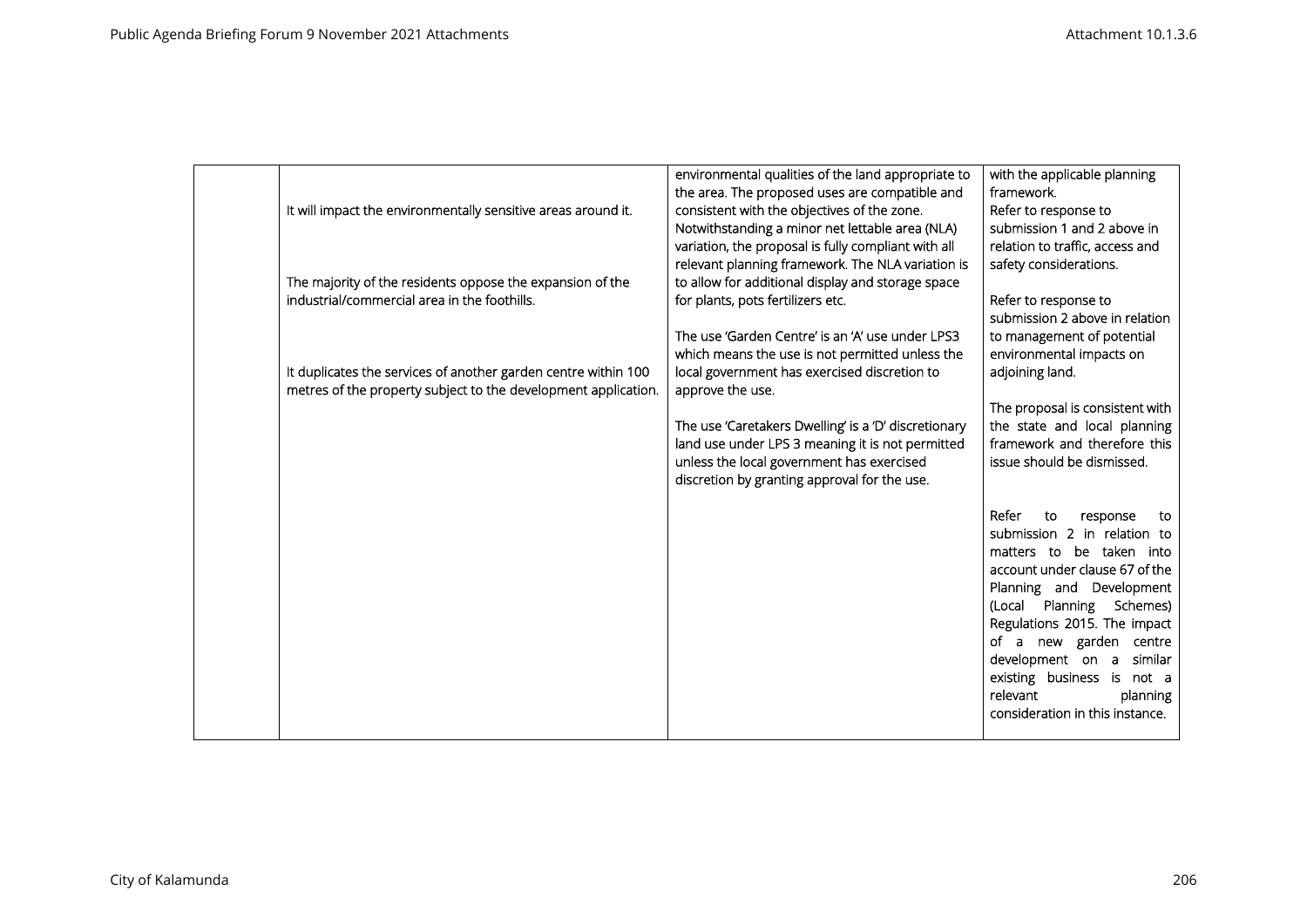| 12 | Objection                                                                                                                                                                                                                                                   |                                                                                                                                                                                                                        | The submitter's objection is<br>noted.                                                                                                                        |
|----|-------------------------------------------------------------------------------------------------------------------------------------------------------------------------------------------------------------------------------------------------------------|------------------------------------------------------------------------------------------------------------------------------------------------------------------------------------------------------------------------|---------------------------------------------------------------------------------------------------------------------------------------------------------------|
|    | I object to the above denigration of natural vegetation (that has<br>already taken place) on this currently zoned rural property.                                                                                                                           | Noted.                                                                                                                                                                                                                 | This matter is not related to                                                                                                                                 |
|    | The City of Kalamunda is trying to promote people to venture<br>to the foothills and more importantly the town of Kalamunda.                                                                                                                                |                                                                                                                                                                                                                        | the development application<br>and should therefore be<br>dismissed.                                                                                          |
|    | Crossing over Tonkin Highway heading east you immediately<br>have an eye sore in the business of "Magic Mulch". Do we need<br>a replica of this on the left.? I don't think so.                                                                             | The zone allows for the uses to be considered an<br>application to be taken on its merits. As part of the<br>assessment process, proximity to existing similar<br>land uses is not a relevant planning consideration.  | The proposal should be<br>considered on it's own merits                                                                                                       |
|    | The back of the property has part of Yule creek and Crystal<br>brook cutting across it. Has any environmental reports been<br>completed in regard to the land in question?. From the plans<br>that are proposed this is going to be a revegetated zone with | Noted, the City has imposed a condition<br>prohibiting the removal of any further vegetation<br>without approval. The City has imposed a<br>condition requiring a revegetation and                                     | and not on the basis of a<br>another existing garden<br>centre use in the locality.                                                                           |
|    | trees and shrubs and another zone of Sedges and Rushes. In<br>view of all the clearing that has been carried out already I find<br>this hard to believe will happen.                                                                                        | rehabilitation plan to be submitted to the City for<br>the rear portion of the site abutting the Yule<br>Brook. The plan will be referred to Department of<br>Water and Environmental Regulation for their<br>comment. | Refer<br>to<br>response<br>to<br>submission 2 above in relation<br>to Yule Brook and the City's<br>acceptance of a stormwater<br>drainage management plan for |
|    | We as the City have a saying of "Come to the Home of The<br>Forrest". As mentioned as you cross the Tonkin and head to                                                                                                                                      |                                                                                                                                                                                                                        | the site.                                                                                                                                                     |
|    | Kalamunda I don't believe this development enhances our<br>slogan.                                                                                                                                                                                          | Noted.                                                                                                                                                                                                                 | With regard to revegetation<br>works proposed along the<br>section of Yule Brook within                                                                       |
|    | Revegetate the area to is original state to maintain the lifestyles<br>of the properties in the area.                                                                                                                                                       | Noted, refer to comments above.                                                                                                                                                                                        | the subject site, compliance<br>with this requirement can be<br>ensured via a condition of<br>development approval.                                           |
|    |                                                                                                                                                                                                                                                             |                                                                                                                                                                                                                        |                                                                                                                                                               |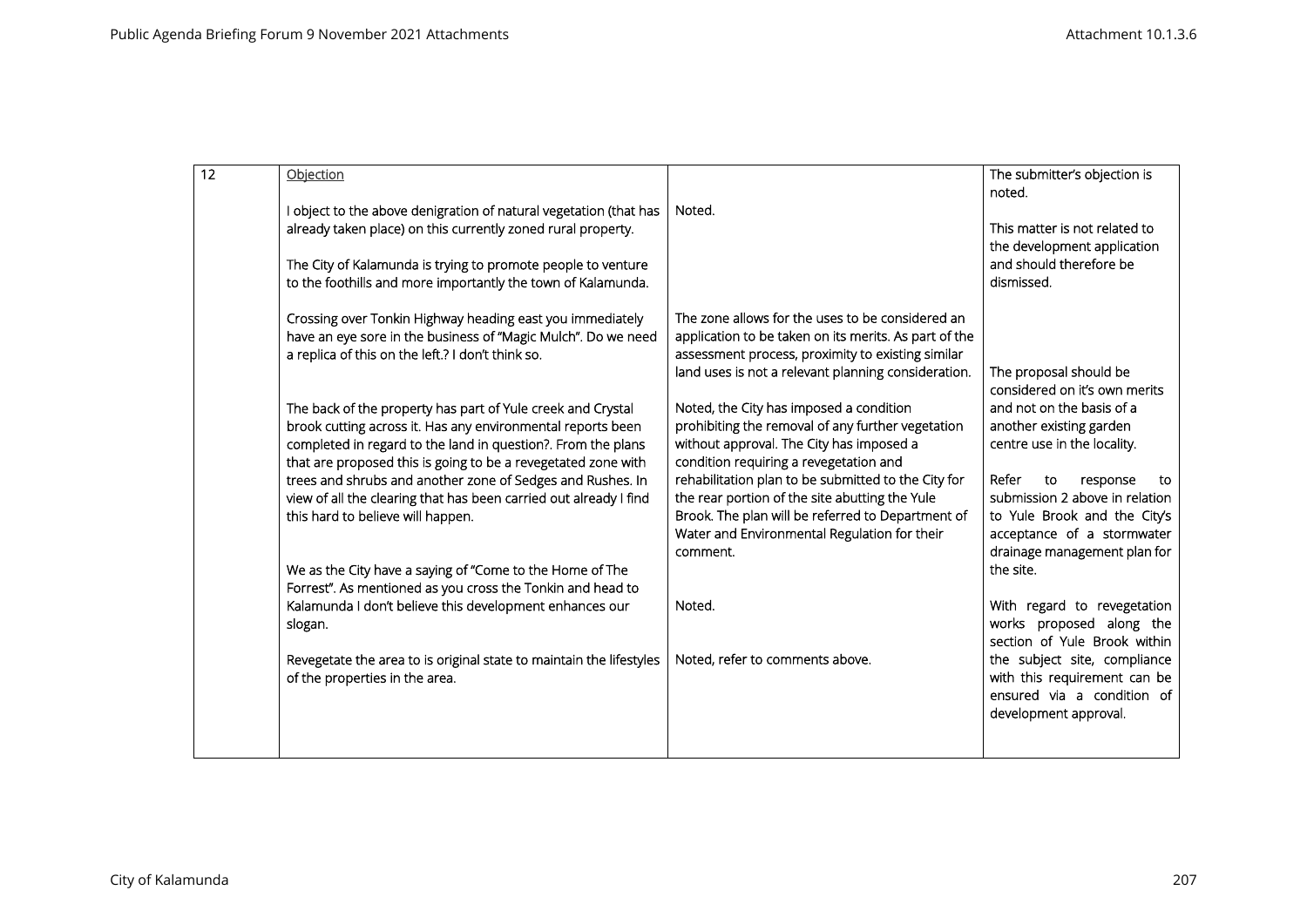| 13 | Objection<br>SOME of my concerns with the planning and planning<br>procedures for this proposition are:<br>Page 15 of the revised transport impact statement 10.0<br>1)                                                                                                                                                                                                                                                                                                                                                                          | Noted.<br>Refer to the traffic comments in submission 1. | The submitter's objection is<br>noted.                                                                                                                                                                                                                                                                      |
|----|--------------------------------------------------------------------------------------------------------------------------------------------------------------------------------------------------------------------------------------------------------------------------------------------------------------------------------------------------------------------------------------------------------------------------------------------------------------------------------------------------------------------------------------------------|----------------------------------------------------------|-------------------------------------------------------------------------------------------------------------------------------------------------------------------------------------------------------------------------------------------------------------------------------------------------------------|
|    | <b>Heavy Vehicle Access</b><br>a) "delivery & waste collection are proposed to occur<br>within this site"<br>The definition of waste needs to be more clearly<br>defined as does the type of waste delivered. (Transcore<br>prepared the TIS for *Community Greenwaste<br>Recycling pty ltd). There has not been any clearly<br>defined way in which waste is to be treated and store<br>on this environmentally sensitive site.<br>Will there be restrictions placed upon the length of<br>b)<br>vehicles entering/leaving this site *(CBR have |                                                          | Product Delivery and Waste<br>Collection<br>This section of the TIS refers to<br>deliveries of products and<br>collection of typical waste for<br>disposal offsite. Deliveries of<br>waste are not proposed as<br>part of the application.                                                                  |
|    | nominated maximum length of 19.00 mtrs). If vehicles<br>greater than 19.00 mtrs enter/exit 720 WRE what<br>authority does the K.C.C have to intervene and if<br>intervention should occur what form would it take and<br>what would the likely outcome eventually be.<br>2. Public Safety                                                                                                                                                                                                                                                        |                                                          | It is anticipated a condition of<br>development approval would<br>limit the size of vehicles<br>accessing to site to be up to<br>and not exceeding 19m in<br>length. 19m long vehicles<br>would only access the site<br>travelling<br>when<br>in<br>an<br>eastbound direction along<br>Welshpool Road East. |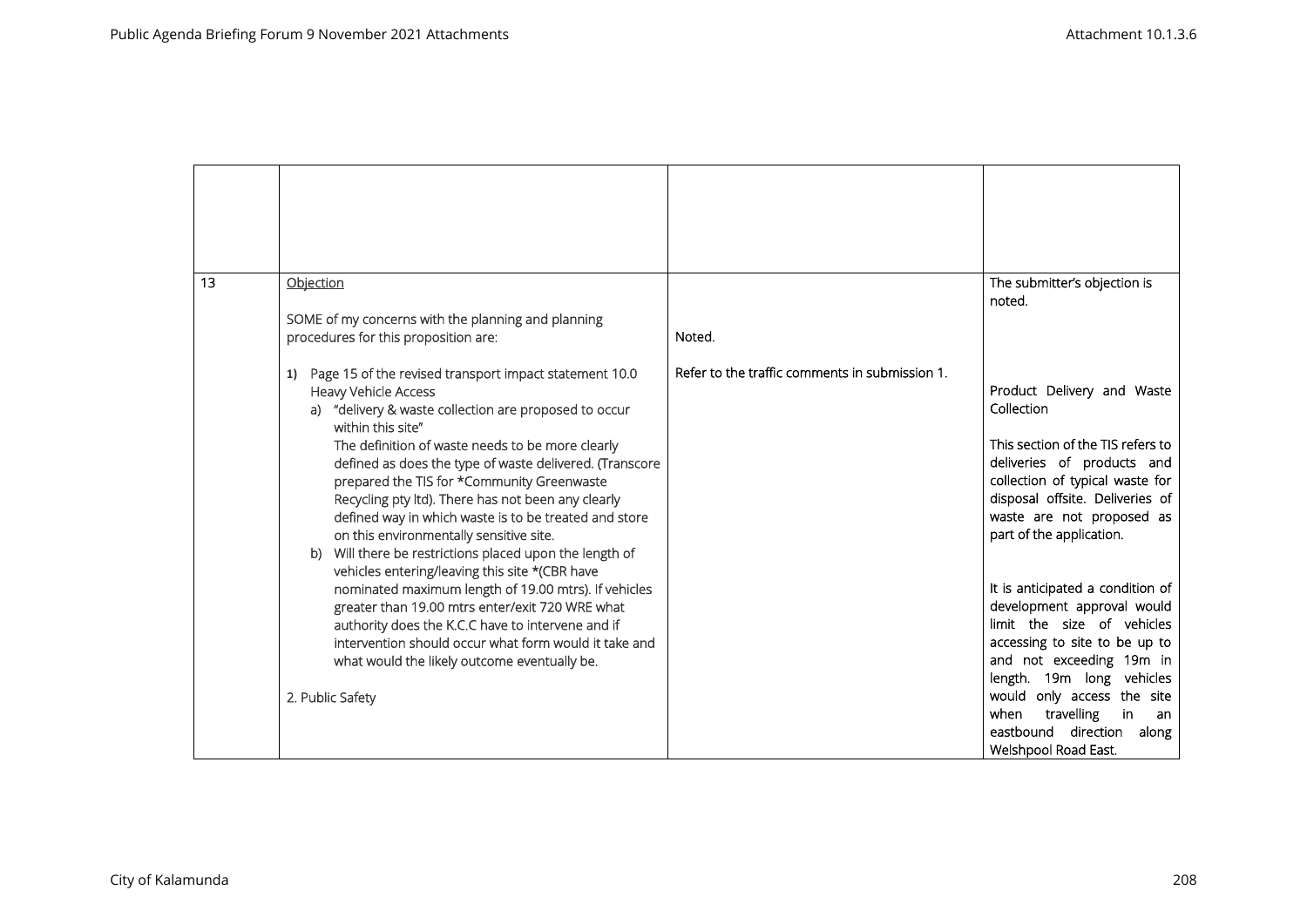| a) Access from 720 WRE and its effects on current traffic flow    |                                                                                                   |                                    |
|-------------------------------------------------------------------|---------------------------------------------------------------------------------------------------|------------------------------------|
| has been in this report made to appear as trivial, where the      |                                                                                                   | <b>Public Safety</b>               |
| opposite in fact is true. It is the intention of the developers,  |                                                                                                   |                                    |
| should access to 720 WRE be comprised, to seek access to 720      |                                                                                                   | Refer<br>to<br>response<br>to      |
| WRE and 760 WRE via exit/entry onto WRE from 760 WRE. The         |                                                                                                   | submission 1 and 2 above in        |
| distance from the access to 720 WRE and proposed (intent)         |                                                                                                   | relation to traffic, access and    |
| access to 760 WRE is 400mtrs on a left-hand curve travelling      |                                                                                                   | safety considerations.             |
| east - the danger to current traffic and interaction of           |                                                                                                   |                                    |
| increasing traffic flow is of great concern.                      | Local Planning scheme No.3 stipulates land use                                                    | The proposal is to utilise an      |
|                                                                   | permissibility across the zones within the City of                                                | upgraded/relocated crossover       |
| 3. Is there a statutory definition stipulating what is and is not | Kalamunda.                                                                                        | for access to 720 Welshpool        |
| permissible activity allowed on this site (720 & 760 WRE)         |                                                                                                   | Road East. Access/egress via       |
| particularly on close proximity to bush forever sites (and how it | The use 'Garden Centre' is an 'A' use under LPS3                                                  | 760 Welshpool Road East does       |
| will and has adversely impacted on native flora & fauna)?         | which means the use is not permitted unless the                                                   | form part of this<br>not           |
|                                                                   | local government has exercised discretion to                                                      | application.                       |
| 4. There appears to be contradictory (and absence of)             | approve the use.                                                                                  |                                    |
| information from the various authorities in relation to:          |                                                                                                   | Land Use Permissibility            |
|                                                                   | The use 'Caretakers Dwelling' is a 'D' discretionary                                              |                                    |
| The proposed Garden Centre development<br>a)                      | land use under LPS 3 meaning it is not permitted                                                  | The permissibility of land uses    |
| detail of public works for<br>b)                                  | unless the local government has exercised                                                         | for the subject site is set out in |
|                                                                   | discretion by granting approval for the use.                                                      | the Local Planning Scheme          |
| i)Tonkin Highway and WRE interchange                              |                                                                                                   | (LPS3). A garden centre is         |
| ii) upgrade of Crystal Brook Road with WRE                        | In addition to the land use permissibility the                                                    | capable of approval in the         |
| intersection                                                      | scheme talks to the objectives of the zone 'Rural                                                 | Rural Composite zone.              |
| iii) upgrade of Lewis Road with WRE                               | Composite'. The objectives of the Rural Composite                                                 |                                    |
| intersection                                                      | zone allow for a limited range of rural and low                                                   |                                    |
|                                                                   | scale commercial uses in a manner that will not                                                   | Road Infrastructure Upgrades       |
| The various activity are at the moment -                          | adversely affect the landscape and environmental                                                  | An assessment of existing road     |
|                                                                   | qualities of the land appropriate to the area. The                                                | conditions, planned changes        |
| Kalamunda City Council<br>C)                                      | proposed uses are compatible and consistent with<br>the objectives of the zone. Notwithstanding a | to the surrounding road            |
| Main Roads<br>d)                                                  | minor net lettable area (NLA) variation, the                                                      | network and the implications       |
| EPA environmental protect agency<br>e)                            | proposal is fully compliant with all relevant                                                     | for access to 720 Welshpool        |
|                                                                   |                                                                                                   |                                    |